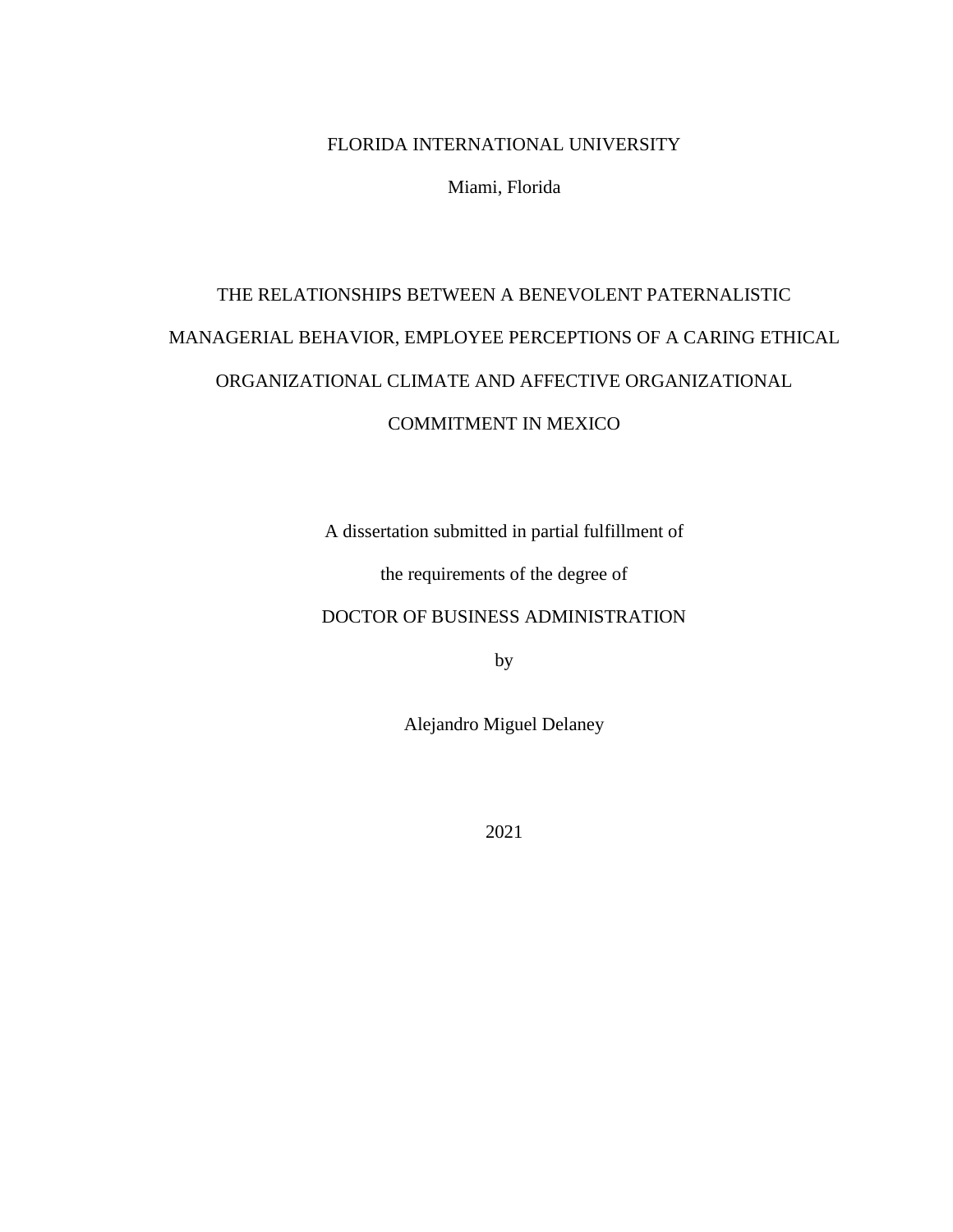To: Interim Dean William Hardin College of Business

This dissertation, written by Alejandro Miguel Delaney, and entitled The Relationships between a Benevolent Paternalistic Managerial Behavior, Employee Perceptions of a Caring Ethical Organizational Climate and Affective Organizational Commitment in Mexico, having been approved in respect to style and intellectual content, is referred to you for judgment.

We have read this dissertation and recommend that it be approved.

Karlene C. Cousins

Ravi Gajendra

George Marakas, Co-Major Professor

\_\_\_\_\_\_\_\_\_\_\_\_\_\_\_\_\_\_\_\_\_\_\_\_\_\_\_\_\_\_\_\_\_\_\_\_\_\_\_

\_\_\_\_\_\_\_\_\_\_\_\_\_\_\_\_\_\_\_\_\_\_\_\_\_\_\_\_\_\_\_\_\_\_\_\_\_\_\_

\_\_\_\_\_\_\_\_\_\_\_\_\_\_\_\_\_\_\_\_\_\_\_\_\_\_\_\_\_\_\_\_\_\_\_\_\_\_\_

\_\_\_\_\_\_\_\_\_\_\_\_\_\_\_\_\_\_\_\_\_\_\_\_\_\_\_\_\_\_\_\_\_\_\_\_\_\_\_

\_\_\_\_\_\_\_\_\_\_\_\_\_\_\_\_\_\_\_\_\_\_\_\_\_\_\_\_\_\_\_\_\_\_\_\_\_\_\_

\_\_\_\_\_\_\_\_\_\_\_\_\_\_\_\_\_\_\_\_\_\_\_\_\_\_\_\_\_\_\_\_\_\_\_\_\_\_\_

Fred O. Walumbwa, Co-Major Professor

Date of Defense: May 24, 2021

The dissertation of Alejandro Miguel Delaney is approved.

Interim Dean William Hardin College of Business

Andrés G. Gil Vice President for Research and Economic Development and Dean of the University Graduate School

Florida International University, 2021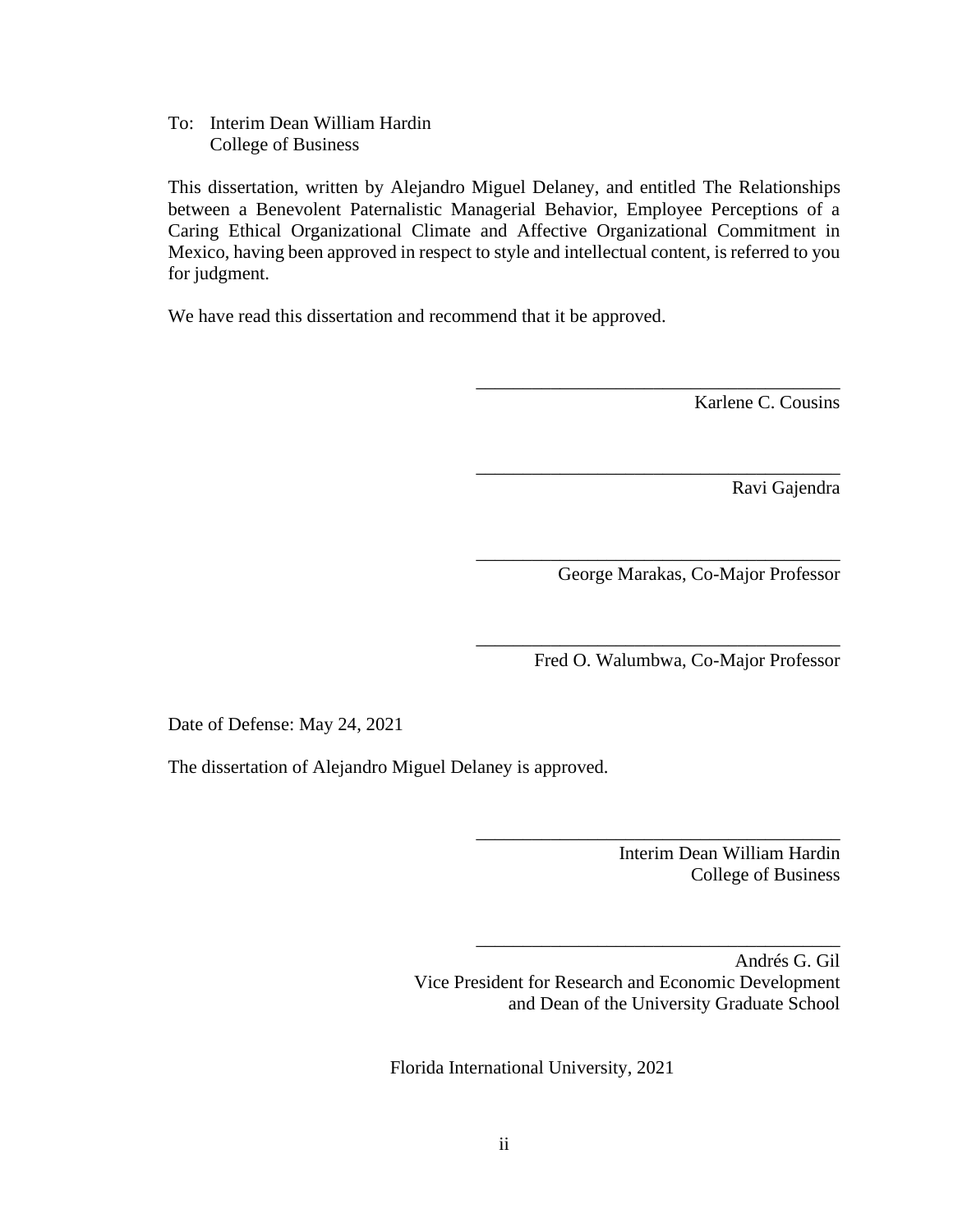© Copyright 2021 by Alejandro Miguel Delaney

All rights reserved.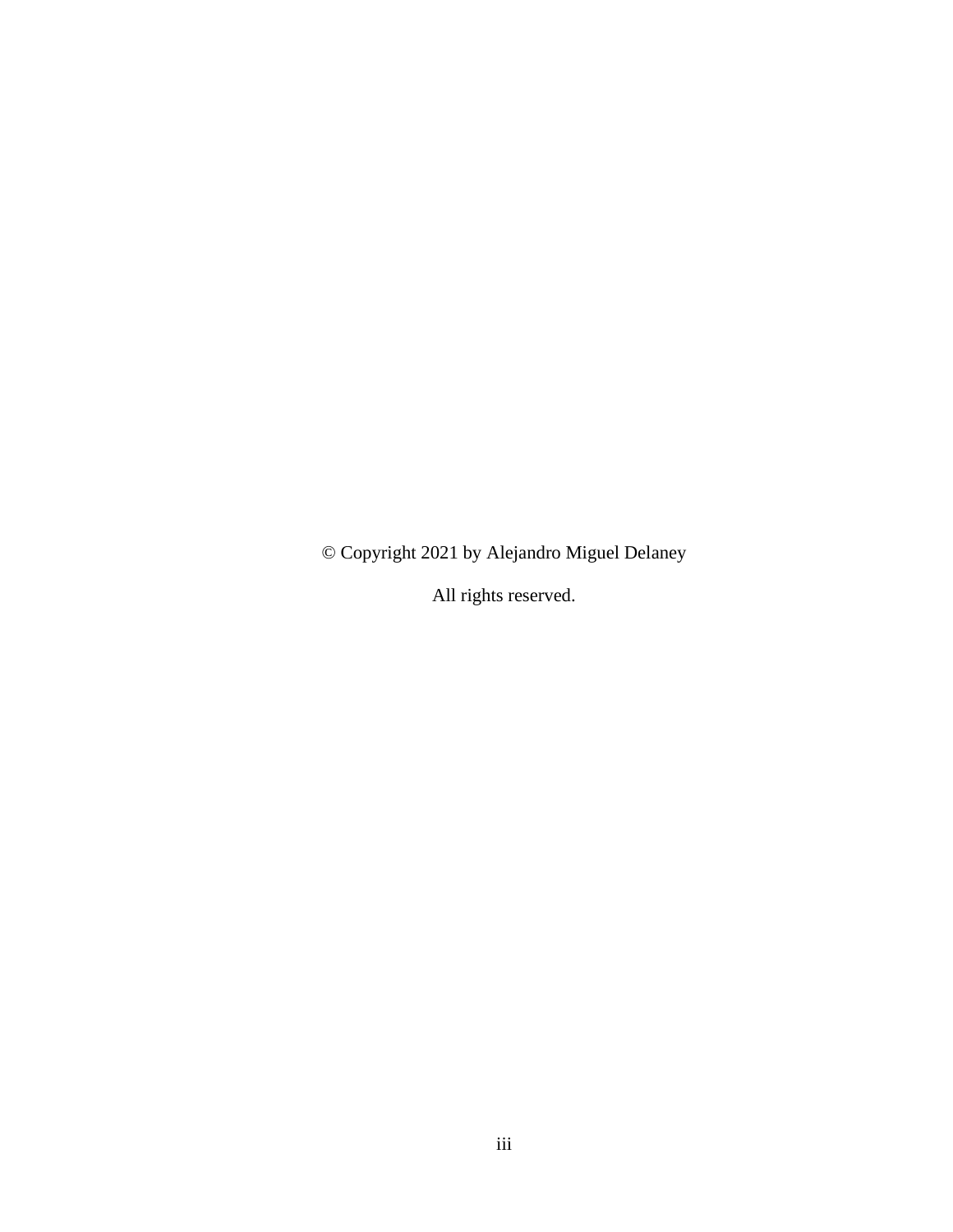# DEDICATION

This dissertation is dedicated to my wife, Letty, my companion in life and best friend.

Ad majorem Dei gloriam.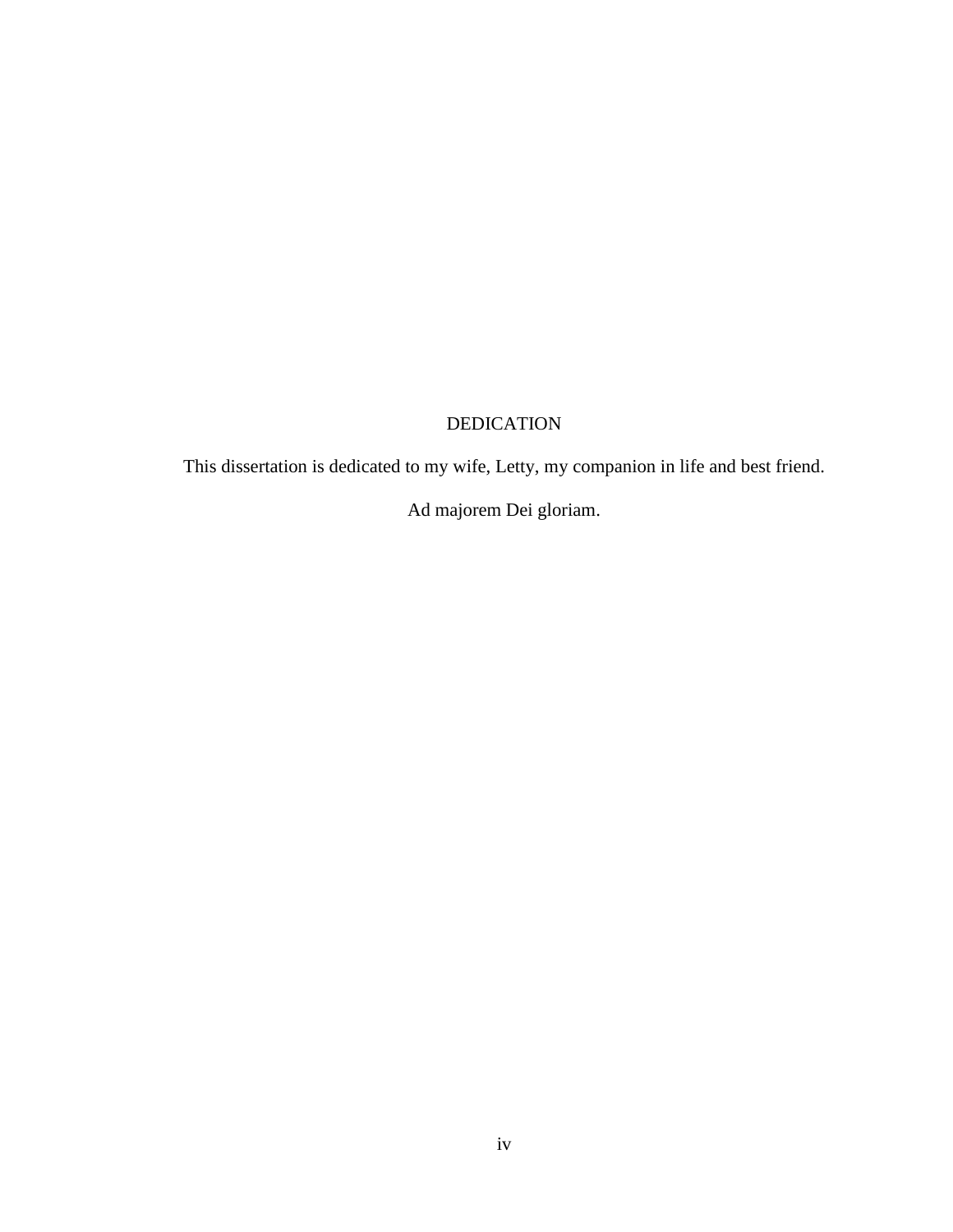#### ACKNOWLEDGMENTS

I wish to thank the members of my committee for their support. I am humbled by their knowledge and their generosity in sharing their experience and learning. Dr. Ravi Gajendran was gentle and exact in his observations about the mediating variable. Dr. Karlene Cousins's interest in the phenomena of paternalism in Mexico was inspiring and encouraging for the writing of this work. I will be indebted for the rest of my life to Dr. George Marakas: it is impossible to list all that I have learned from him. I am especially grateful to my Co-major Professor and Chair, Dr. Fred O. Walumbwa, for his guidance, help, erudition, patience, and generosity with both his time and teaching.

I also want to thank both Dr. Miguel Aguirre-Urreta for his advice and help with the statistical analysis and Yasemin Shirazi for her diligence in serving our administrative needs. My friends, Walter Liu, Jaly Chea, Juan De Leon, Jesus Arias, Alex Vilayil and, Ligia Trejo were all very supportive with their inspiring words, good humor, and positive attitudes.

I owe a debt of gratitude as well to all the volunteers that filled the questionnaires and the persons that help me in collecting the data in Mexico, in particular, Jorge Ortiz Palomino.

Lastly, I am grateful to my family for their unfailing love.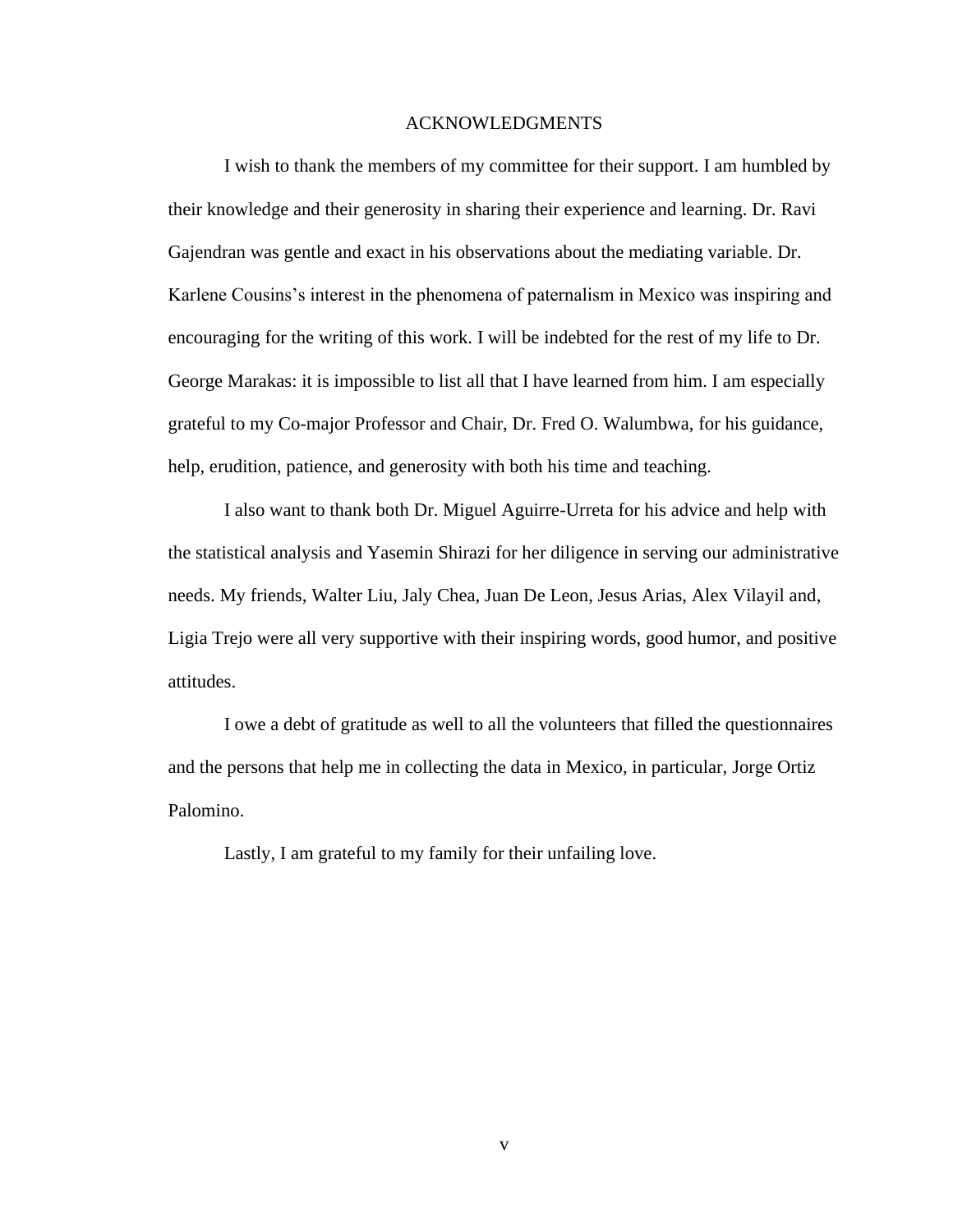#### ABSTRACT OF THE DISSERTATION

# THE RELATIONSHIPS BETWEEN A BENEVOLENT PATERNALISTIC MANAGERIAL BEHAVIOR, EMPLOYEE PERCEPTIONS OF A CARING ETHICAL ORGANIZATIONAL CLIMATE AND AFFECTIVE ORGANIZATIONAL

#### COMMITMENT IN MEXICO

by

Alejandro Miguel Delaney Florida International University, 2021

Miami, Florida

George Marakas, Co-Major Professor

Fred Ochieng Walumbwa, Co-Major Professor

Drawing upon social exchange theory and extant literature on climate and leadership, the goal of this research was to look at the role of employee perceived ethical organizational climate as a potential mechanism through which a benevolent paternalistic leadership style relates to employee affective organizational commitment in Mexico. The research is guided by the following major question: What is the relationship, if any, between benevolent paternalistic managerial behavior, employee perceptions of ethical organizational climate, and affective organizational commitment in Mexico? The study sample consisted of 152 retained subjects, all of whom had a confirmed substantial working experience within Mexico. The survey instrument consisted of the "Paternalistic Leadership Scale" developed by Pellegrini and Scandura (2006, 2008), the "Ethical Organizational Climate Scale" developed by Victor and Cullen (1987), the "Organizational Commitment Scale" originally developed by Allen and Meyer (1990)

vi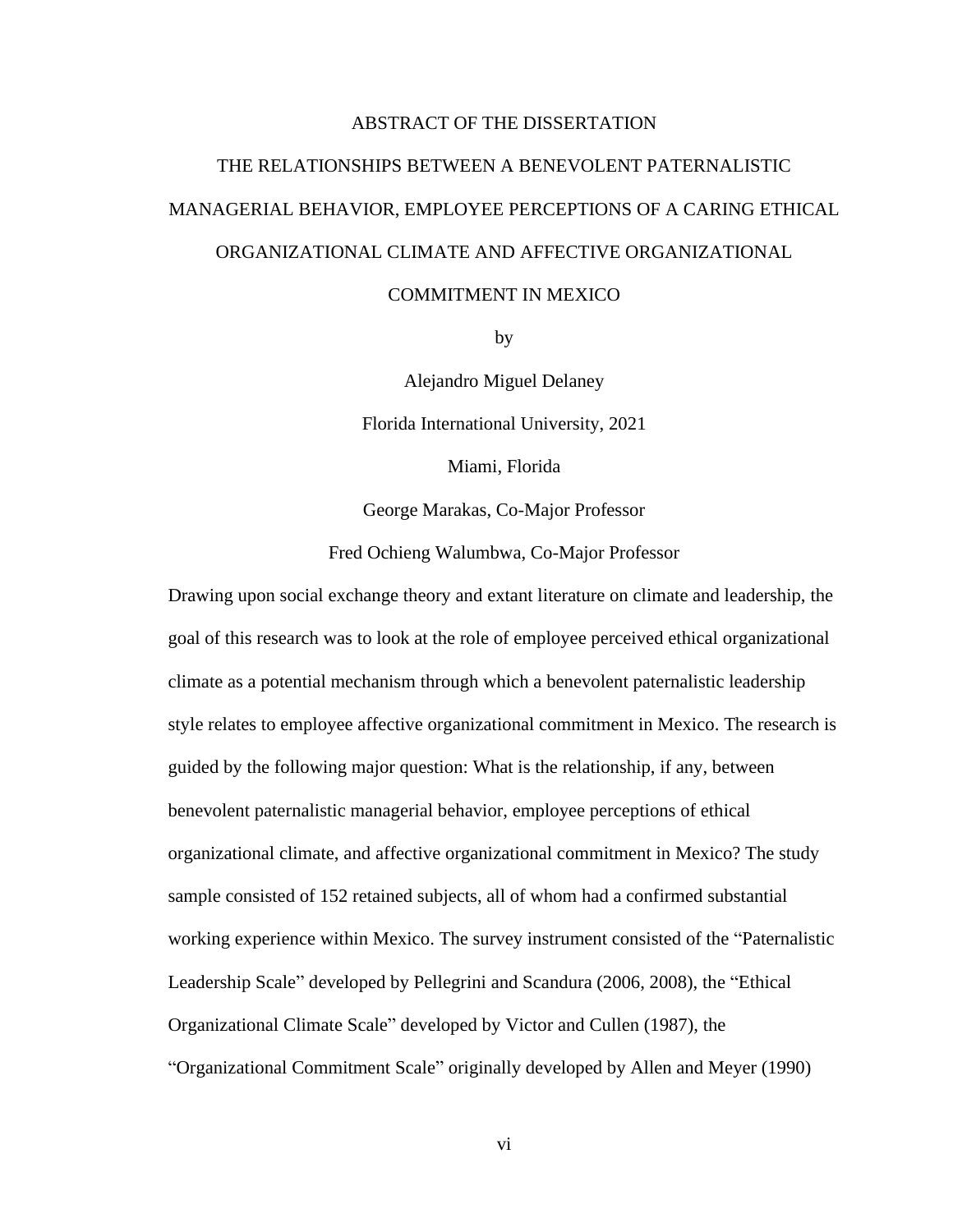and later revised by Meyer, Allen, and Smith (1993), and some demographic questions. Using SPSS 26 the data was subjected to exploratory factor analyses (EFA) and reliability analyses to assess the factor configuration of the measures. Regression analysis using SPSS 26 was used to test whether the independent and mediating variables have the suggested influence on the dependent variable. The results for the four hypotheses proposed in the dissertation were supported. Specifically, our results showed that benevolent paternalistic management is positively related to both affective organizational commitment (H1) and to employee perceptions of a caring ethical organizational climate (H2); employee perceptions of caring ethical organizational climate is positively related to affective organizational climate (H3), and partially mediates the relationship between benevolent paternalistic management and affective organizational commitment (H4).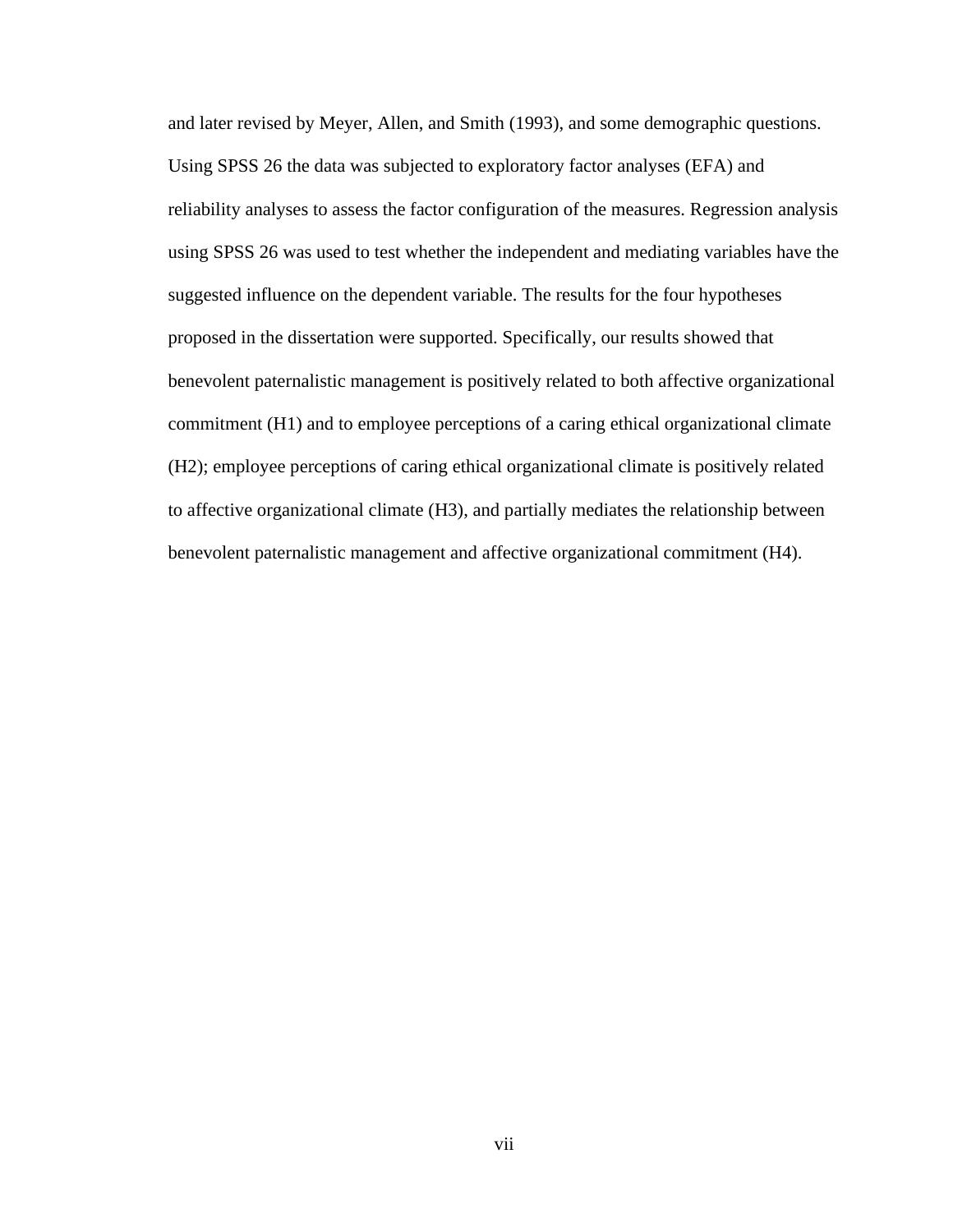## TABLE OF CONTENT

| <b>CHAPTER</b>                                                     | <b>PAGE</b> |
|--------------------------------------------------------------------|-------------|
| L                                                                  |             |
| $\Pi$ .                                                            |             |
|                                                                    |             |
| Benevolent Paternalistic Managerial Behavior and Affective         |             |
|                                                                    |             |
| Perceptions of Ethical Organizational Climate13                    |             |
| Benevolent Paternalism and Perceived Caring Ethical Organizational |             |
|                                                                    |             |
| Affective Organizational Commitment of Employees22                 |             |
|                                                                    |             |
| III.                                                               |             |
|                                                                    |             |
|                                                                    |             |
|                                                                    |             |
|                                                                    |             |
|                                                                    |             |
|                                                                    |             |
|                                                                    |             |
|                                                                    |             |
|                                                                    |             |
| V.                                                                 |             |
|                                                                    |             |
| Implications and Future Research Suggestions49                     |             |
|                                                                    |             |
|                                                                    | 53          |
|                                                                    |             |
| APPENDIX B: CONFIRMATORY FACTOR ANALYSIS (CFA) AND                 |             |
|                                                                    |             |
|                                                                    |             |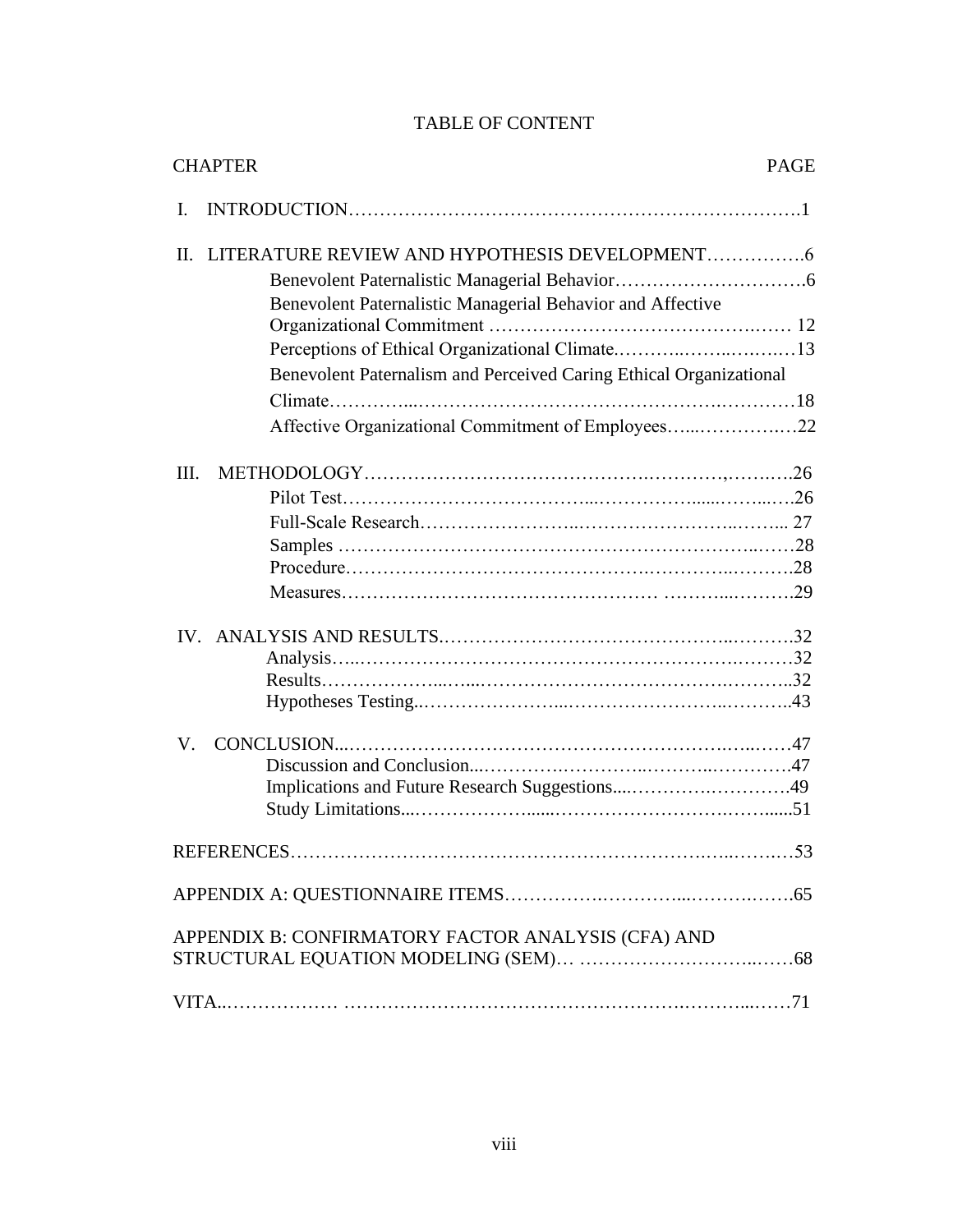|  | <b>LIST OF TABLES</b> |  |
|--|-----------------------|--|
|  |                       |  |

| <b>TABLE</b> |                                                       | PAGE |
|--------------|-------------------------------------------------------|------|
| 1.           |                                                       |      |
| 2.           | Retained Item-Total Statistics and Cronbach's Alpha34 |      |
| 3.           |                                                       |      |
| 4.           |                                                       |      |
| 5.           |                                                       |      |
| 6.           |                                                       |      |
|              |                                                       |      |
|              |                                                       |      |
| A3.          |                                                       |      |
|              |                                                       |      |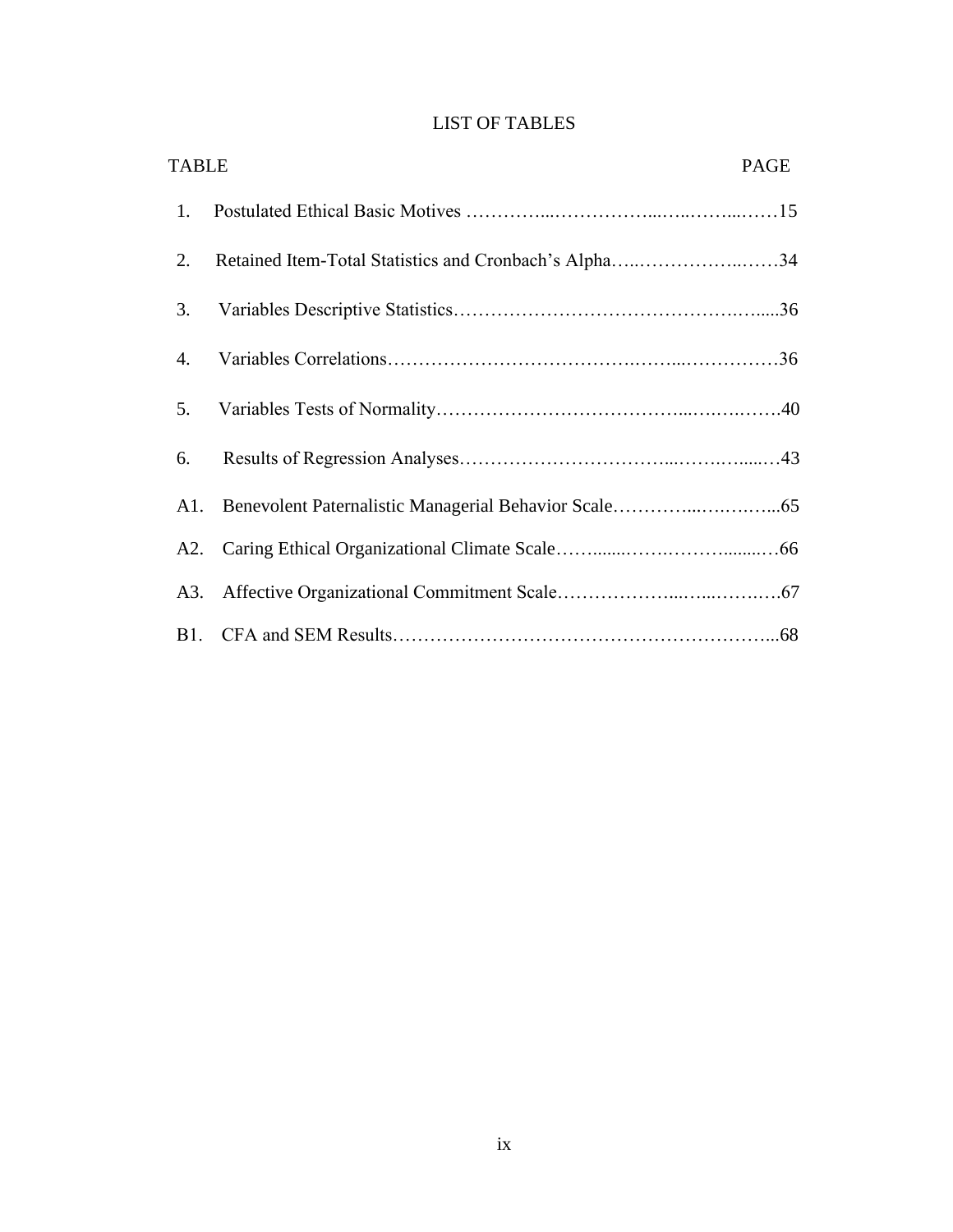|  |  |  | <b>LIST OF FIGURES</b> |
|--|--|--|------------------------|
|--|--|--|------------------------|

|    | <b>FIGURE</b><br><b>PAGE</b>                                                  |  |
|----|-------------------------------------------------------------------------------|--|
|    |                                                                               |  |
|    |                                                                               |  |
|    |                                                                               |  |
|    |                                                                               |  |
|    |                                                                               |  |
| 6. |                                                                               |  |
|    |                                                                               |  |
|    |                                                                               |  |
|    |                                                                               |  |
|    |                                                                               |  |
|    | B1. CFA Analysis (Default Model): Squared Multiple Correlations, Standardized |  |
|    | B2. SEM Analysis (Default Model): Standardized Direct Effects and Squared     |  |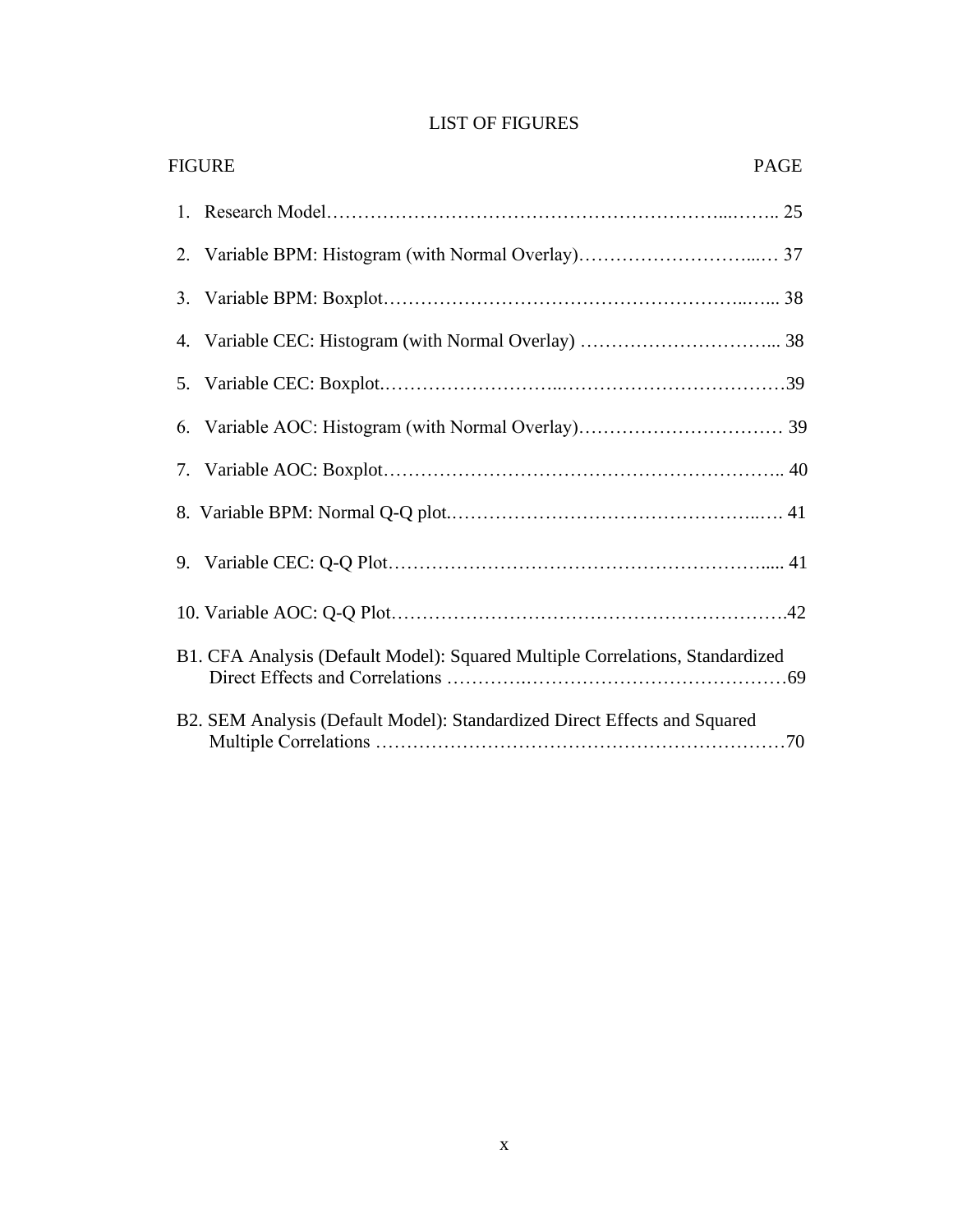#### **CHAPTER I**

#### **INTRODUCTION**

Paternalism is a type of interaction in which followers voluntarily return the protection and attentiveness of paternal leadership by displaying compliance (Aycan, Kanungo, Mendonca, & Yu, 2000; Pellegrini & Scandura, 2006). It has also been defined as a father-like style of management where a certain amount of authoritarianism is blended with concern and care (Pellegrini & Scandura, 2008). As a result of these descriptors, the concept of paternalism has received reasonable criticism, especially in the Western management literature, where it is in general viewed as an unacceptable type of leadership in nations described as "western, educated, industrialized, rich, and democratic"—countries which are grouped under the newly coined acronym "WEIRD" (Hiller, Sin, Ponnapalli, & Ozgen, 2018). For example, there has been a tendency in this larger literature to depict paternalism in negative terms such as an "anachronism" (Padavic & Earnest, 1994), a system that encourages a "benevolent 'dictator' who acts graciously but does so for the purpose of goal accomplishment" (Northouse, 2013, p. 81), the "teeth and claws of a dragon hidden in a cave" (Pope, 2004) or "a hidden" kind of "discrimination" (Colella, Garcia, Reidel, & Triana, 2005), as well as many other unflattering ways in similar lines (Aycan, 2006).

Despite these criticisms and potentially negative descriptors, research on paternalistic management characterized as "a style [of leadership] that combines strong discipline and authority with fatherly benevolence" (Farh & Cheng, 2000, p. 91) has continued to flourish and is today regarded as one of the "emerging and fascinating new area for [management] research" that "presents tremendous opportunities for future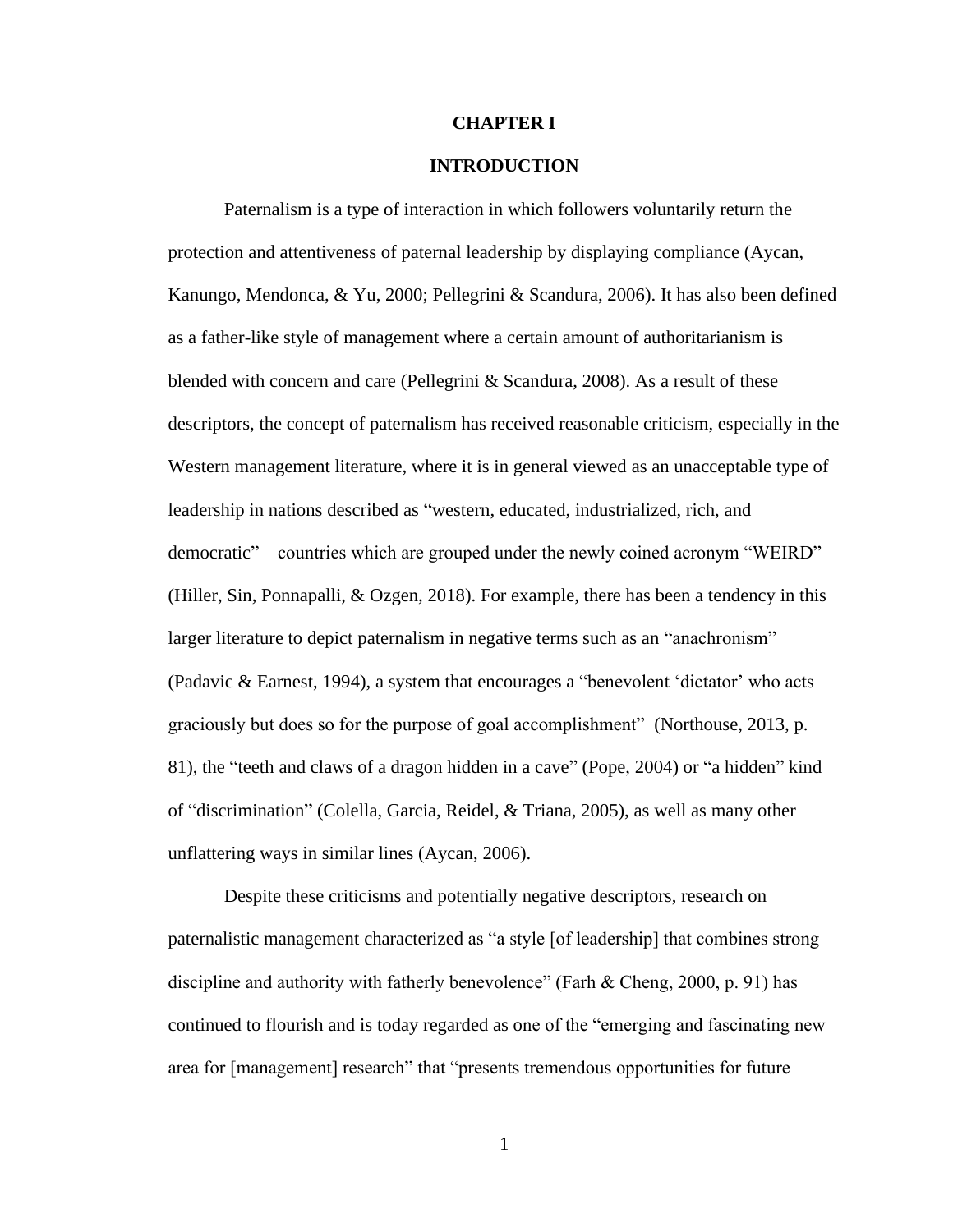empirical research" (Pellegrini & Scandura, 2008, pp. 594 & 596). It has been suggested that this construct represents "a breakthrough in leadership research that may be generalizable across cultures" with widespread practical implications (Pellegrini & Scandura, 2008, p. 581).

So far, research across several different countries, including North America, appear to suggest that paternalistic values and approaches relate positively to employee productivity, loyalty, commitment, satisfaction, and performance (Aycan, 2006; Farh, Cheng, Chou & Chu, 2006; Pellegrini, Scandura, & Jayaraman, 2010; Tsui, Pearce, Porter, & Tripoli, 1997). These findings are encouraging because they highlight the importance of paternalistic leadership on various important work-related outcomes in the organization. The findings also raise several important research questions. For example, *how* does paternalistic leadership relate to these important work-related outcomes? Addressing this type of question is important to help managers understand how best they can leverage the benefits of paternalistic leadership style to increase employee productivity, loyalty, commitment, satisfaction, and performance in their respective organizations.

Drawing upon social exchange theory (Blau, 1964) and extant literature on climate and leadership, the goal of this research was to look at the role of employee perceived ethical organizational climate defined as the "shared perceptions of what is ethically correct behavior and how ethical issues should be handled" in the organization (Victor & Cullen, 1987, pp. 51-52) as a potential mechanism through which paternalistic leadership style relates to employee affective organizational commitment—described as "an employee's emotional attachment to an organization" (Scandura, 2016, p. 96) in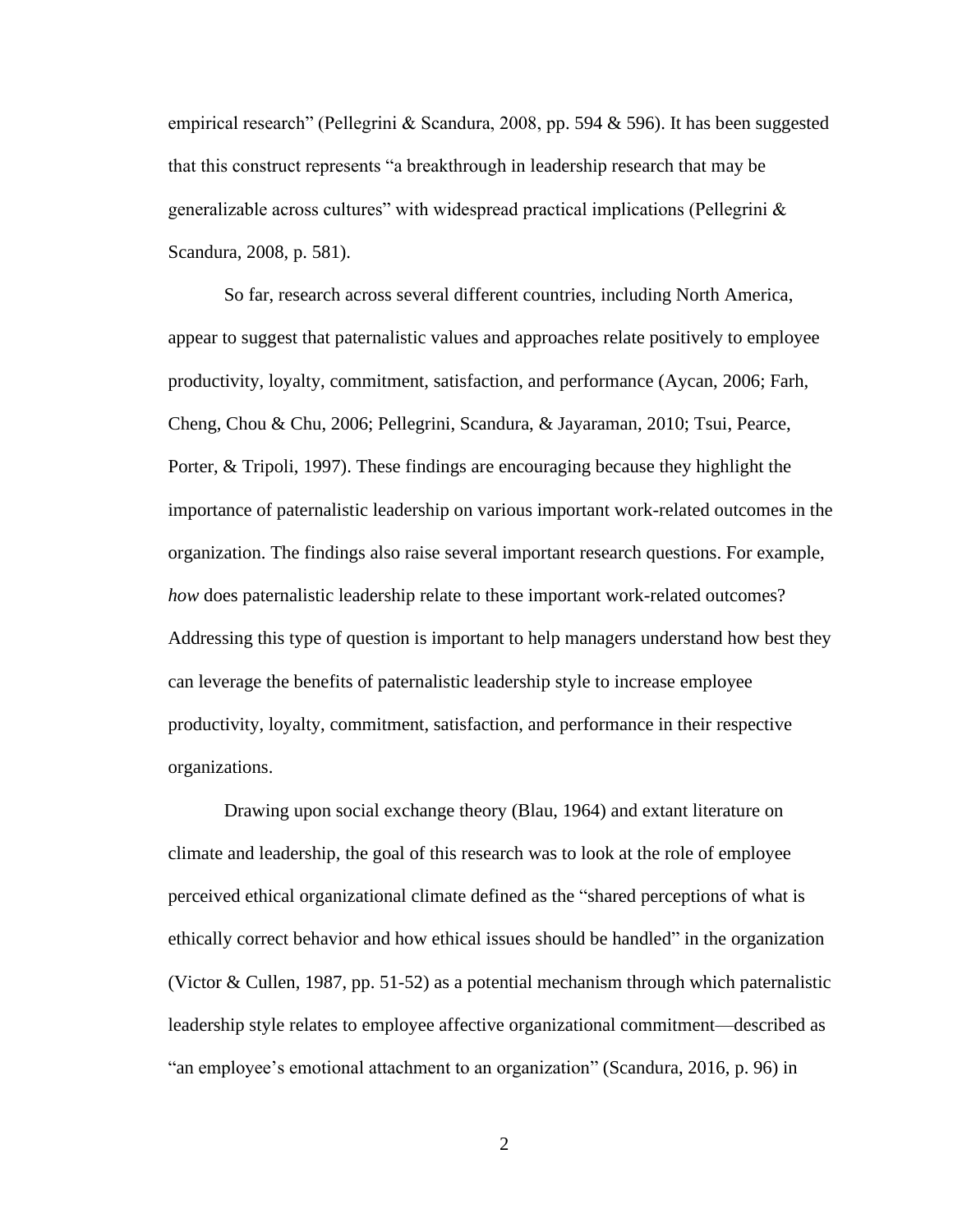Mexico. I specifically focus on how a benevolent paternalistic leadership style—broadly defined as a leader pattern that holds a sincere preoccupation for employees' welfare (Aycan, 2006)—will facilitate employees to perceive the ethical organizational climate as caring (Erben & Guneser, 2008; [Treviño](about:blank) et al., 1998) which is the type of ethical climate the Mexican worker desires (Brumley, 2014; Davila & Elvira, 2005; Martínez, 2003, 2005; Thompson & Whiffen, 2018).

Social exchange theory (Blau, 1964) suggests that people develop relationships (good or bad) based upon their experiences with those they interact with. The theory proposes that when employees are in a high social exchange with their leader or supervisor, they will tend to correspond by invoking the norm of reciprocity (Emerson, 1976; Gouldner, 1960) to show their gratitude. Drawing on this theory, I argue that employees who feel genuinely cared for and supported by a paternalistic management will experience a moral duty to reciprocate with affective commitment not only to the leader but also to the organization that either allows or promotes this paternalistic style of management.

The notion that benevolent paternalistic managerial behavior would lead to employee perceptions of a caring ethical organizational climate and consequently, resulting in affective organizational commitment on the part of employees, is based on the idea that "leaders play an important role in the development of climate, for they are the immediate source of the behavioral data on which employees base their views of organizational objectives and policies" (Mayer, Nishii, Schneider, & Goldstein, 2007, p. 931). Specifically, Naumann and Bennett (2000) suggested that "supervisors as climate engineers are likely to shape the meaning employees attribute to these organizational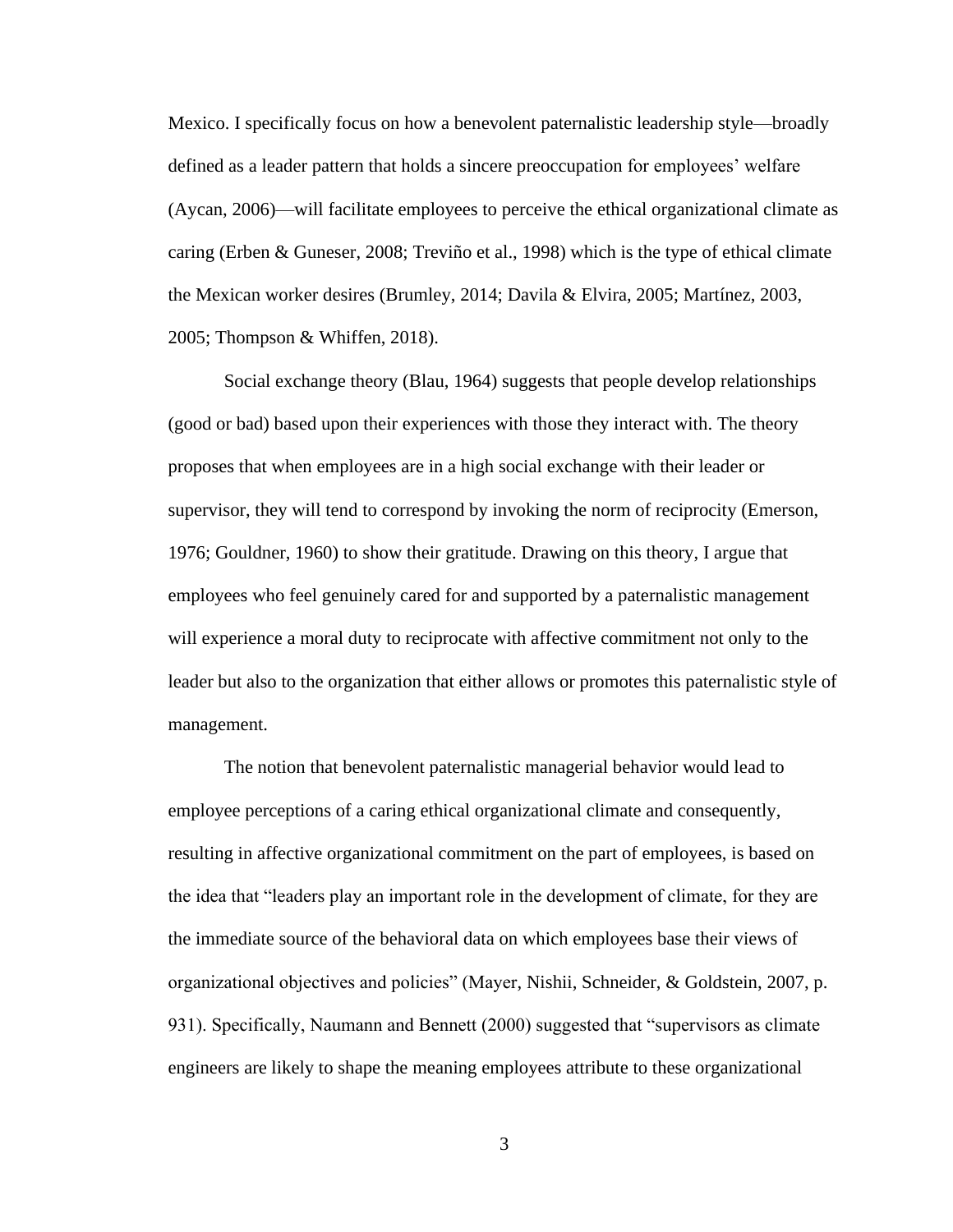characteristics (p. 883). Therefore, I expect benevolent leaders to directly influence employees' perceptions of a caring ethical organizational climate, because such leaders genuinely care for their welfare (Aycan, 2006), and thus, are likely to set high ethical policies and practices that all employees must adhere to. I argue followers will learn from the leader what kind of conduct is considered ethically appropriate in the workplace and how ethical choices are resolved within the firm because managers' behavior and example are important in shaping the employee's perception of the ethical organizational climate (e.g, Erben & Guneser, 2008; Kozlowski & Doherty, 1989; [Treviño](about:blank) et al., 1998; Walumbwa, Hartnell, & Oke, 2010). Thus, I expect a benevolent paternalistic style of management and the employee's perception of a caring ethical organizational climate will influence the employee's organizational commitment since leaders represent the organization.

This research is significant and important in two ways. First, empirical research on affective organizational commitment is still rather limited in Mexico (Martínez -Serna, Vega- Martínez, & Eternod-Domenech, 2018). Addressing factors that facilitate affective organizational commitment in Mexico is critical, both in a practical and theoretical sense, because the knowledge generated in such research has the potential to help scholars and local practitioners how to improve or enhance affective organizational commitment in their respective organizations. I achieve this objective by introducing and investigating the role of two relevant constructs: benevolent paternalistic leadership behavior and employee perceptions of a caring ethical organizational climate as potential determinants of affective organizational commitment. Second, as succinctly noted by Pellegrini and Scandura (2008), "despite the prevalence of paternalistic leadership in Latin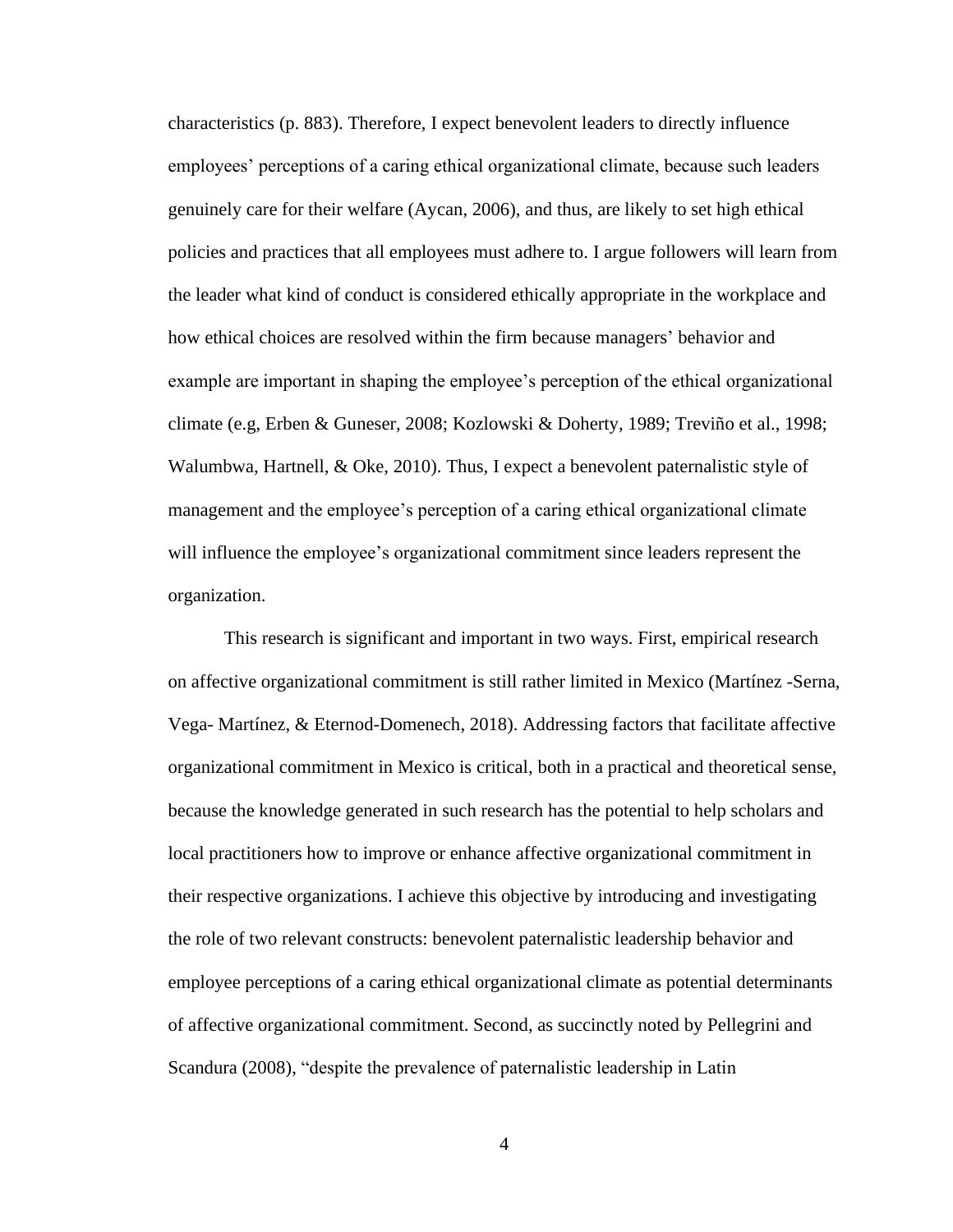America…still little is known about [paternalism]" (p. 584). By examining how benevolent paternalistic leadership relates to affective organizational commitment in Mexico, this research not only responds to Pellegrini and Scandura's (2008) call for research to investigate paternalistic leadership in Latin American business organizations but even more importantly, provides the much-needed evidence of the utility of benevolent paternalistic leadership across cultures.

This research is guided by the following major question:

What is the relationship, if any, between benevolent paternalistic managerial behavior, employee perceptions of ethical organizational climate, and affective organizational commitment in Mexico?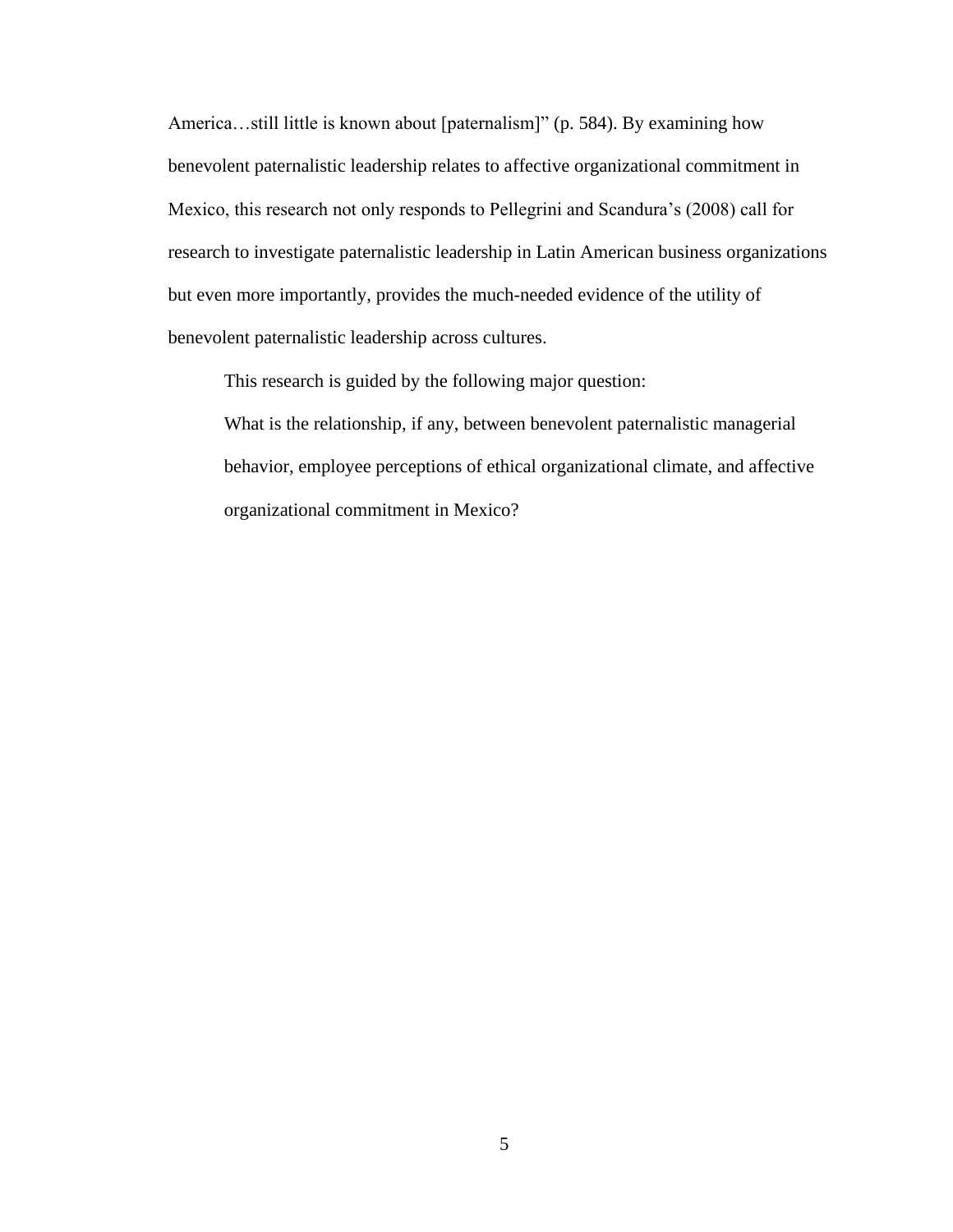#### **CHAPTER II**

#### **LITERATURE REVIEW AND HYPOTHESIS DEVELOPMENT**

#### **Benevolent Paternalistic Managerial Behavior**

International leadership, in general, is a topic that has drawn the attention of many researchers in the last twenty years. During this period, it has received contributions from many theoretical perspectives, such as global identity theory, social identity theory, transformative learning theory, experiential learning theory, and others (Graen, 2006; Reiche, Mendenhall, Szkudlarek, & Osland, 2020). Paternalistic leadership is one specific area in international leadership research that has been flourishing in the literature (e.g., Pellegrini & Scandura, 2008). However, despite continued interest, there are still many discrepancies among authors regarding the definition and usefulness, and legitimacy of paternalistic practices in various cultural environments (Pellegrini  $\&$ Scandura, 2008).

Although some early behavioral management theorists, like Hugo Munsterberg (born in 1863, died in 1916) and the multifaceted Mary Follett (born in 1868, died in 1933), thought that managers should show a paternalistic behavior to nurture workgroups that are content while also productive (Munsterberg, 1913; Padron- Martínez, 2017), other scholars contended that paternalistic managerial practices would be outmoded as firms increase their bureaucracy (Weber, 1978). Weber (1978) argued that paternalism is a primeval type of domination, in which submission is due to the manager only by the traditional attributes of his or her position—a practice that could never match the advantages in performance and control promised by the rational-legal type of organization he championed. This negative perception of paternalism follows the steps of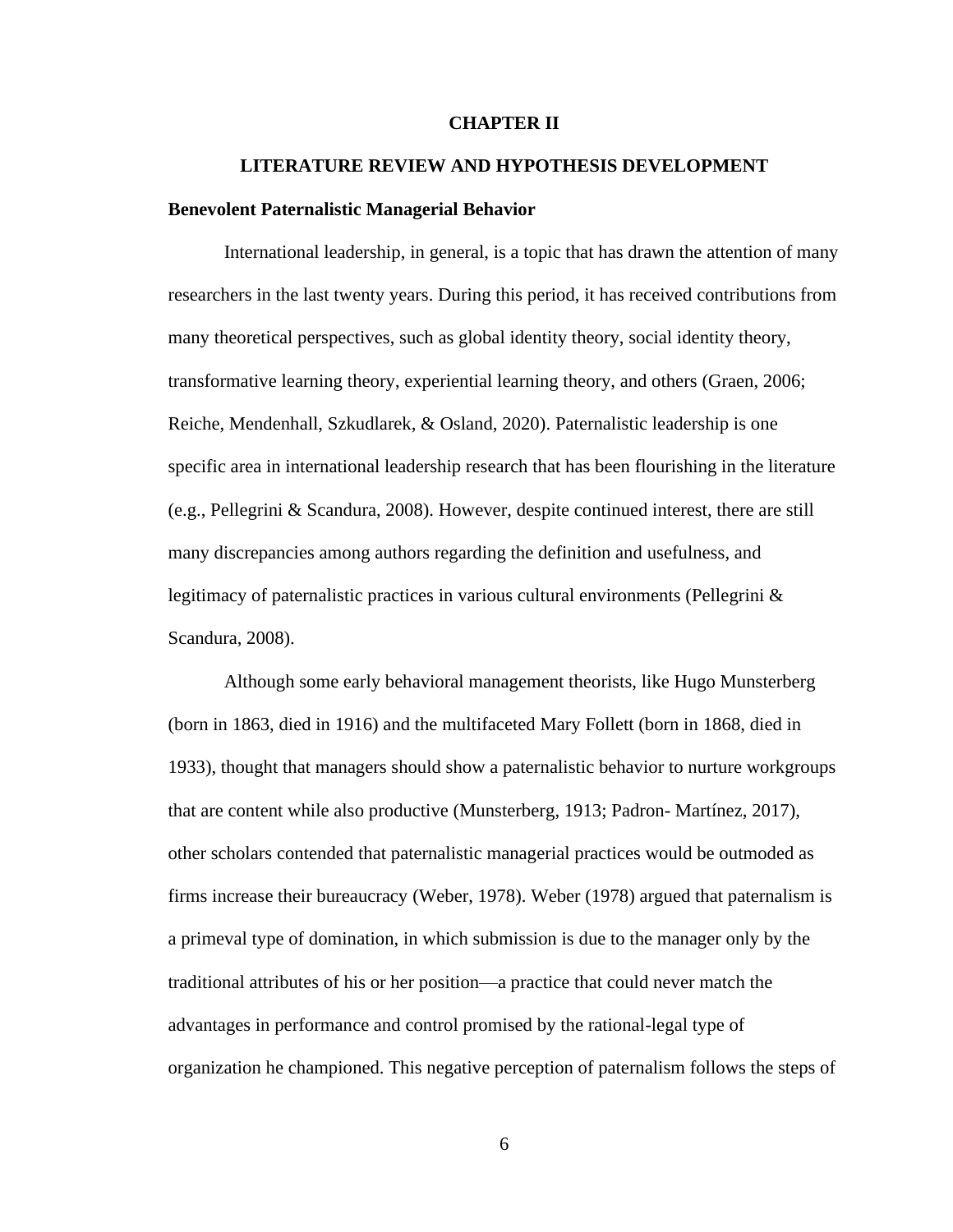a convention initiated by John Stuart Mill in the nineteenth century, who rejected all kinds of paternalism, based on several premises. For example, the belief that an individual knows what is good for him better than anybody else, that equality demands respect for the liberty of others, and that paternalism promotes dependency and would be an obstacle to the healthy development of an independent and mature character (Mill, 1859/1991).

In the early 1990s, a stream of research on paternalism was originated in the Far East that claimed that this behavior in managers was a positive trend that provided protection and support to their subordinates (Pellegrini & Scandura, 2008; Redding, Norman, & Schlander, 1994). This perspective was in open opposition to both Stuart Mill and Weber's authoritarian and pessimistic views on the subject. More recent research emerging from diverse countries in Asia, followed the same line and indicated that paternalism does not necessarily imply "authoritarianism" but, otherwise, a conditional bond in which followers freely return the protection and attentiveness of the paternalistic authority by displaying compliance (Aycan, 2006; Pellegrini & Scandura, 2008).

Despite Weber's prophecies, paternalism never disappeared, and a certain degree of paternalism, or at least a "new" type of paternalism, is always to be found in all organizations, even in those that consider themselves highly bureaucratic (Aycan, 2006; Pellegrini & Scandura, 2008). This "new paternalism" aroused as an effort to transform the workplace into a more humane environment by either ethicizing or re-instilling morals and flexibility into the relation between leaders and subordinates, instead of the harsh contractual bond between parties that is the norm in some organizations (Aycan, 2006).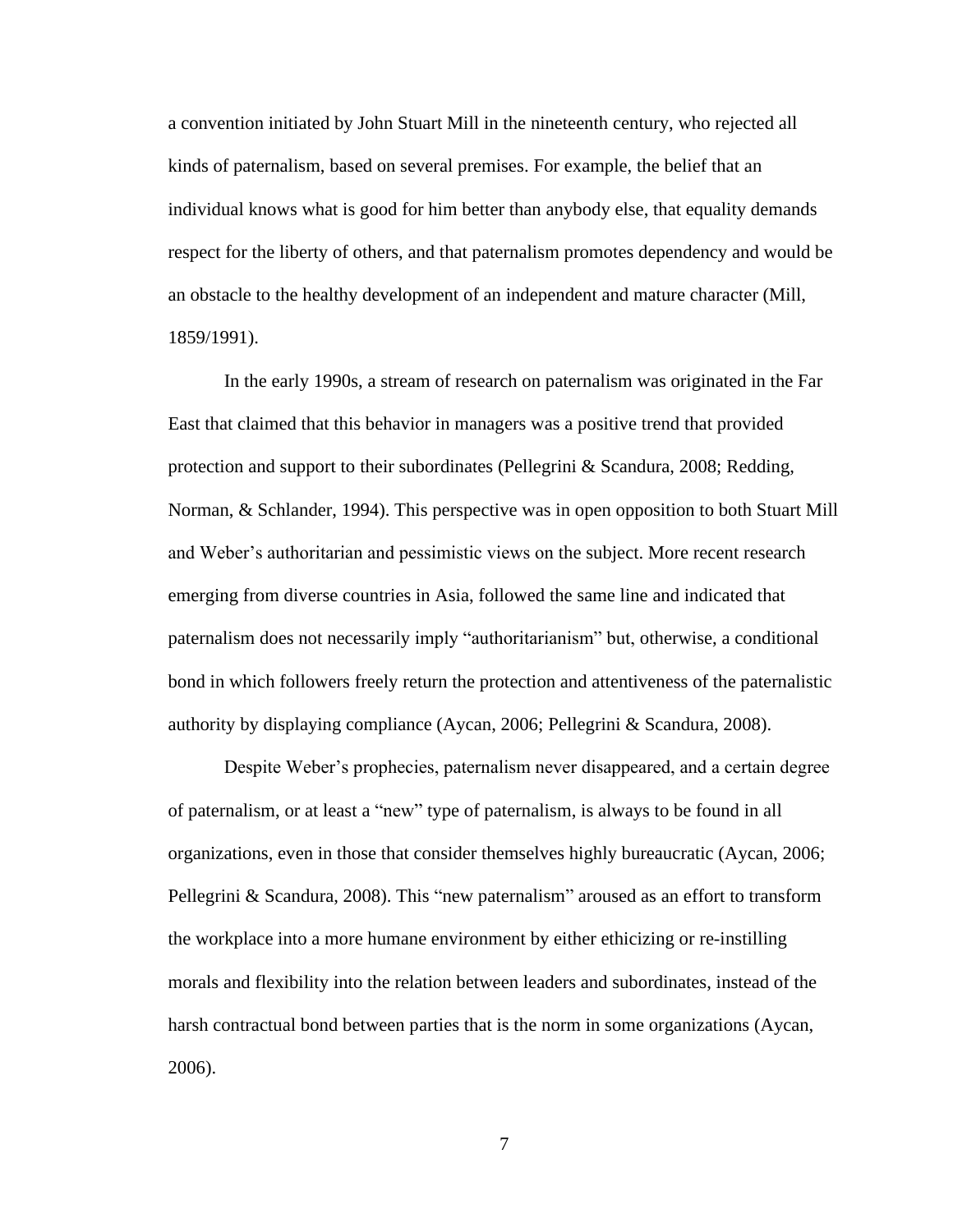Some authors have remarked that it was unfortunate that the benevolent dimension of paternalism was undervalued in most of the literature coming from the West (Aycan, 2006; Pellegrini & Scandura, 2008). Thus, paternalism has been dissimilarly depicted by diverse authors at different times and cultures.

Paternalism is an important factor in the numerous societies around the world, notably in societies with cultures that favor collectivism, power distance, particularism (versus universalism), affectivity, and diffuseness (versus specificity and professionalism in business interactions that leave no room for emotions) (Aycan, 2006; Hofstede, 1983). Aycan (2006, p. 449), drawing from many sources, summarizes as follows her understanding of paternalistic leadership behavior: a) the manager builds up "a family atmosphere in the workplace: behaving as a father to subordinates;" b) he or she creates a "close and individualized relationships with the subordinates," being sincerely preoccupated with their private personal life and welfare of his family; c) the manager involves himself in the private non-work sphere of the subordinates, joining in some specific family events; and d) those in authority believe it is their duty to protect those under their responsibility, and take for granted retributive deference and loyalty from the subordinates. The subalterns, in turn, profess their deference and loyalty to paternalistic leaders in the following ways: a) "considering the workplace as a family," holding an emotional attachment with the paternalistic manager, being happy, proud, and honored to be related with him; b) being reverent, loyal, and respectful to the manager, shielding him from all censures or criticisms; c) involving themselves in the manager's personal nonwork spheres if the leader requests so; and d) keenly acknowledging "the leader's authority, genuinely believing that the leader knows what is good for the employee"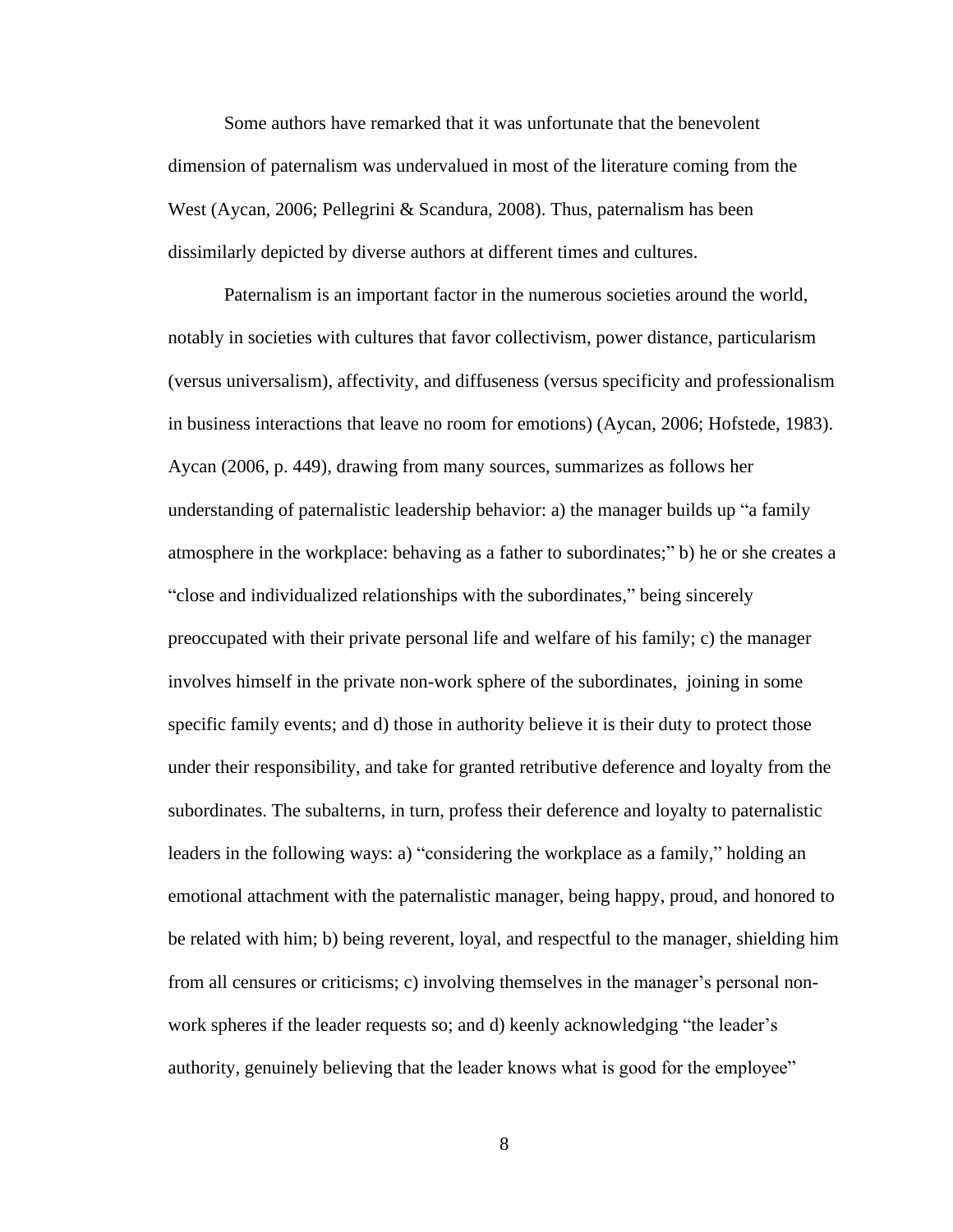(Aycan, 2006, p. 449). Thus, benevolent paternalism is a kind of bond in which subordinates of their own free will return the kindness, guardianship, and safeguarding offered by the manager by showing compliance (Aycan, 2006; Pellegrini & Scandura, 2008).

Inherent to Paternalism is the dualism between protection and command. This dualism, by necessity, can only be fully appreciated by an analogy with the relationships within the family (Aycan, 2006; Pellegrini & Scandura, 2008). Mothers and fathers take on a twofold mission of both custody and command over their offspring. These two facets have been blended in the bibliography coming from the West where custody and command have been related to authoritarianism and thus rebuffed (Aycan 2006). Nevertheless, this position has been challenged by other cultures by contending that a progenitor exercises command in two alternative styles, as follows: a) caring or orderkeeping, and b) restrictive or dominating. The former is linked with parental love and affection (Aycan 2006; Lau & Cheung, 1987) and is sometimes referred to as "parental warmth" (Mogro-Wilson, 2008). Today's situation is that researchers on paternalistic management disagree on both the number of dimensions that are to be found in the construct and to what degree the displayed philanthropy is sincere and not mere manipulation (Aycan, 2006; Pellegrini & Scandura, 2008).

Regarding the number of dimensions considered in the construct, differences are depending on the cultural geographic area of the population under study. In the Far East, the tendency has been to describe paternalistic leadership as tridimensional. This is a triad combining the following factors: command, example, and fatherly altruism (Farh & Cheng, 2000). In this view, the commanding factor is a rigid style of authoritarianism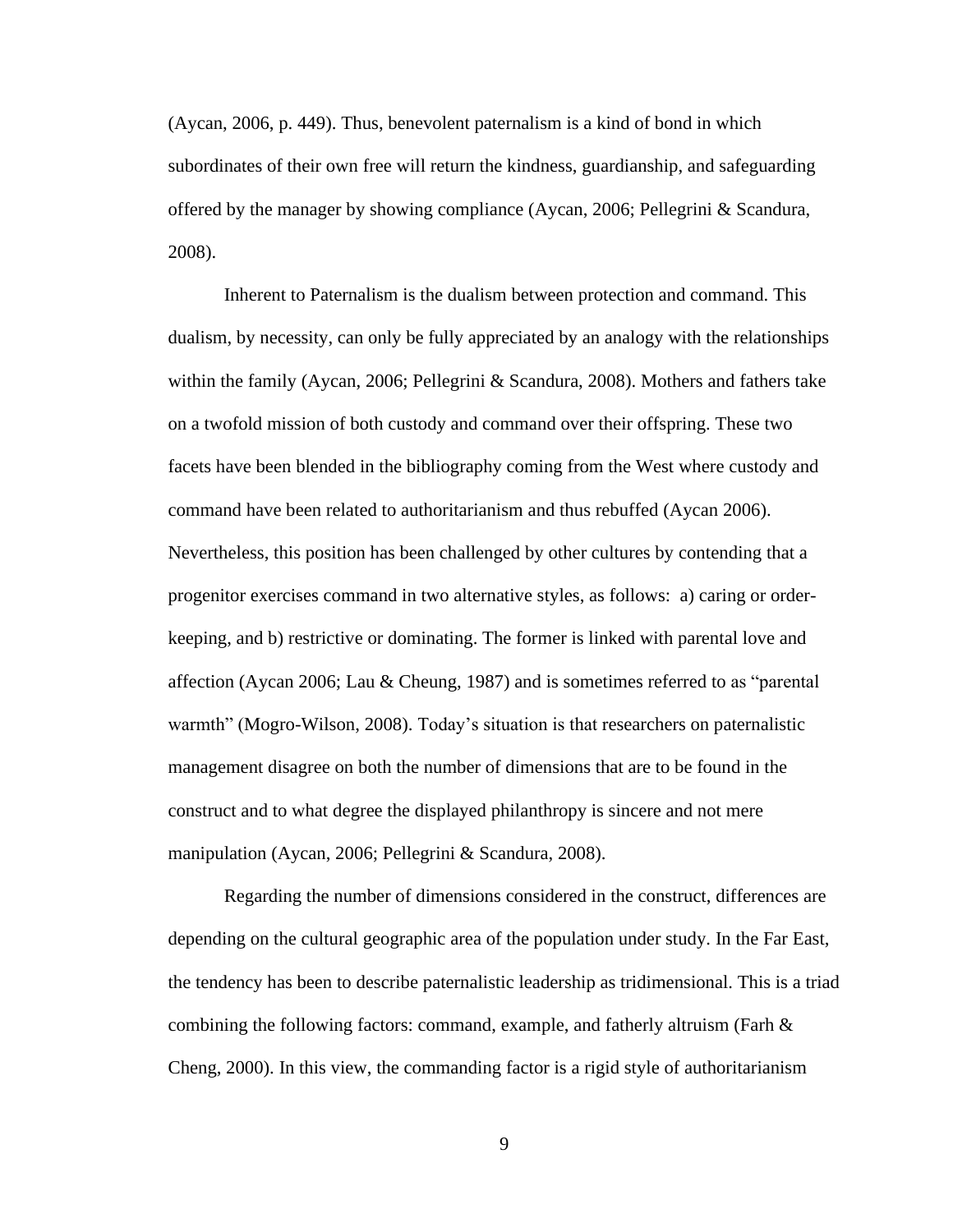which mirrors the boss' unchallenged control and authority over the subordinates; example echoes the manager's consistent adherence to implicit Confucian or Islamic ethical principles and values; and altruism denotes the manager's holistic and individualized concern for the welfare of both the subalterns and their close relatives (Aycan, 2006; Farh & Cheng, 2000; Gelfand, Erez & Aycan, 2007; Hiller et al., 2018). A drawback of this multi-dimensional definition of paternalism is the consistent, reliable, finding of negative correlations between the three aspects (command, example, and altruism) of the proposed construct (Farh & Cheng, 2000).

The unidimensional assumption suggested both by Aycan (2006) and Pellegrini and Scandura (2008) that emphasizes altruism and shielding employees from the hard realities of decision-making is more in accordance with the idiosyncrasy and expectations of the Latino employee than the above-mentioned triad model (Aycan, 2006; Hiller et al., 2018; Martínez, 2003, 2005; Pellegrini & Scandura, 2008).

This benevolent unidimensional type of paternalism is relational and conditional: employees demonstrate loyalty and conformity in response to the employer's safeguarding and concern and, vice versa, employer show safeguarding and concern because the employees demonstrate loyalty and conformity; thus, is differentiated from controlling authoritarianism, which seeks to keep submission and obedience among the subordinates (Aycan, 2006; Pellegrini & Scandura, 2008). However, it is important to point out that even if paternalism happens in a framework of a hierarchical and dyadic relationship concerning manager and employee, it is not identical to LMX (leadermember exchange). The difference is that LMX focuses on boosting the subaltern's professional output, performance, and career, while paternalism is wider and more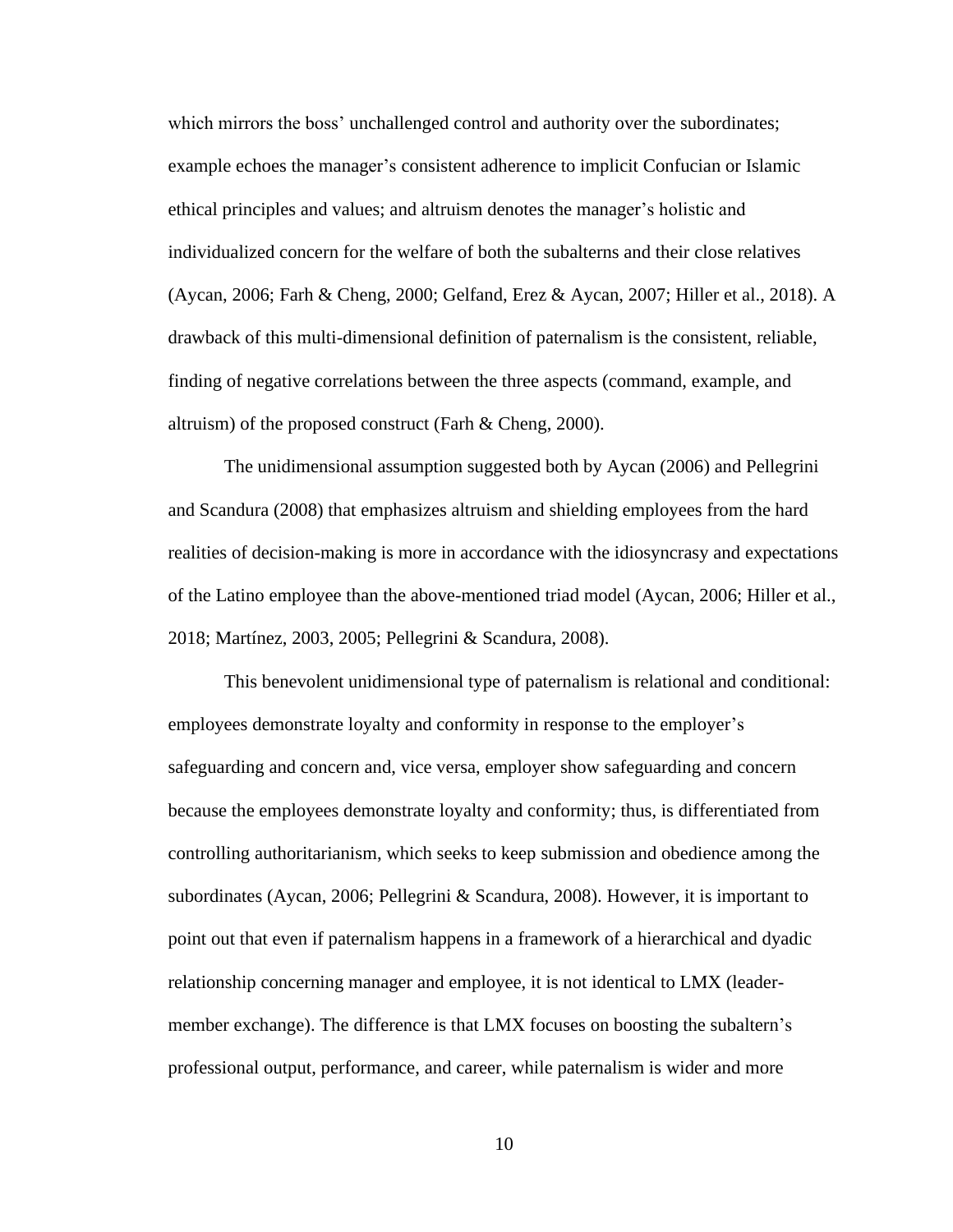diffuse, as the leadership is concerned with the subaltern's long-term general wellbeing both in the workplace and off-the-job, albeit without any thoughts about using managerial tools that may empower the employees (Hiller et al., 2018; Naktiyok & Kula, 2012).

Furthermore, some transformational leadership studies have also considered the similarities between parents and leaders, comparing leader–follower relationships to parent-child relationships, proposing that these relationships are analogous in multiple respects (Popper & Mayseless, 2003), thus potentially overlapping with paternalistic leadership. For example, managers, like fathers, are role models whose responsibilities include caring, taking charge, and guiding individuals who are contingent upon them (Popper & Mayseless, 2003). Cheng et al. (2004) clarify that the conceptualization of transformational leadership and benevolent paternalistic management diverge in two crucial aspects. The first is that transformational leadership is an important leadership style in the individualistic societies in the West, while paternalistic leadership is an emic (culture-specific) type of management that is predominant in communities that exhibit hierarchical and collectivistic tendencies (Cheng, Chou, Wu, Huang & Farh, 2004; Hofstede, 1983). The second aspect is that the principal goal of transformational leaders is to increase employees' work outcomes, while paternalistic managers are more interested in building a bond with their employees to enhance employee's work and personal outcomes (Cheng et al., 2004).

In the following section, I draw on social exchange theory (Blau, 1964) to describe the relationship between benevolent paternalistic managerial behavior and affective organizational commitment.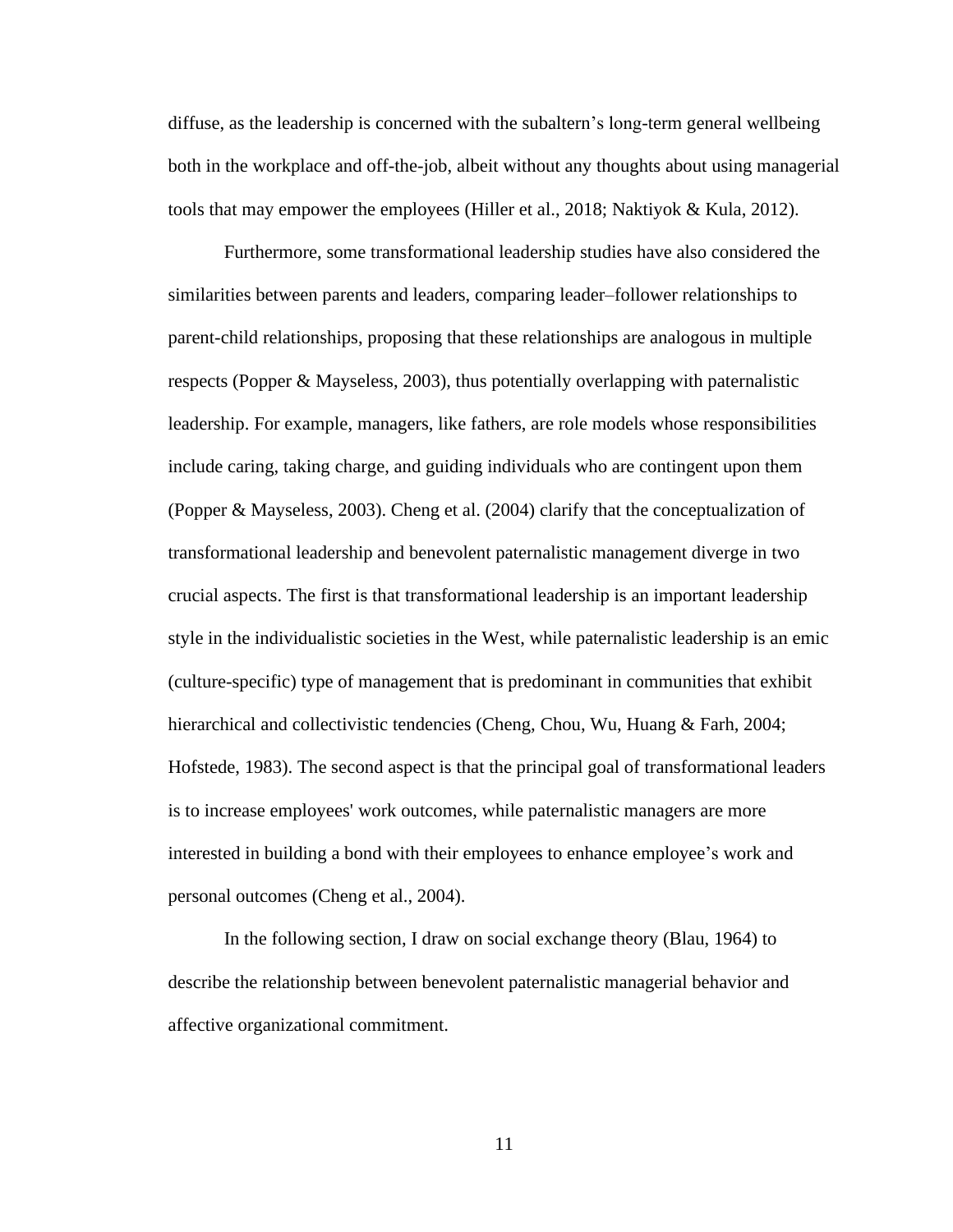# **Benevolent Paternalistic Managerial Behavior and Affective Organizational Commitment**

Researchers have examined the impact of benevolent paternalistic management on affective organizational commitment and other follower's outcomes as well (Bedi, 2020; Cheng, Huang, & Chou, 2002; Cilek, 2019; Pellegrini & Scandura, 2008; Pellegrini, Scandura, & Jayaraman, 2010). The aims of social exchange theory are the patterns of reciprocity inherent to the relationships and interactions among human beings (Gouldner, 1960). As stated in social exchange theory (Blau, 1964), a person believes has a duty to reciprocate in kind, when favored by the actions of another individual. Thus, in an organization, when somebody views a manager as caring, considerate, and supportive, this individual will do his or her best to reciprocate the manager and the organization with constructive deeds and feelings (Gouldner, 1960). Benevolent behaviors shown by people in a position of leadership inspire the followers to exhibit desirable actions and attitudes within the work environment; this is because the leaders' concern for the followers' welfare builds a personalized emotional bond that generates a virtuous sequence of constructive mutual correspondence (e.g., Niu, Wang, & Cheng, 2009; Pellegrini & Scandura, 2008). Caring managers also show a holistic interest for their followers and family members facilitating their professional and personal well-being, growth, and development, which, consecutively, provokes a sense of allegiance in the employees to both the leader and the organization that is perceived as allowing or promoting the benevolent behavior of the leader (e.g., Brumley, 2014; Cheng et al., 2004; Pellegrini & Scandura, 2008). Such leaders also assist followers during a personal crisis (Brumley 2014; Cheng et al., 2004; Farh et al., 2006). Thus, it is much more likely that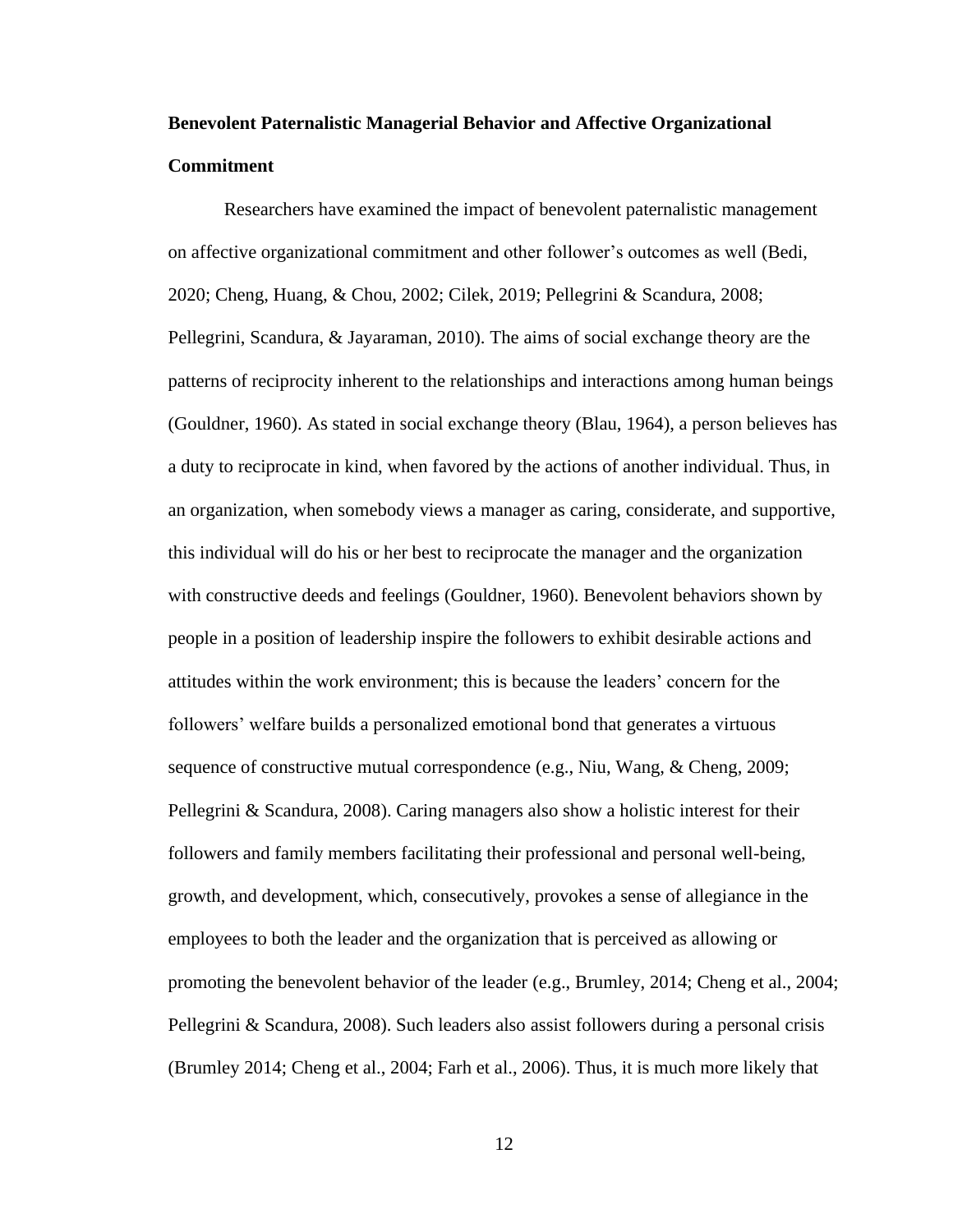caring managers will engender gratitude in their employees, inspiring the latter to return the kindness in a fashion that is reciprocally beneficial for all parties involved, for instance, growth in affective organizational commitment (Erben & Guneser, 2008, Farh & Cheng, 2000; Farh et al., 2006). In support, several authors suggest that employee perceptions that their firm advocates a benevolent management increase their affective commitment and conclude that organizations can benefit if they persuade their managers to show benevolent paternalistic behaviors (e.g., Bedi, 2020; Brumley, 2014). Thus, based on theory and extant research, I propose the following:

*Hypothesis 1: Benevolent paternalistic managerial leader behavior will be positively related to employee affective organizational commitment.* 

#### **Perceptions of Ethical Organizational Climate**

At the core of the concept of leadership is the bond that develops between the follower and the leader (Scandura, 2016). For the last two decades or so, growing attention has been paid by researchers to themes related to business ethics. This has led to the advancement of many models related to ethical organizational climate concepts (Erben & Guneser, 2008). Ethical climate research and theory can be deemed as a subcategory of the organizational climate literature<sup>1</sup> [\(Treviño, Butterfield](about:blank) & McCabe, 1998). Many of the ethical organizational climate models suggest that a firm-specific

 $1$  Organizational climate could be described as perceptions the subaltern personnel share about how facts, norms, ethics, behaviors are to be understood in the firm (Reichers & Schneider, 1990). It is an overall feeling, as perceived by the employees, that is transmitted, among others, by the behaviors and interactions of the members of the firm, organizational artifacts, and architectural designs (Luthans, 2010). Organizational culture and organizational climate are not the same. While culture depends on the firm's cardinal values of the management, climate involves the shared perceptions about the workplace amid the personnel (Scandura, 2016). Culture depends on the context and evolves as time elapses and management changes, whereas climate is related to the specific situation as perceived by the personnel at a single "point in time" (Scandura, 2016, p. 377). Therefore, "climate affects individual-level outcomes through its impact on cognitive and affective states" (Scandura, 2016, p. 377).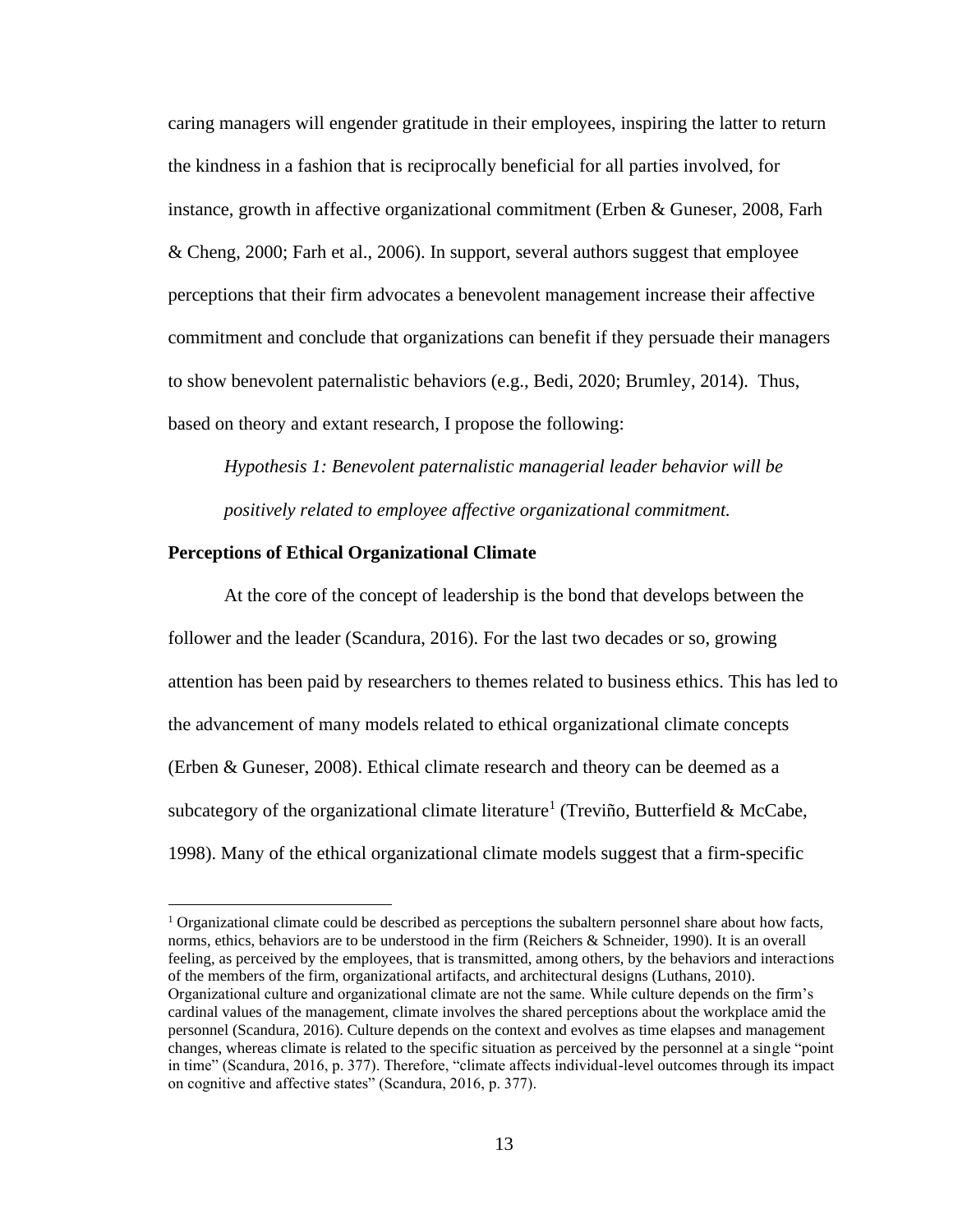factor shaping subjective assessments of the organizational climate is managers' behaviors (Erben & Guneser, 2008; [Treviño](about:blank) et al., 1998). Furthermore, Aycan's (2006) suggests that a father-like managerial style while blurring the limits between the family and the organization, determines the morals of the workplace influencing an individual's values and ethics. Thus, it seems reasonable to expect that the implementation of a paternalistic managerial style may play a significant role in building an ethical organizational climate (Erben & Guneser, 2008).

Victor and Cullen (1988) depicted ethical organizational climate as "the prevailing perceptions [by the employees] of typical organizational practices and procedures that have ethical content" or "those aspects of work climate that determine what constitutes ethical behavior at work [as perceived by the employees]" (p. 101). Drawing on the theory of moral development (Kohlberg, 1981), Victor and Cullen (1987, 1988) postulated a conceptual paradigm for studying employee's ethical fundamental motivations. They use the term "loci" (singular "locus") to refer to the ultimate sources to which individuals attribute their ethical and moral choices. Two main loci are mentioned, as follows: a "locus of analysis" and a "locus of control". The former refers to any of the following three sources of ethical prescriptions or standards of what is right or wrong as follows: the conscience of the individual; the rules that govern the team; and, lastly, the uses, norms, and laws of the larger community. Locus of control, on the other hand, relates to the criteria the individual applies when taking an ethical decision, which can be either of the three moral philosophies of egoism, altruism, or principled-based ethics (also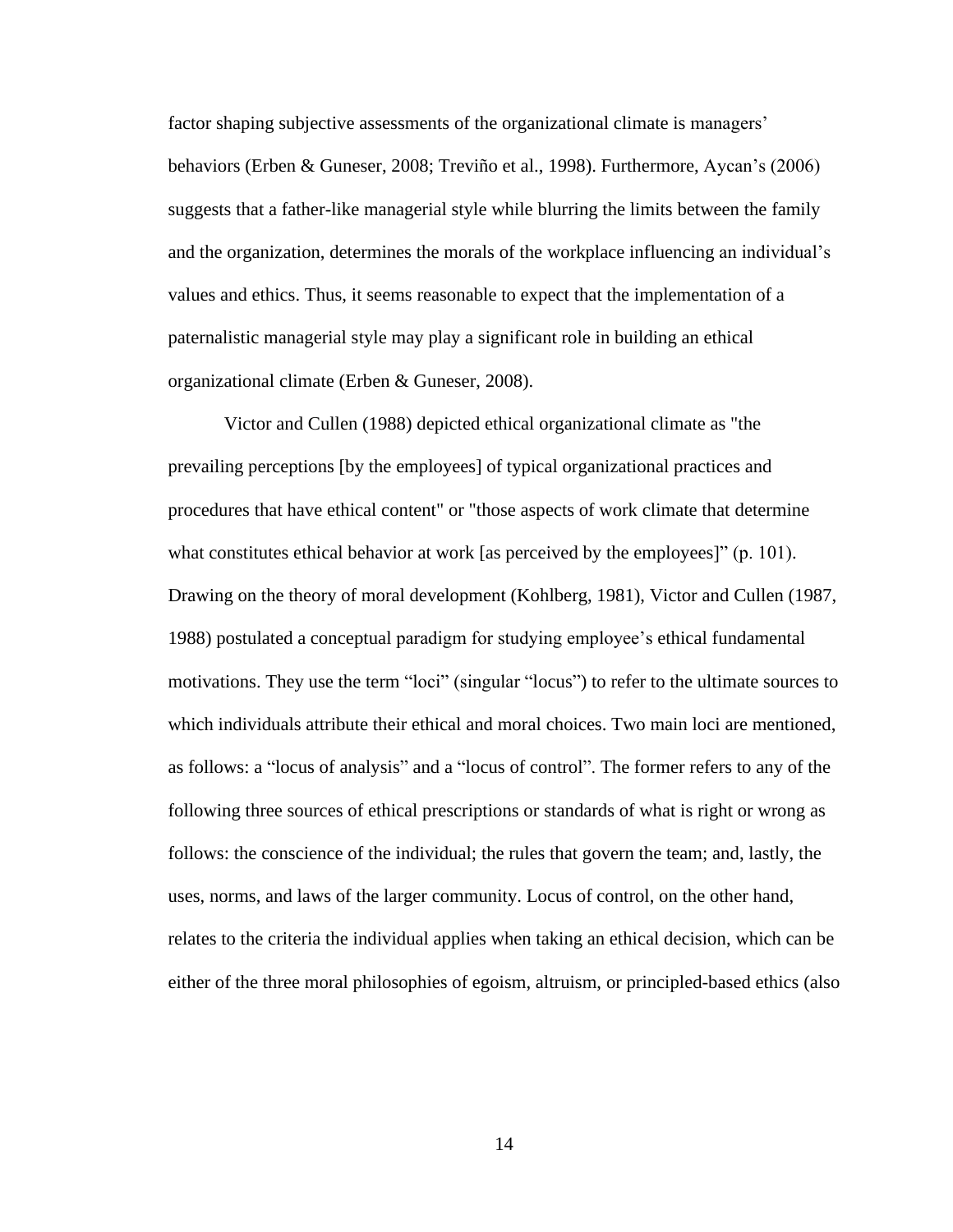known as deontological) (Erben & Guneser, 2008; Forte, 2005; Scandura, 2016; Victor & Cullen, 1987, 1988).<sup>2</sup>

Nine distinct ethical fundamental or basic motives turned out by relating both loci as described in Table 1. Each of the basic motives tends to correspond to one or more of the five perceived organizational ethical organizational climate types that are described in the literature (e.g., Erben & Guneser, 2008; Forte, 2005; Scandura, 2016).

#### **Table 1**

|             |               | Locus of Analysis (source of the ethical norms) |               |                |
|-------------|---------------|-------------------------------------------------|---------------|----------------|
|             |               |                                                 |               | Cosmopolitan/  |
|             |               | Individual                                      | Local/Team    | Community      |
| Locus of    | Egoism or     | Basic motive:                                   | Basic motive: | Basic motive:  |
| Control     | Self-interest | Self-interest                                   | Company       | Efficiency     |
| (the type)  |               | (Ethical)                                       | profit        | (Ethical       |
| of ethical  |               | climate:                                        | (Ethical)     | climate:       |
| criteria    |               | Instrumental)                                   | climate:      | Instrumental   |
| used by     |               |                                                 | Instrumental) | and Caring)    |
| the         |               |                                                 |               |                |
| individual) | Altruistic    | Basic motive:                                   | Basic motive: | Basic motive:  |
|             |               | Friendship                                      | Team interest | Social         |
|             |               | (Ethical                                        | (Ethical)     | responsibility |
|             |               | climate:                                        | climate:      | (Ethical       |
|             |               | Caring)                                         | Caring)       | climate:       |
|             |               |                                                 |               | Caring)        |
|             |               |                                                 |               |                |

*Postulated Ethical Basic Motives*

<sup>2</sup> The Stanford Encyclopedia of Philosophy (https://plato.stanford.edu/archives/win2020/entries/ethicsdeontological/) explains that the word *Deontology* etymologically derives from the Greek "deon" (duty) and "logos" (science). In modern moral philosophy, this term refers to external norms that instruct the individual on what decisions he should make when confronted with moral and ethical choices. There are two other groups of ethical theories known respectively as "aretaic" (from the Greek word for virtue) and "consequentialist". Aretaic choices are guided by the person's subjective image of what he aspires to be, while consequentialism only considers the quality of the outcomes resulting from the chosen acts.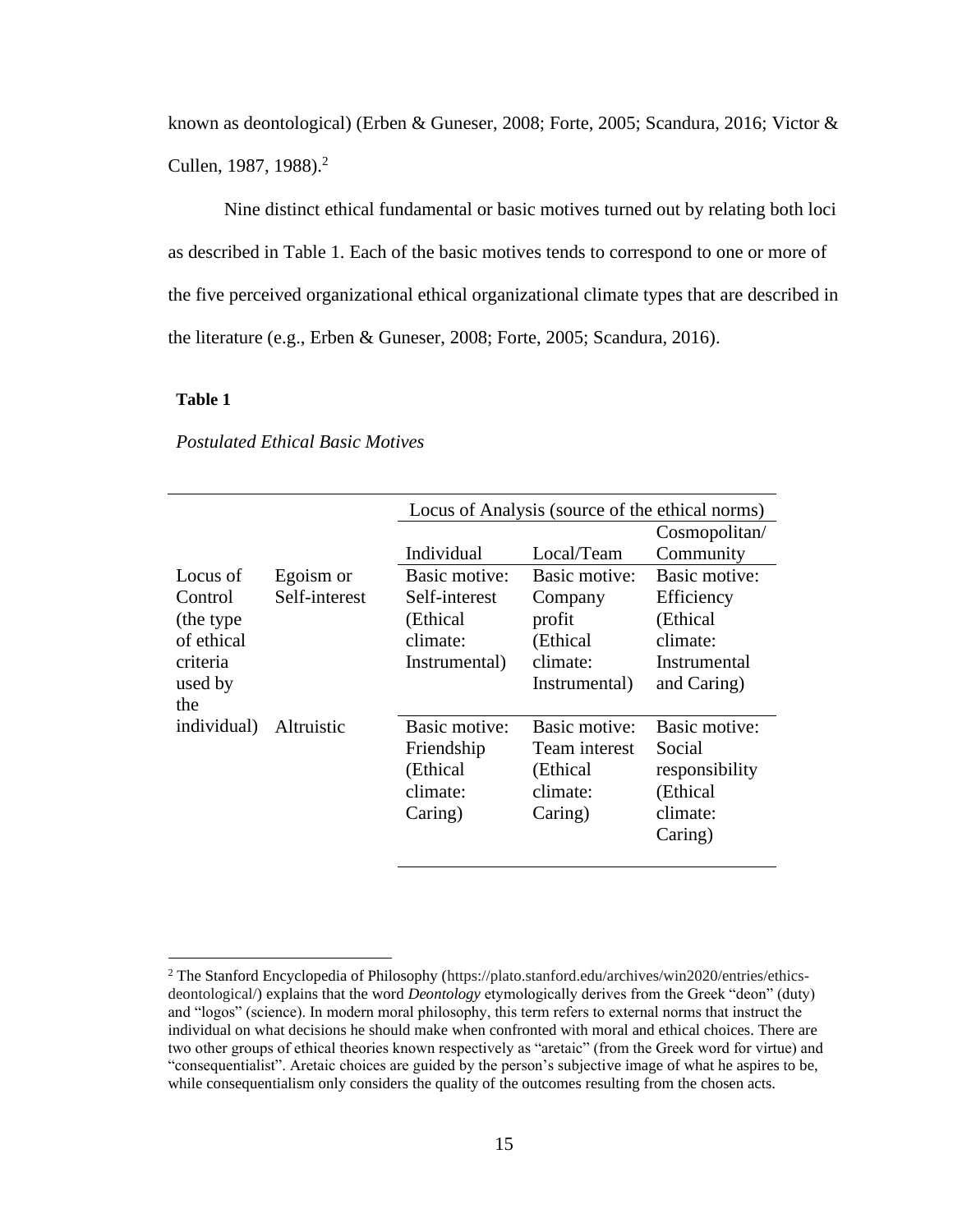| Basic motive: | Basic motive: |
|---------------|---------------|
| Rules and     | Laws and      |
| procedures    | professional  |
| (Ethical      | codes         |
| climate:      | (Ethical      |
| Rules)        | climate:      |
|               | Law and       |
|               | Code)         |
|               |               |

*Notes.* The table is based on Erben and Guneser (2008), and Victor and Cullen (1988). The ethical climates in brackets are based on Scandura (2016).

The perceived ethical organizational climate types are usually labeled as follows: Independent, Instrumental, Law and Order, Rule, and Caring (or Benevolent) (Erben & Guneser, 2008; Forte, 2005; Scandura, 2016). Regarding the locus of control, the moral philosophy of self-interest or egoism implies that the subject is only concerned about his own personal interests, whereas altruism indicates that the person is looking for the common good, trying to optimize the benefits for the whole society. Finally, the deontological or principled criteria is broadly defined as the subject striving to be faithful to some moral values, ideals, or principles, either religious or not in origin (Erben & Guneser, 2008; Forte, 2005; Scandura, 2016; Victor & Cullen, 1987, 1988).

Concerning the locus of analysis, the title *Individual* denotes the subject that is guided in her ethical choices by her own norms, by rules she made for herself, based on her experience and reasoning. *Local*, in the context of this paper, refers to practices, rules, and codes in the organization, and *Cosmopolitan* implies the consensus, norms, and laws of the larger community outside the organization (Erben & Guneser, 2008; Victor & Cullen, 1987, 1988).

One of the messages conveyed by Table 1 is, for instance, that a subject with an altruistic criterion will perceive a caring ethical climate when meeting friendship, team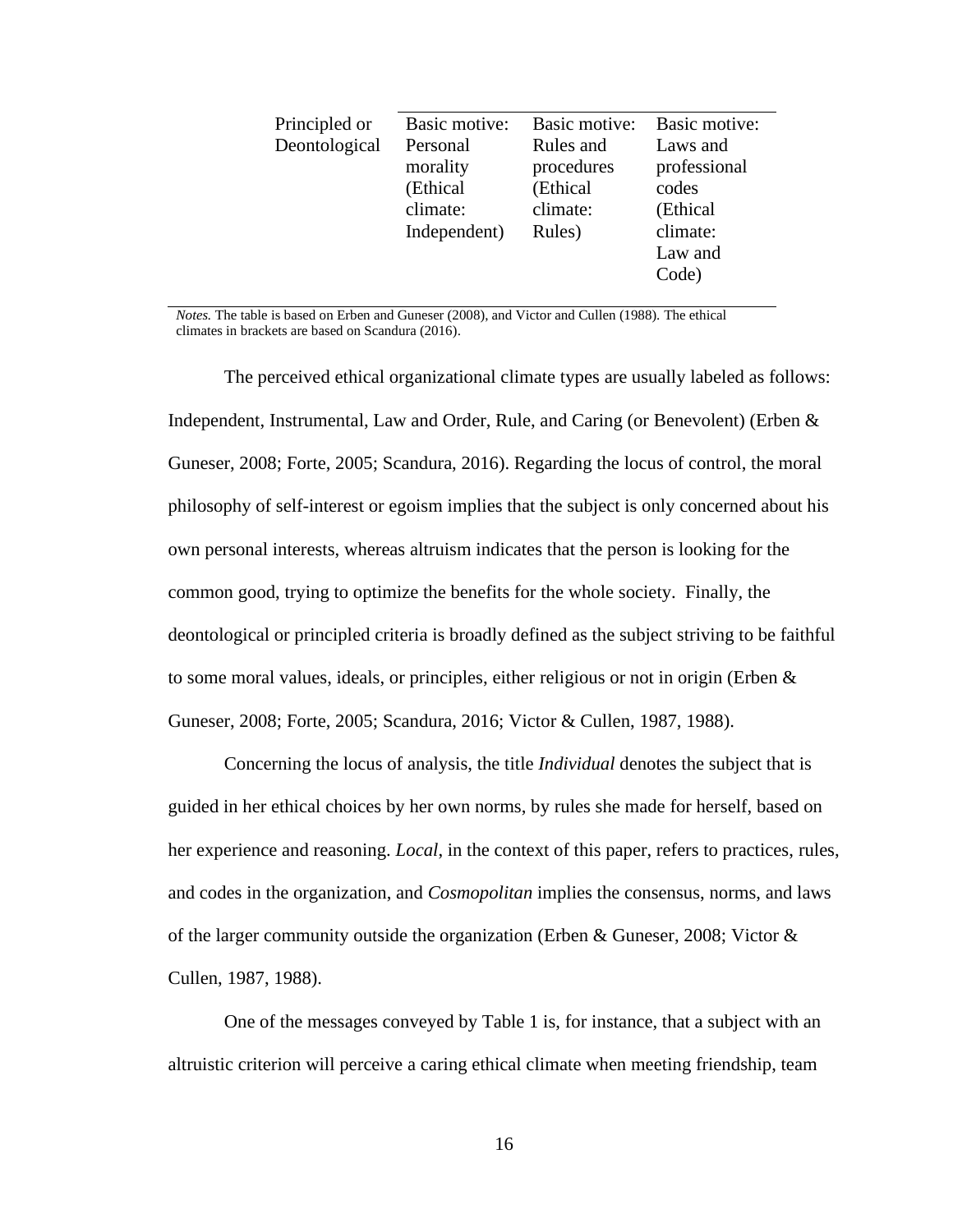interest, and/or social responsibility as ethical motives. The specific ethical motive that acts as a catalyst for triggering the perception depends on the subject's source of ethical prescriptions (which, as already mentioned may be anyone of the following three: the individual, the team, the community). Alternatively, a person with an egotistic criterion of moral decision-making may sometimes perceive the climate as benevolent when he abides by the community norms and organizational efficiency is the ethical motive. Thus, the employee may determine what constitutes the right behavior in a specific situation by pondering how the ethical motives are affected by a specific moral decision (Erben  $\&$ Guneser, 2008; Victor & Cullen, 1987,1988). A similar conclusion can be made for the remaining ethical climates (instrumental, independent, rule, and law-and-code).

Research suggests that probably the main organization-specific element that may affect the locus of control and therefore the employees perception of the ethical organizational climate is leader behavior (e.g., Erben & Guneser, 2008; [Treviño](about:blank) et al., 1998, Victor & Cullen, 1987, 1988). This view is supported by several authors who suggest that role models are an important source for learning and developing new behaviors and attitudes (Aycan, 2006; Kozlowski & Doherty, 1989; Mayer et al., 2007; Naumann & Bennett, 2000; Walumbwa et al., 2010). As representatives of the organization, employees often look for inspiration from their leaders, and thus leaders become the guide for the kind of behaviors that are ethically admissible in the company. Leaders also set the standards and ways in which to address ethical issues in the organization (Erben & Guneser, 2008).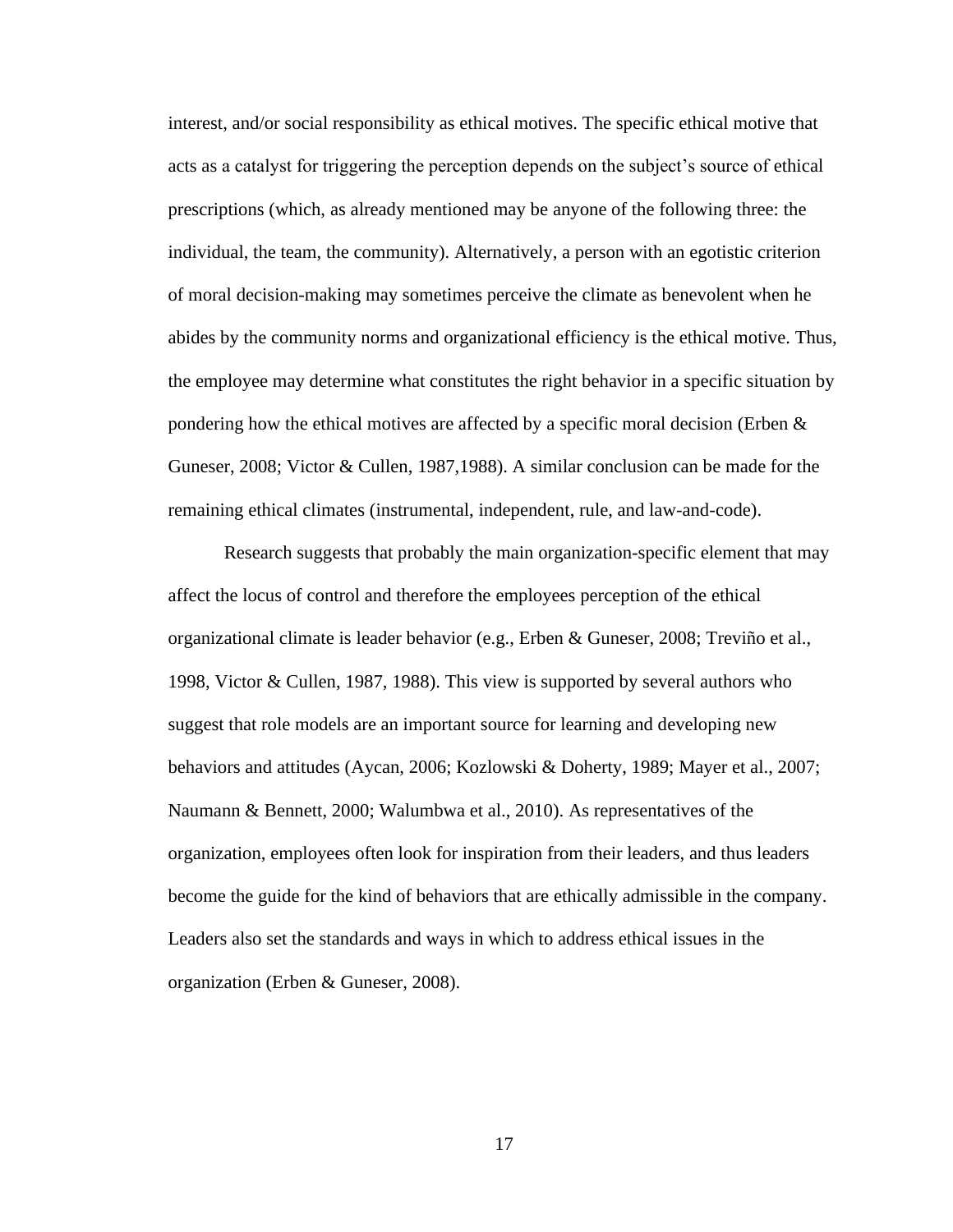#### **Benevolent Paternalism and Perceived Caring Ethical Organizational Climate**

Benevolent paternalism is an accepted managerial strategy in Mexico, used with the aim of promoting employee organizational commitment (Brumley, 2014). It should be noted that the type of benevolent paternalism that prevails in Mexico is different from paternalism as practiced in Asia (e.g., Aycan, 2006; Pellegrini & Scandura, 2008). It has been referred to by different authors as "fraternalism" (d'Iribarne, 2002), "maternalism" (Northouse, 2013; Specker-Sullivan, 2016), "soft-paternalism" or "parentalism"  $(Kultgen, 2014).$ <sup>3</sup> In Mexico, paternalism is conscious of differences in rank and status, but subordinates do not resent this asymmetry, as long as who holds power acts as the integrator and harmonizer of the group (Brumbley, 2014; Martínez, 2003, 2005). Employees would doubt the talents, capacity, knowledge, skills, and adequacy of the manager who delegates decision-making authority; this is so because followers in Mexico require the leader to personally be in charge, conspicuously deciding on behalf of the group what is the best for each member (Martínez, 2003, 2005). The resultant situation is somewhat paradoxical because the leader is expected to take on the duties and privileges of the one who is in command, but it is also anticipated that he will act more like a protector of his followers than like one who is in command (d'Iribarne, 2001; Davila  $\&$ Elvira, 2005). This means that there is a tacit understanding about some social roles that

<sup>&</sup>lt;sup>3</sup> Some view the word "Maternalism" as appropriate to depict this patronizing behavior towards adults because it mirrors the manner a typical stereotyped [Latin] mother pampers her offspring (Kultgen, 1995, 2014; Specker-Sullivan, 2016). In Latin America, it is taken for granted that mothers will overprotect their kids (Becerra, 2007). In Mexico, I have heard the Spanish colloquial term "Mamitis" to portray the tendency of some local mothers to over-indulge their children—especially the males—, "mami" being the informal expression used by Mexican children when calling their mothers. It has been observed in families of Mexican background living in the U.S a pattern of differential treatment of the children depending on their genre (McHale, Updegraff, Shanahan, Crouter, & Killoren, 2005).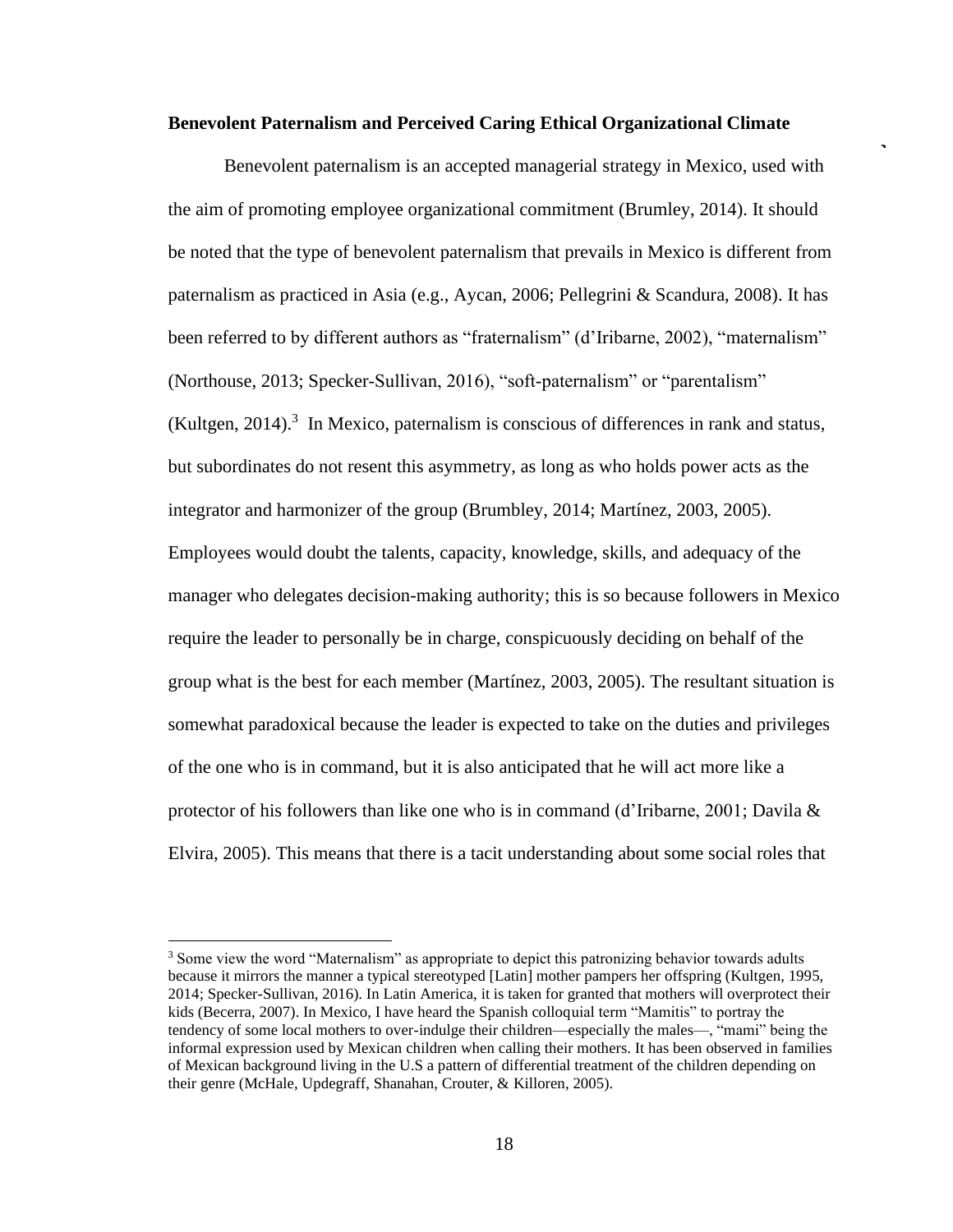the benevolent paternalistic manager must fulfill, for instance, attending wedding ceremonies or memorial services of the employees or their close relatives, partaking as a team member at company games, sharing the table with subordinates at organizational parties (Kabasakal & Bodur, 2007). On these occasions, the social distance between the leader and subordinates is diminished without awkwardness, allowing the manager to conduct himself like a benevolent parent (Kabasakal & Bodur, 2007). Indeed, some scholars have suggested that Mexican workers often believe they are entitled to pass over their immediate supervisor to directly address a high manager about their issues whether job-related or personal (Davila & Elvira, 2005). It is therefore not surprising to see Mexican employees befriending their general manager on LinkedIn and Facebook or asking their boss to dance at a company party, just like that, as if nothing extraordinary was happening.

Some researchers have suggested that the root causes of benevolent paternalism in Mexico are to be found in the powerful influence of well-established Latin ethos like "respeto" and "familismo" (e.g., Thompson & Whiffen, 2018). "Respeto" (respect) involves acknowledging the value of all the individuals implicated in the specific social setting, especially the elderly, the knowledgeable, and the one with authority; it implies everyone fulfilling his obligations and keeping his place in society, in order to preserve solidarity and harmony in the group and community (e.g., Martínez, 2003, 2005; Thompson & Whiffen, 2018). "Respeto" is a feature Mexican fathers strive to pass on to their children; interestingly enough, many think this trait is learned through a reciprocal formality in the relationship and communication between a father and son or daughter (Taylor & Behnke, 2005). "Familismo" (concerning the family) is a bi-dimensional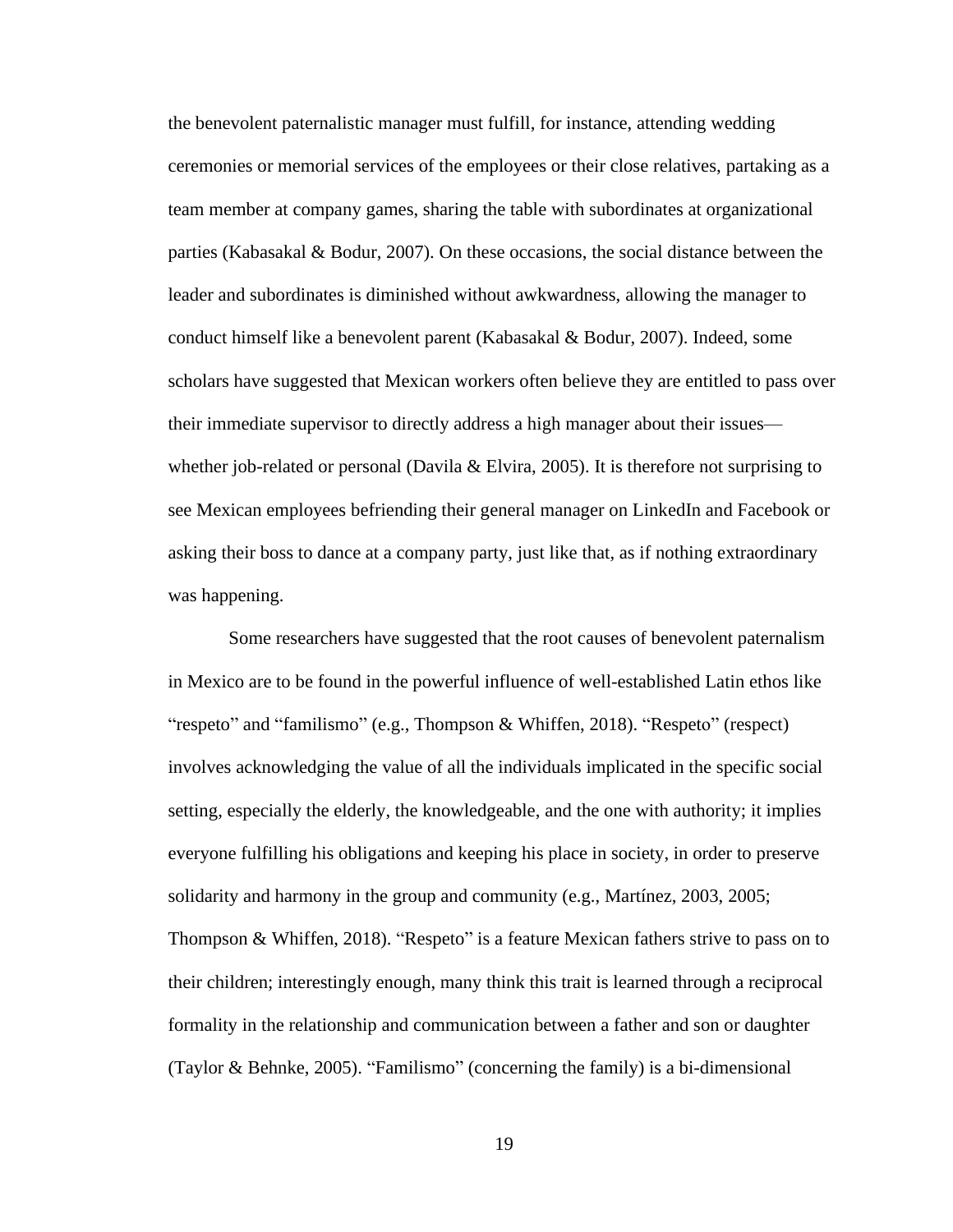concept. There is an attitudinal "familismo," that relates to feelings of reciprocity, solidarity, and loyalty, between blood kinship, encompassing the following fundamental beliefs: (a) the individual is secondary to the family, (b) kinship interrelatedness, (c) the dignity of the family is paramount (Calzada & Yoshikawa, 2012). There is as well a behavioral "familismo" that describes the conducts that mirror these beliefs (Calzada  $\&$ Yoshikawa, 2012).

Other authors have emphasized the influence of historical profoundly rooted Catholic teachings, and conventional gendered family roles as a source of the legitimation of paternalism in Mexico (e.g., Boyer, 2000). In the Spanish colonies, the forerunner to current models of organizations was the "hacienda", an agrarian large estate, where the tenants and workers were related to the landlord in a bond of confidence, mutual deference, and support (e.g., Davila & Elvira, 2005; Guerra, 2014; Martínez, 2003, 2005). In Mexico, during the late nineteenth century, many textile mills were established in urban and rural homesteads (Boyer, 2000). Mill owners continued to provide the workers with the privileges and benefits typical of the haciendas, including a modest education and building and sustaining local churches for the moral development of the workforce (Boyer, 2000).

Many scholars have argued that one of the main sources for the expectation of paternalism at the workplace is to be found in the implicit values of the religion practiced by the majority of the members of the society (e.g., Aycan, 2006; Farh & Cheng, 2000; Hiller et al., 2018). Furthermore, religion is judged as a powerful element in the creation of ethos (Grondona, 2000). Catholicism is the religion practiced by most of the population in Mexico (e.g., Blancarte, 1993; de Kadt, 1967; Klaiber, 2009). Therefore,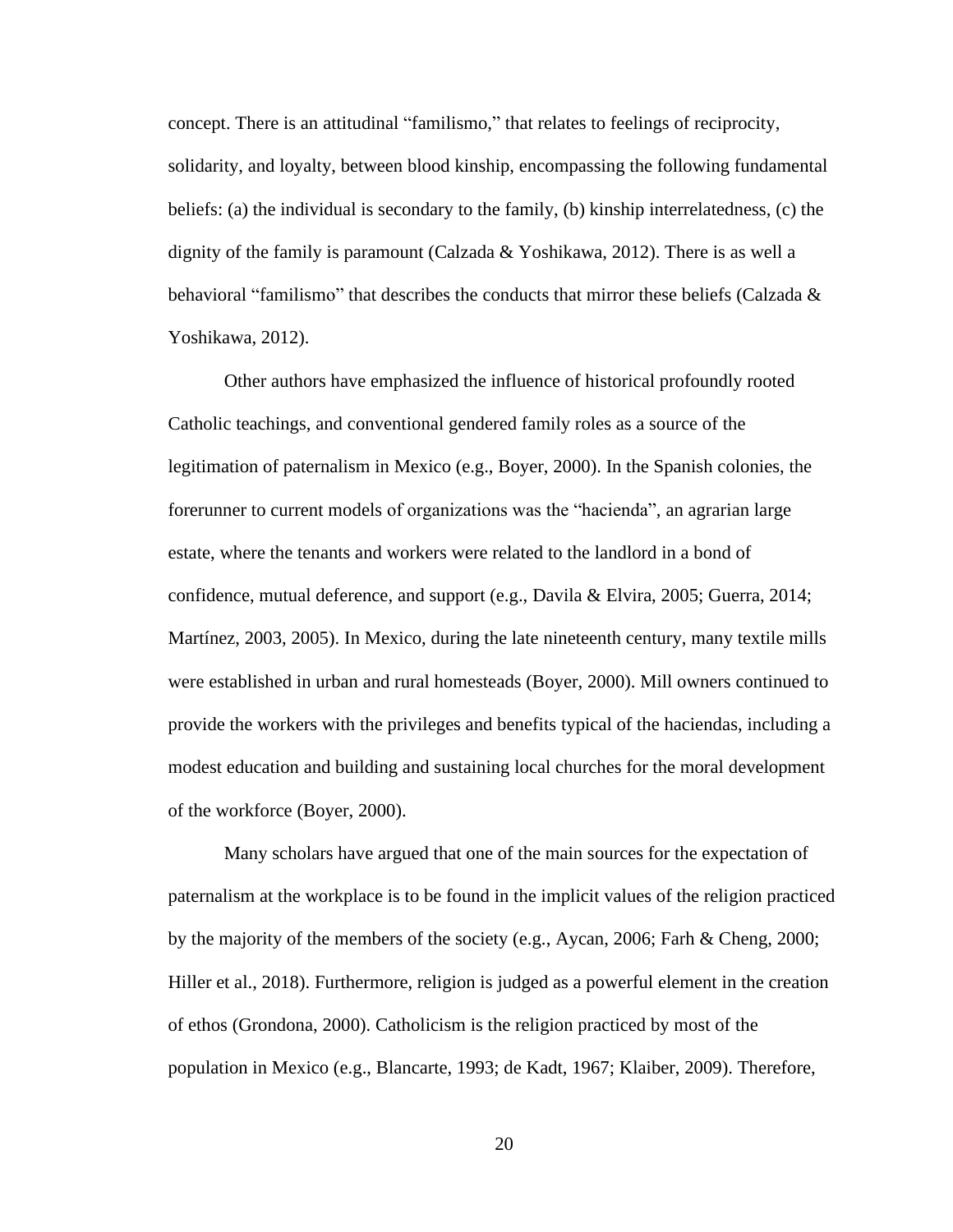unsurprisingly, the ethics in the Mexican large society are mainly derived from the Catholic Church teachings (Camp, 1994; Grondona, 2000; Marta, Heiss & De Lurgio, 2008; Montaner, 2000). So, in principle, it is reasonable to assume that the ethical basic motives within which Mexican employees operate are the Christian moral philosophies of benevolence and principled [deontological] ethical prescriptions of loving your neighbor (e.g., Camp, 1994; Klaiber, 2009; Marta et al., 2008; Montaner, 2000, pp. 61-62), a fact which plays into the Mexican cultural anticipations that a manager must be caring and benevolent with his employees (Davila & Elvira, 2005; Pellegrini & Scandura, 2008).<sup>4</sup>

Drawing on this historical context and the important influence of the managers' behaviors and example in determining the ethical locus of control and shaping the employee's perception of a certain type of ethical organizational climate (e.g., Erben & Guneser, 2008; [Treviño](about:blank) et al., 1998, Victor & Cullen, 1987, 1988), I argue and propose that in Mexico a benevolent paternalistic managerial behavior— managers who are genuinely concerned in the wellbeing of the employees—will facilitate employees to perceive the ethical organizational climate as caring, which is the type of ethical climate the Mexican worker desires (Brumley, 2014; Davila & Elvira, 2005; Martínez, 2003, 2005; Thompson & Whiffen, 2018). Remarkably, and despite this type of leadership or managerial style practical and theoretical appeal, there have been not many attempts to

<sup>4</sup> Articles 2432 of the Catholic Church Catechism (CCC) emphasizes that managers must consider the whole good of the persons under their responsibility, granting to the employees a fair remuneration that guarantees them a dignified livelihood for themselves and their family. In Christianity, the concepts of "a loving divinity" and "fatherhood" are intricately connected. Actually, the best-known Christian prayer is the "Our Father" (Matthew 6:9; Luke 11:2). Furthermore, in Mexico, I have often heard the utterance "Que Padre!" (what a father!) by individuals of all ages or social conditions, when referring to something convenient, good, or agreeable.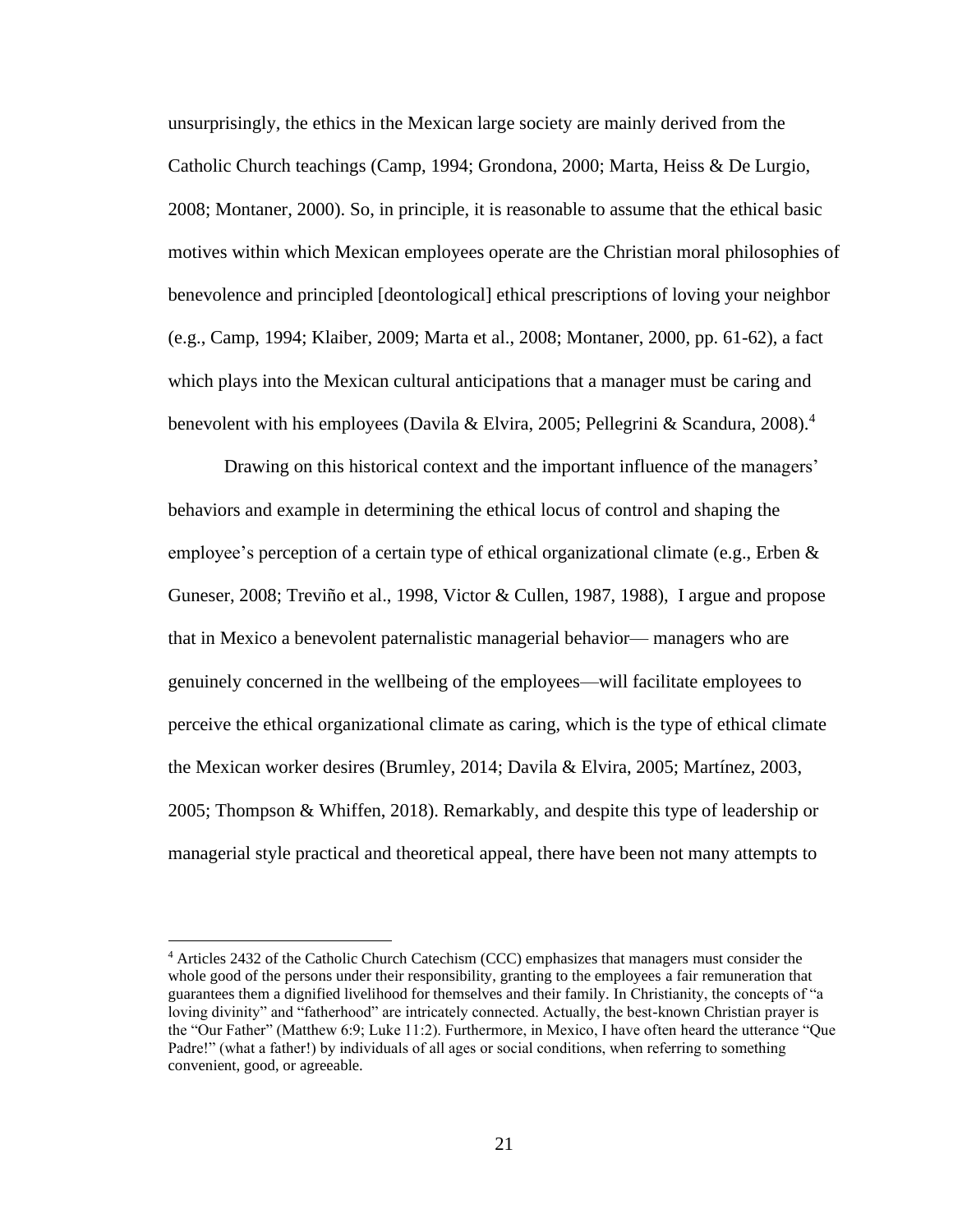study the links between benevolent paternalistic management and ethical organizational climate around the world (Erben & Guneser, 2008; Otken & Cenkci, 2012; Saygili, Ozer & Karaya, 2020). Importantly, the relatively few studies that have been conducted so far appear to suggest that there are indeed some important differences between Taiwan, Turkey, and the U.S. regarding the processes underlying the effect of a benevolent paternalistic managerial behavior on organizational ethical climate (Gumusluoglu, Karakitapoglu, & Hu, 2020). <sup>5</sup> To my best knowledge, the relationship between benevolent paternalism and ethical organizational climate has not yet been studied in Latin America. Accordingly, I advance the following:

*Hypothesis 2: Benevolent paternalistic managerial leader behavior will be positively related to employee perceptions of a caring ethical organizational climate.*

#### **Affective Organizational Commitment of Employees**

"Organizational commitment is a psychological state that describes an employee relationship with their organization and a propensity to continue the relationship with the organization" (Scandura, 2016, p. 96). Organization commitment in general is a jobrelated mindset conceptualized as having three distinct dimensions (Allen  $\&$  Meyer, 1990, 1996; Meyer & Allen, 1991). The first dimension is "affective commitment" which more specifically refers to "an employee's emotional attachment to an organization" he

 ${}^{5}$ Gumusluoglu, Karakitapoglu, and Hu (2020) concluded that whereas procedural justice was a toll connecting a benevolent paternalistic managerial behavior with the ethical organizational climate in Taiwan, Turkey, and the U.S, interactional justice played a role only in the U.S. Procedural justice refers to the equality in the mechanism used to resolve a dispute (Argyris, 1977). Interactional justice is the extent to which individuals are dealt with respect and dignity while procedures are implemented (Schermerhorn, Hunt, Osborn, & Uhl-Bien 2010).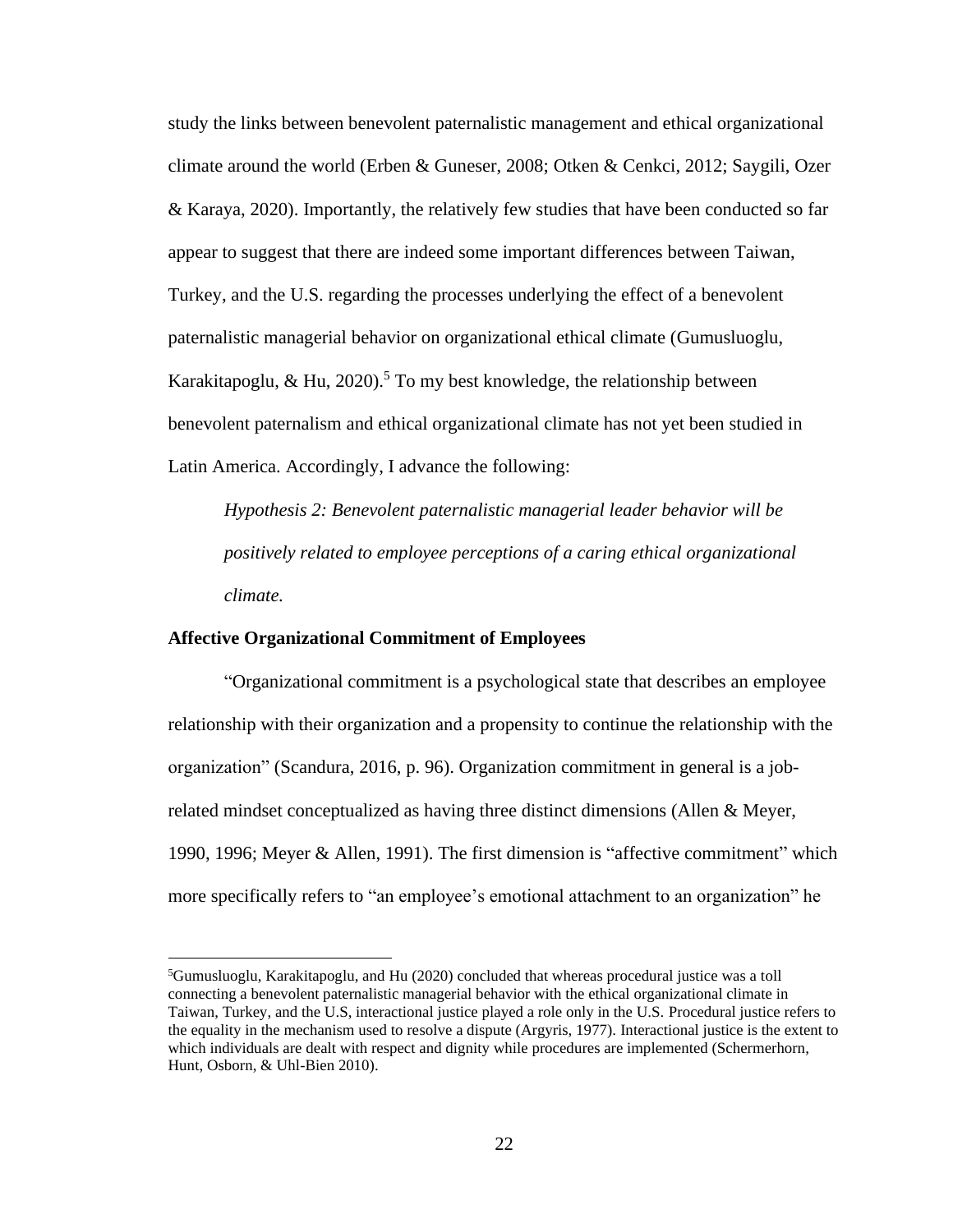values and cares about (Scandura, 2016, p. 96). The second is "continuance commitment" defined as the extent to which an employee is conscious of the cost for him of quitting the firm (i.e., employees decide to stay and remain committed to the organization because of the high costs involved in their leaving). Finally, "normative" commitment is the moral duty to remain in the organization (i.e., employees decide to stay and remain committed to the company for the mere reason that ethically is the proper thing to do) (Meyer  $\&$ Allen, 1991; Scandura, 2016). Importantly, each dimension is believed to contribute to the relation of the worker with the company and have consequences for their continuing affiliation to the firm and may be impacted by diverse preceding conditions or may have different outcomes (Meyer & Allen, 1991). In this dissertation, the focus is on affective organizational commitment because this dimension may "more strongly influence work behaviors than other components or proposed forms of commitment, … [ therefore,] affective commitment may be reasonably considered a core essence of organizational commitment" (Mercurio, 2015, p. 403).

Cullen, Parboteeah, and Victor (2003) argue that up to the point that individuals show a preference for certain kinds of ethical climates, employees would be more committed to the firm where they perceive a climate of their liking. Thus, the organizational commitment would be greater in companies with principled or benevolentbased climates than in firms with egoistic-based climates (Cullen, Parboteeah, & Victor, 2003). In other words, employees are likely to identify more and get emotionally involved with firms they perceive encourage values of solidarity with the community and among the workers, promoting felt responsibility for others (Cullen et al., 2003). Thus, these authors observed a positive relationship between perceptions of a caring ethical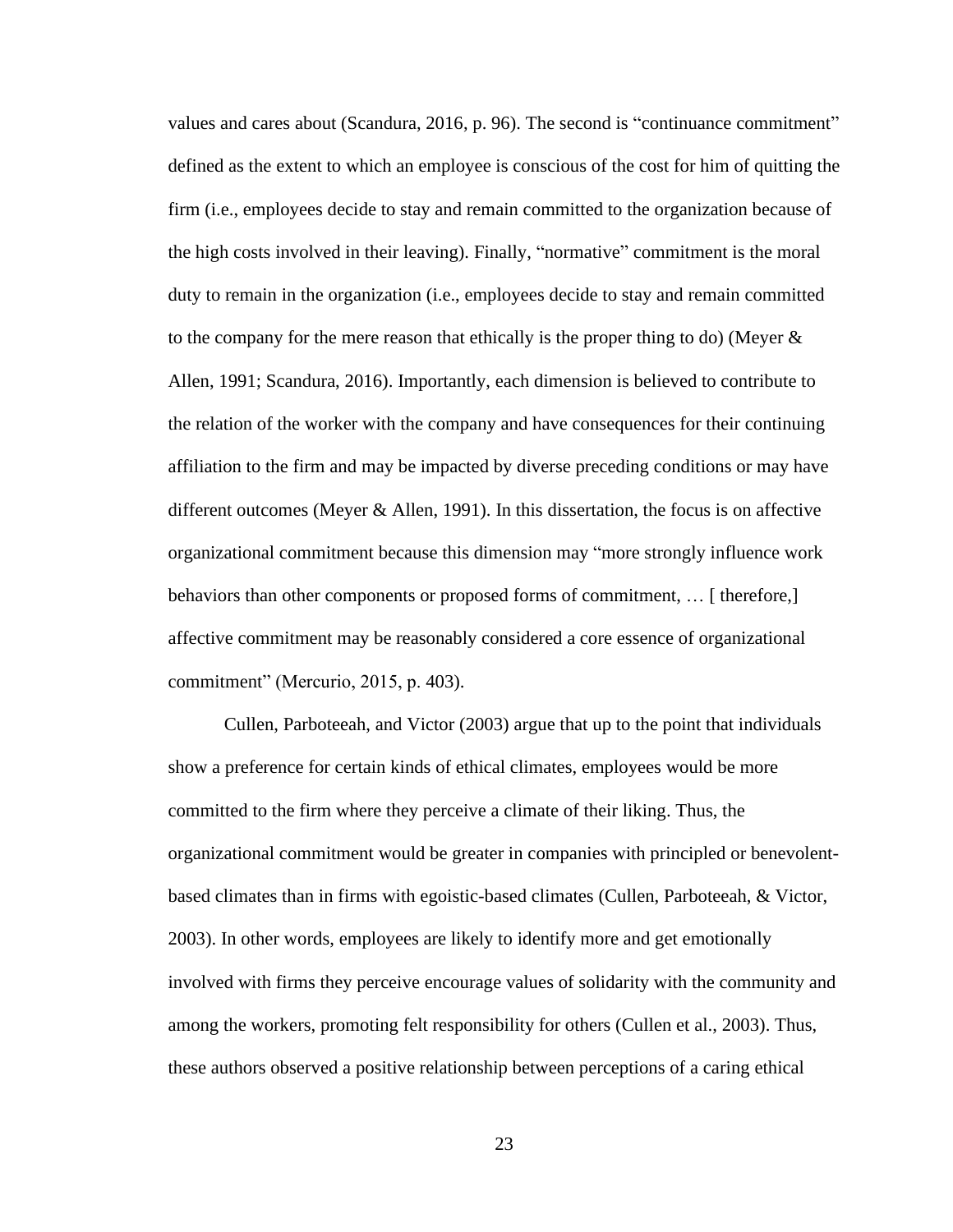climate and affective commitment (Cullen et al., 2003). Other authors also have suggested that ethical organizational climates influence affective organizational commitment (Arias-Galicia, 2005; De Clercq & Belausteguigoitia-Rius, 2007; Erben & Guneser, 2008). Taken together, I suggest that employees will be more affectively committed to the organization that has, in their view, the kind of ethical climate they (the employees) prefer (Cullen et al., 1993; Erben & Guneser, 2008). Further, employees will be more affectively committed and perceive to have values in common with a firm that displays benevolence for individuals and the community (Erben & Guneser, 2008). Martin and Cullen (2006) in a meta-analytic review mention that some researchers posit "higher levels of organizational commitment when members perceive stronger caring climates" (p.181). Thus, I propose the following:

# *Hypothesis 3: Employee perceptions of a caring ethical organizational climate will be positively related to affective organizational commitment.*

So far, I have argued that benevolent paternalistic managerial behavior is linked in a positive way to both affective organizational commitment and employee perceptions of a caring ethical organizational climate (Hypotheses 1-2), and that employee perception of a caring ethical organizational climate are linked in a positive way to affective organizational commitment (Hypothesis 3). Building on Hypotheses 1-3, I further argue that employee perceptions of a caring ethical organizational climate will act as a mediator through which benevolent paternalistic managerial behavior influences employee affective organizational commitment. However, because I argue in Hypothesis 1 that benevolent paternalistic managerial behavior has a direct relationship with employee affective organizational commitment, I propose a partial mediation as follows: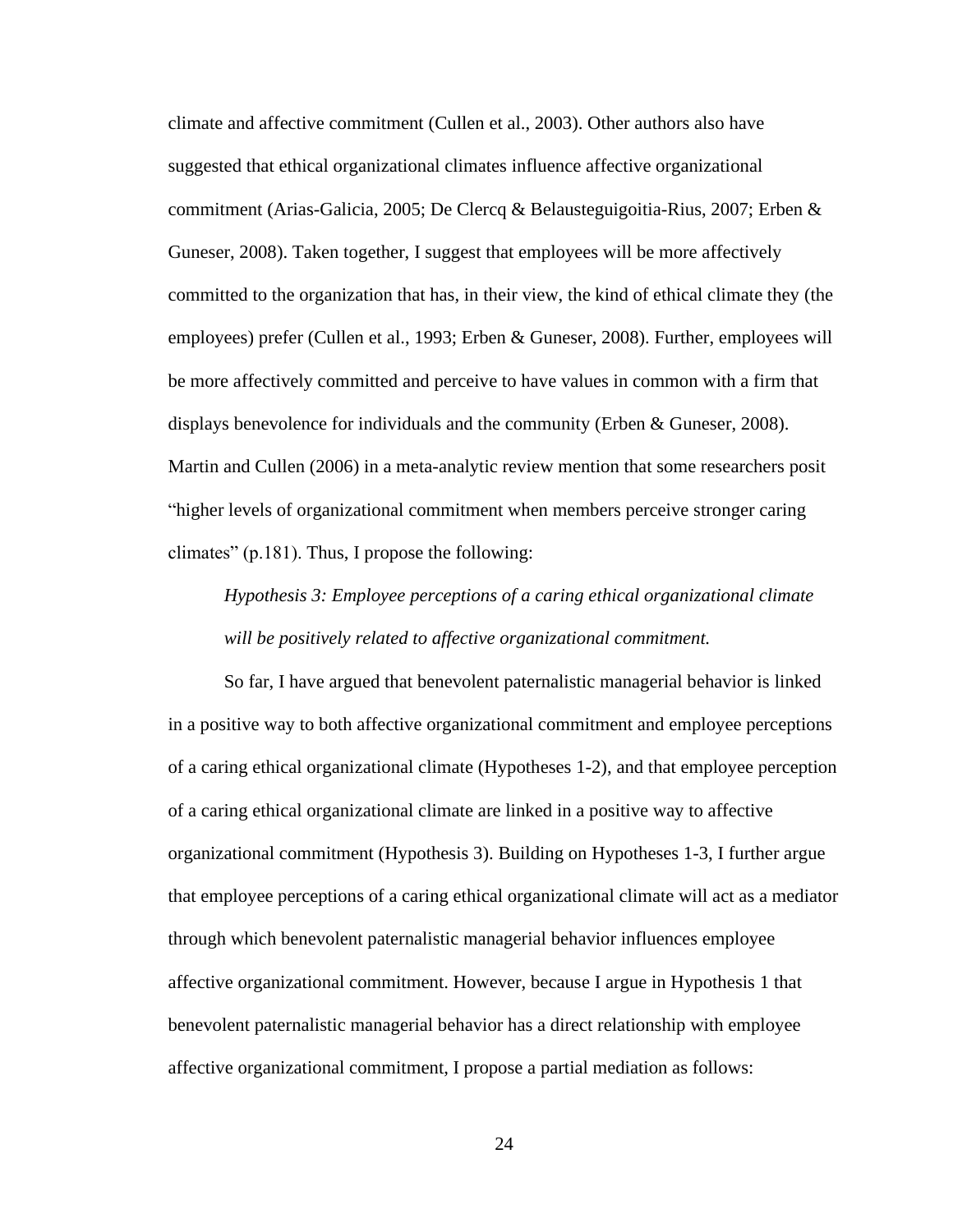*Hypothesis 4: Employee perceptions of a caring ethical organizational climate will partially mediate the relationship between benevolent paternalistic managerial behavior and affective organizational commitment.* 

Figure 1 below summarizes the proposed hypothesized relationships for this dissertation.

## **Figure 1**

*Research Model* 

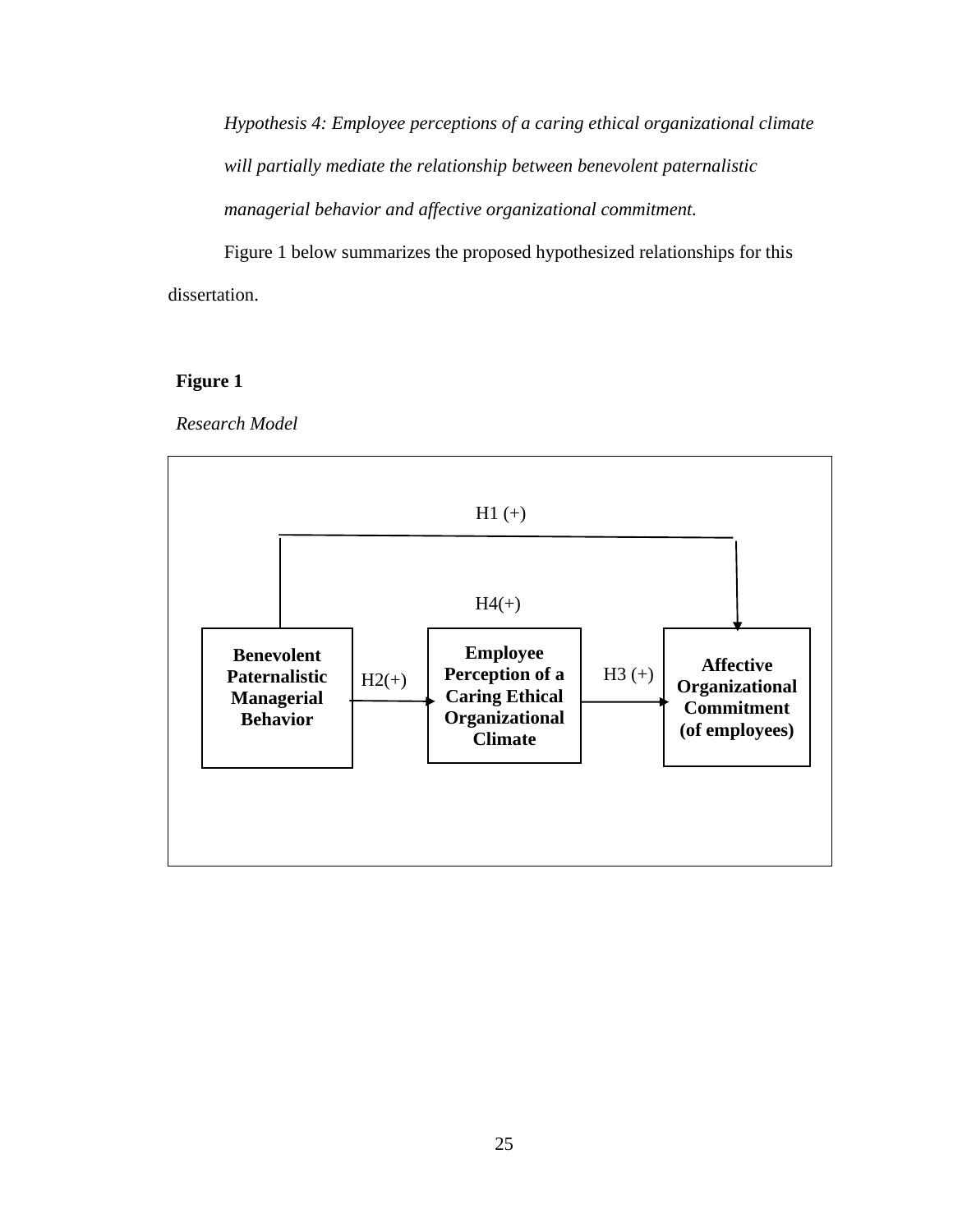#### **CHAPTER III**

#### **METHODOLOGY**

#### **Pilot Test**

In late June of 2019, a pilot test in preparation for this paper was executed in a medium-size pharmaceutical company located in the Mexican city of Queretaro. It was a descriptive, deductive, quantitative non-experimental design. The subjects were 55 volunteers from a specific population: employees of the previously mentioned company. They completed questions regarding demographic information, three Likert-type questionnaires, and an open question. The participants were evaluated on the control variables (gender and age) and independent variables (Benevolent Paternalistic Management, Employee's Identification with the work-place in-Group Scale, Pull to Leave the Job), and then evaluated on the dependent variable (Job Involvement). The questionnaires given to the participants were in Spanish.

Before the Pilot, two pre-tests were conducted, one with the top three managers of the company and the other one with five key subaltern employees. Based on what was learned in the pre-test, some questions of the survey for the pilot were modified, in particular, the choice of words in the Spanish translations.

All the proposed Likert-type instruments used in the pre-test and pilot were previously validated measures in social science and human resources research, with minor modifications to adapt them to the local Mexican culture. The questionnaires were completed by the participants in about 15 minutes on average in between job shift changes.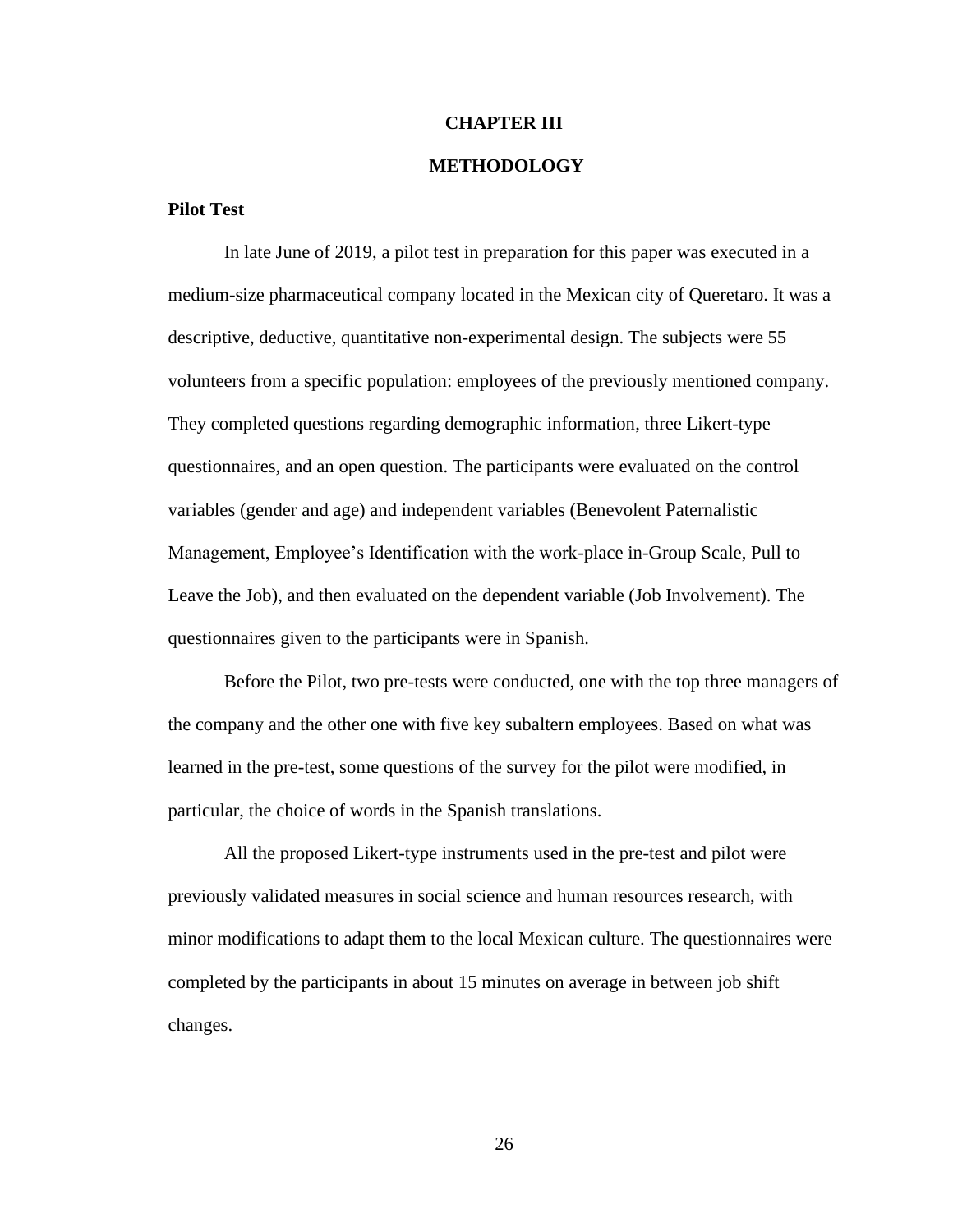The following are the learning points of the Pilot test which were implemented for the final research:

- i. Changing the paternalistic scale from the one suggested by Aycan (2006) to the one proposed by Pellegrini and Scandura (2006, 2008). In the opinion of many subjects who took the Pilot and the Pre-Test, they could recognize and relate more to the items of the latter questionnaire than the ones of the former.
- ii. Simplifying the research model by reducing the number of hypotheses and changing some of the variables to be measured to make the model more meaningful and useful in a Mexican context. The decision was to include employee perception of a caring ethical organizational climate as a mediator between benevolent paternalistic managerial style as a predictor and affective organizational commitment as an outcome.
- iii. In both the Pilot and Pre-Tests, participants appeared to prefer affective organizational commitment measures over job involvement. Although both constructs are similar in concept, they vary in the object of identification. Organizational commitment is more related to the employee connection to the firm while job involvement refers to the affinity of the employee with the duties inherent to his job (Brown & Leigh, 1996).

#### **Full-Scale Research**

The data for the full-scale research was collected at different times and from various groups during September and October of 2020.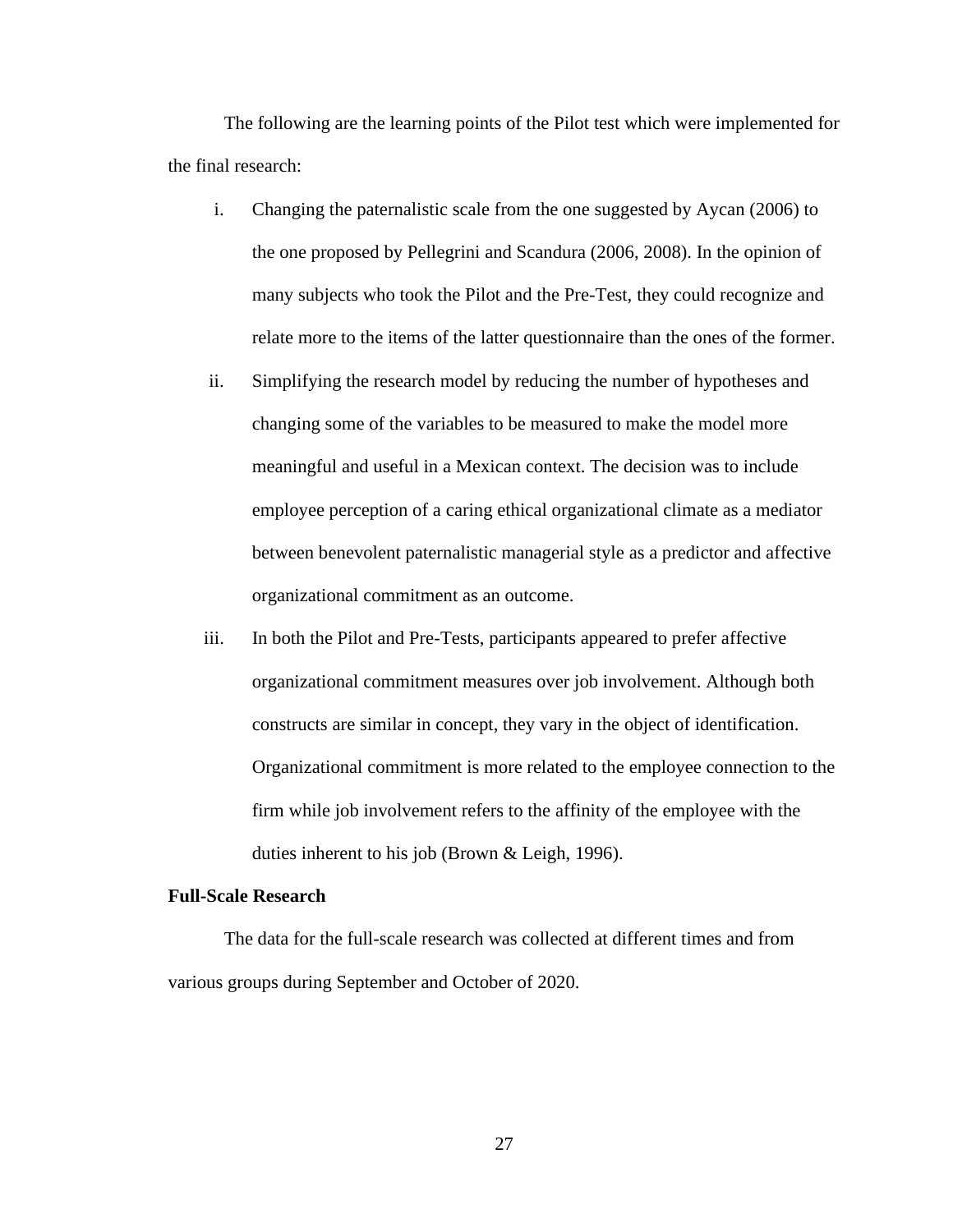### **Samples**

The study sample consisted of 152 retained subjects ( $N = 152$ ), all of whom had a confirmed substantial working experience within Mexico. Those individuals mainly resided in the cities of Mexico City, Queretaro, Saltillo, and Monterrey. Most respondents are or had been involved in either the pharmaceutical industry or in sectors related to the pharmaceutical industry.

About 42% of the respondents of the retained surveys were female and 58% male. The age range was broad, as follows: some 37% of the volunteers were less than 30 years old, 24% between the ages 31-45, 31% between 46-60, and the remaining 8% over 61. About 58% of the subjects were college graduates.

### **Procedure**

To recruit sample participants I resorted to two different procedures. First, I distributed over 700 questionnaires through email or WhatsApp to professional friends, acquaintances, former colleagues, customers, suppliers, and LinkedIn contacts who fitted the profile of holding a confirmed substantial working experience within Mexico. Of all those, 98 questionnaires were returned, for a response rate of around 14%. Of this group of 98 respondents, 10 were subsequently discarded because they either had more than 5 unanswered questions or the subjects did not have the exact right qualifications regarding a veritable working experience in Mexico.

The second way to gather information was by asking for volunteers to fill out the survey in the same medium size pharmaceutical factory in the Mexican city of Queretaro in which the pilot test was conducted in 2019. These questionnaires were circulated by two individuals in the factory who had the opportunity to contact the volunteers. These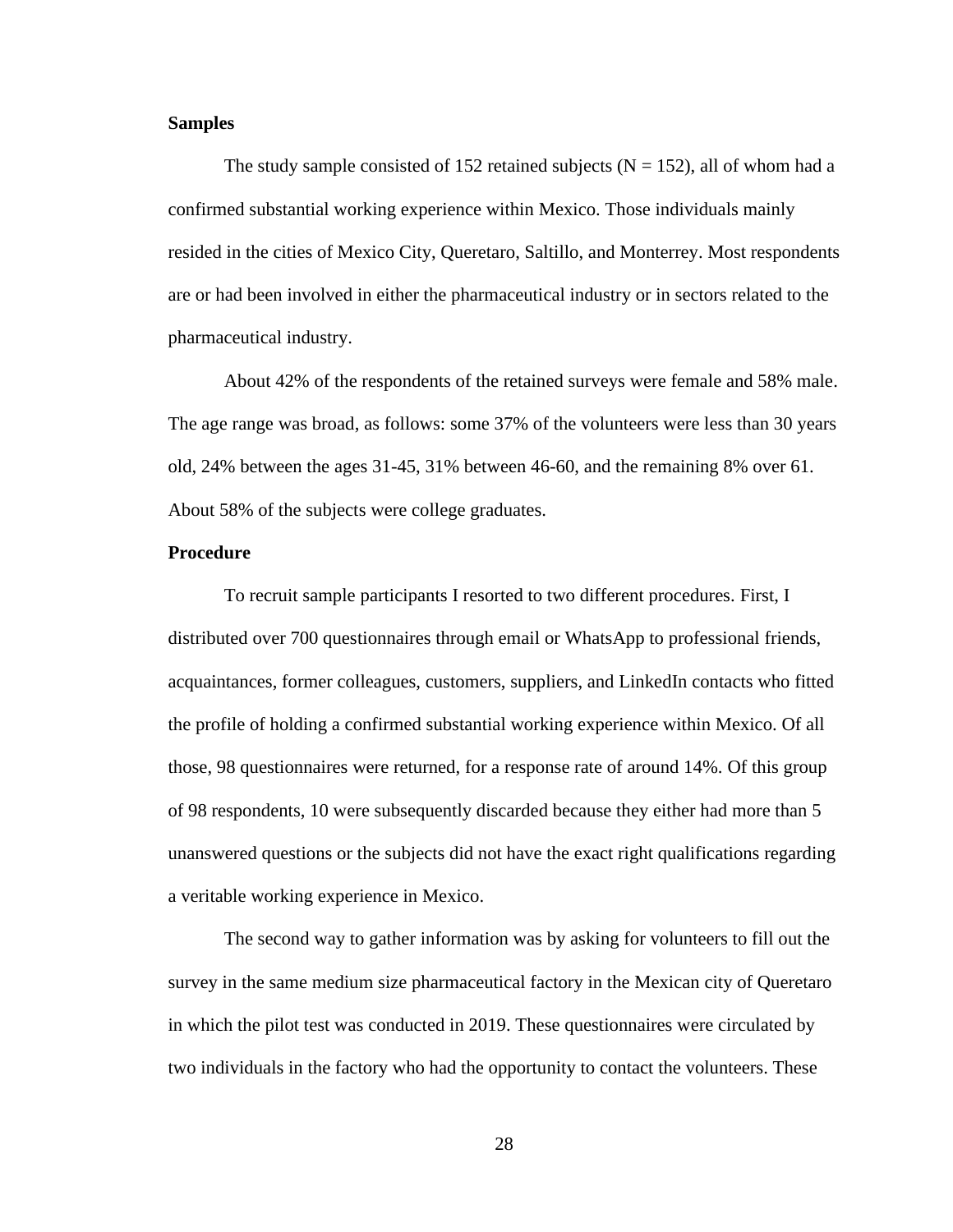key collaborators were given instructions about the method of the research. In total, 64 employees volunteered to participate. For these participants, it was possible to implement a two-week temporal separation between the different questionnaires of the survey with the goal of minimizing method bias (Jordan & Troth, 2020; Podsakoff, MacKenzie, & Podsakoff, 2012).

For the remaining 98 responders, who were those who responded to the questionnaire by email or WhatsApp, it was not possible to proceed with a temporal separation in the filling of the survey scales. For these participants, method bias was somewhat curtailed because of the following provisions: a) the surveys were short, b) these contacts tended to be highly educated subjects; c) the scale items were simple and clear, d) negative and positive items were balanced; e) reversed code items were included, f) there were some proximal separations among the items measuring each construct, and g) a detailed set of instruction and explanations was conveyed to the subjects when asking them to fill the survey, creating a psychological separation (Jordan & Troth, 2020; Podsakoff, MacKenzie, & Podsakoff, 2012).

#### **Measures**

The survey instrument was translated into Spanish using a back-translation technique (Brislin, 1980), where the author, who is a native Spanish speaker, made the first translation into Spanish, and a native Mexican Spanish speaker checked the scales for clarity, accuracy, and wording of items.

The first part of the questionnaire was a cover letter thanking the subjects for their participation, asking them to answer the questions to the best of their knowledge, and reminding them they can quit the research at any moment of their convenience.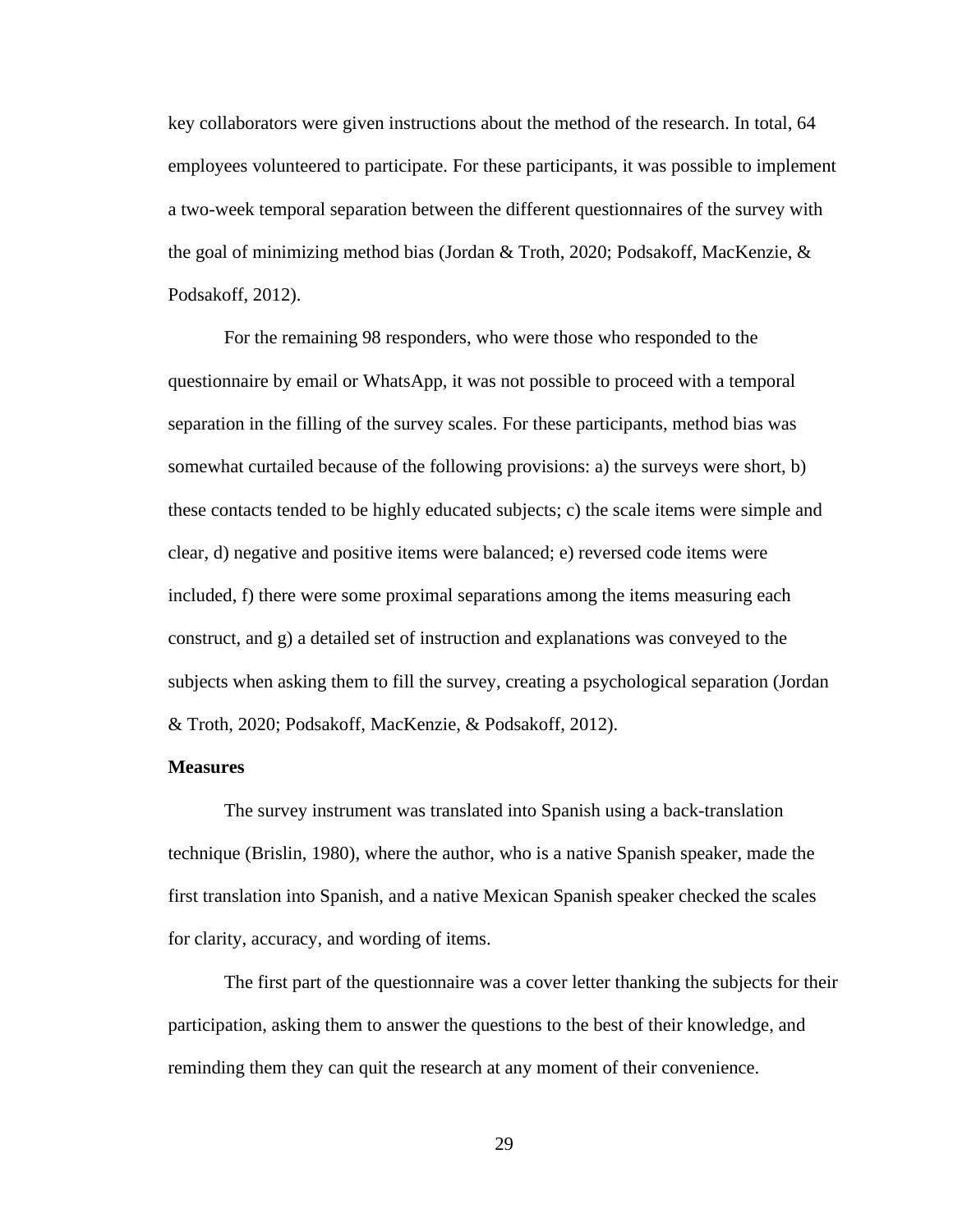In the second section, there was a "Paternalistic Managerial Behavior Survey" measured using the paternalistic leadership scale developed by Pellegrini and Scandura (2006, 2008). The scale consisted of 13 items. All the items were measured using a fivepoint Likert-type scale ranging from "strongly disagree" (1) to "strongly agree" (5). Sample items included: "My manager is interested in every aspect of his/her employees' lives," "My manager is like an elder family member (father/mother, elder brother/sister) for his/her employees," and "My manager exhibits emotional reactions in his/her relations with the employees; doesn't refrain from showing emotions such as joy, grief, anger."

In the third section of the questionnaire, there was an "Organizational Ethical Climate Survey" developed by Victor and Cullen (1987) to measure types of ethical climates as perceived by the employees within organizations. The scale consisted of 26 items. All the items were measured using a five-point Likert-type scale ranging from "completely false" (1) to "completely true" (5). Sample items included: "In this company, people are expected to follow theft own personal and moral beliefs", "In this company, people protect their own interest above other considerations," and "In this company, each person is expected, above all, to work efficiently."

Lastly, there was an "Organizational Commitment Survey" originally developed by Allen and Meyer (1990) and later revised by Meyer, Allen, and Smith (1993), to measure the organizational commitment of employees. The scale consisted of 18 items. All the items were measured using a five-point Likert-type scale ranging from strongly disagreed (1) to strongly agreed (5). Sample items included: "I would be very happy to spend the rest of my career in this organization," "I believe I have too few options to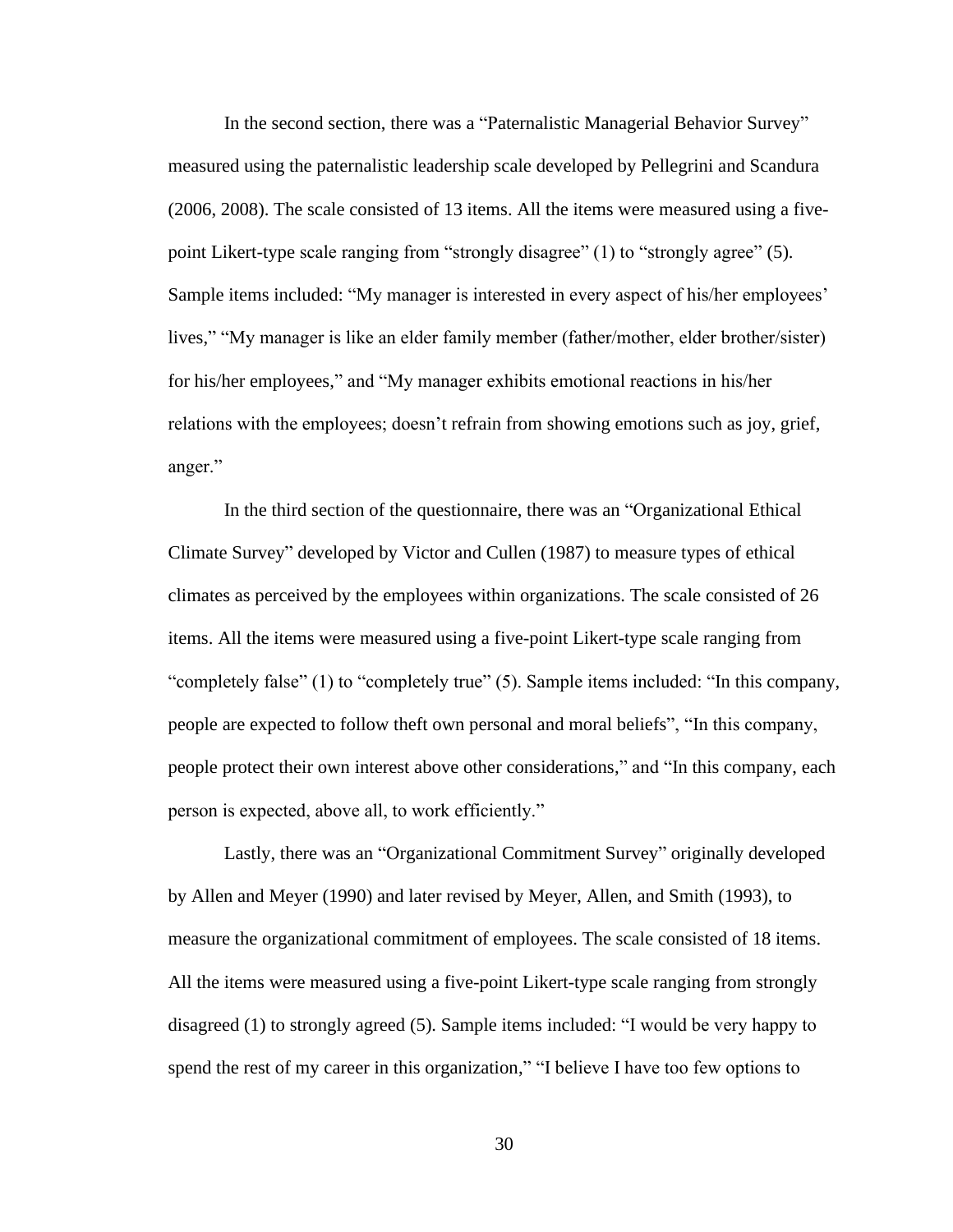consider leaving this organization," and "I would not leave my organization right now because of my sense of obligation to it." This section also included some demographic questions to determine some individual characteristics of the respondents such as age, gender, and marital status (see Appendix A for the complete list of the retained measures).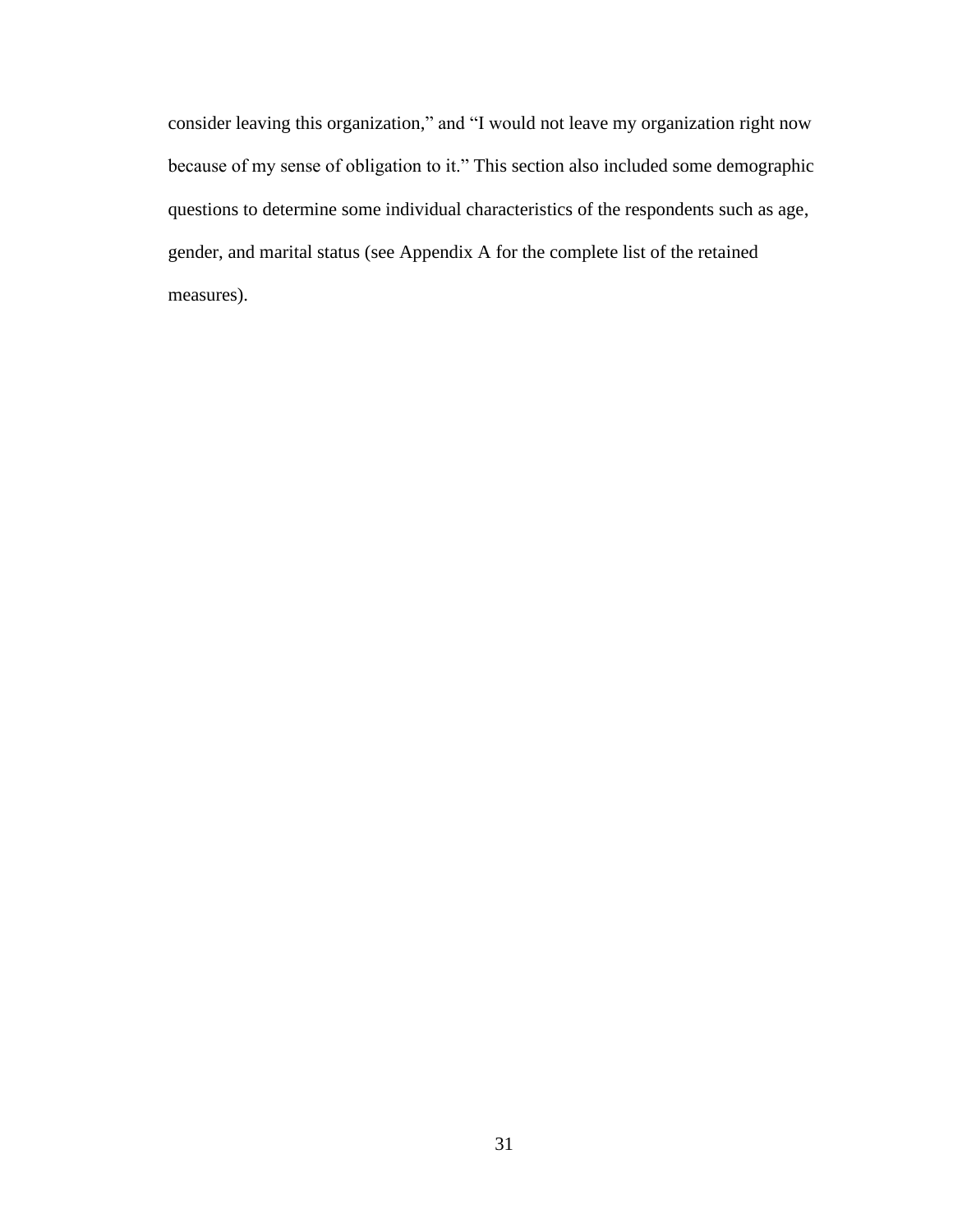### **CHAPTER IV**

### **ANALYSIS AND RESULTS**

### **Analysis**

The data was analyzed using the following steps:

Step 1: The data set was reviewed to check for any missing data and adjusted accordingly. Negative items were reverse-coded.

Step 2: Exploratory Factor Analyses (EFA) and reliability analyses using SPSS 26 were conducted to assess the factor configuration of the measures.

Step 3: Using SPSS 26 the items in each scale were aggregated into a single total for each variable and Descriptive Statistics were provided. Normality tests, as well as Q-Q plots, were run and interpreted.

Step 4: Regression analysis using SPSS 26 was used to test whether the independent and mediating variables have the suggested influence on the dependent variable.<sup>6</sup>

### **Results**

Step 1: The data set was reviewed to check for any missing data and adjusted accordingly. From 162 returned surveys, I retained 152. The 10 surveys that were discarded were either because they had more than five unanswered questions or the individual participants did not meet the required working experience in Mexico.

 $6$  Although redundant a confirmatory factor analysis (CFA) and structural equation modeling (SEM) analysis using AMOS 26 was also performed in the expectation that it would re-confirm the robustness of the proposed model. The results are shown in Appendix B.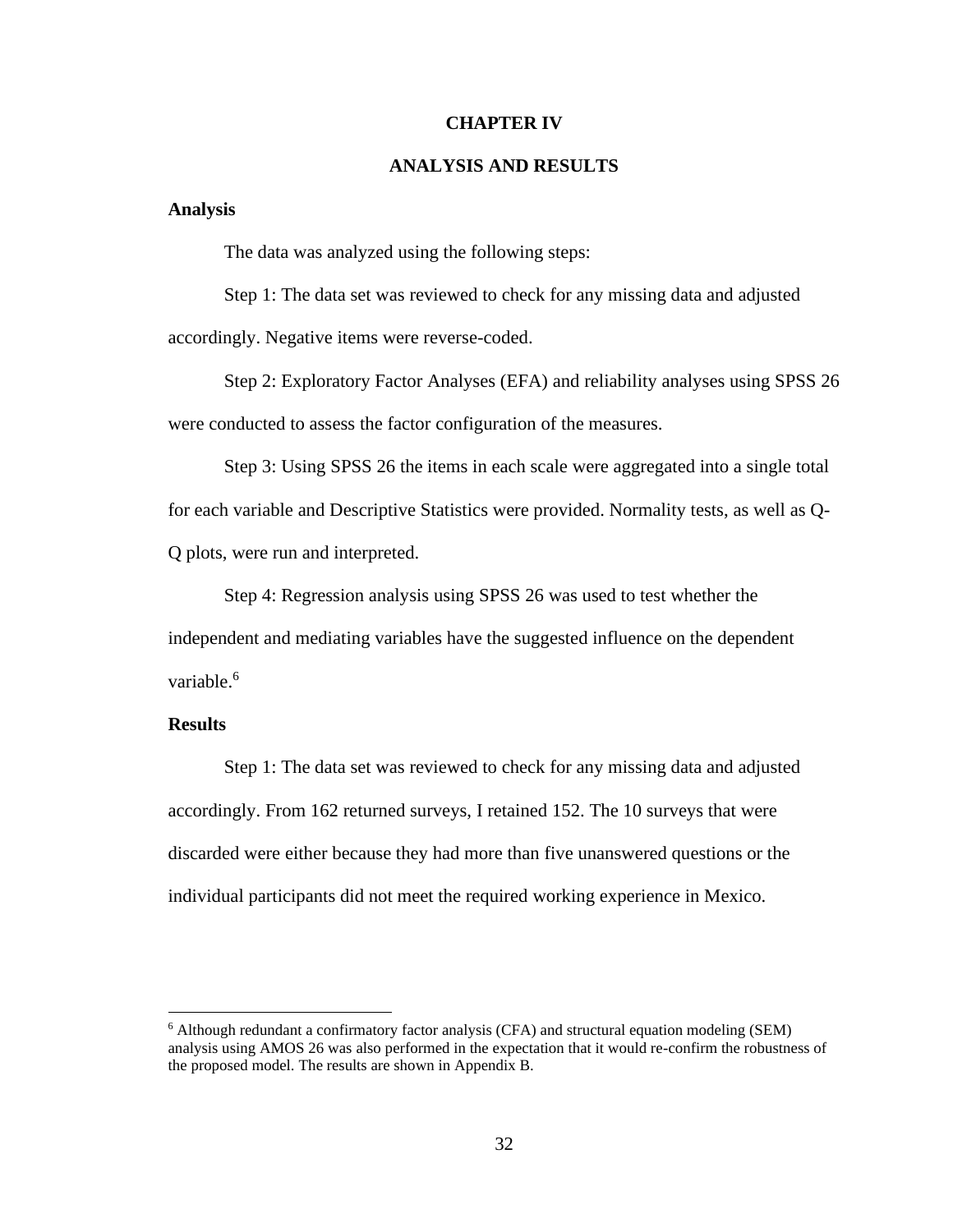The survey had a total of 57 items, multiplied by 152 retained subjects, it made a full total of 8664 potential answers. Of all these, only 62 questions were non-response  $(0.7\%)$ , which is a small percentage and can be considered non-problematic (Dong  $\&$ Peng, 2013). To complete the data set, I replaced the missing data using mode attribution. Although this is a basic method of data imputation, the risk of bias remains low due to a small number of missing values (Zhang, 2016).

Step 2: The EFA and reliability analysis using SPSS 26 was performed to assess the factor configuration on each of the questionnaires for "paternalism managerial behavior", "ethical organizational climate", and "organizational commitment". A total of 13 items were retained that measured the three dimensions that were of interest, as follows: "benevolent paternalistic managerial behavior" (5 items), "employee perception of a caring ethical organizational climate" (3 items), and "affective organizational commitment" (5 items).

Using SPSS 26, a further principal axis EFA with oblique rotation (direct oblimin) was conducted on the previously identified and retained 13 items. The Kaiser-Meyer-Olkin measure verified the sampling adequacy for the analysis,  $KMO = .865$ , which is considered meritorious (Kaiser & Rice, 1974), and all KMO values for individual items were greater than .815, which is well above the acceptable limit of .50 (e.g., Backhaus et al., 2006; Kaiser & Rice, 1974). An initial analysis was run to obtain eigenvalues for each factor in the data. Three factors had eigenvalues over Kaiser's criterion of 1 and in combination explained 64.83% of the variance. The Scree Plot showed inflections that would justify retaining three factors. Thus, we retained the previously identified three factors because of the convergence of the Scree Plot and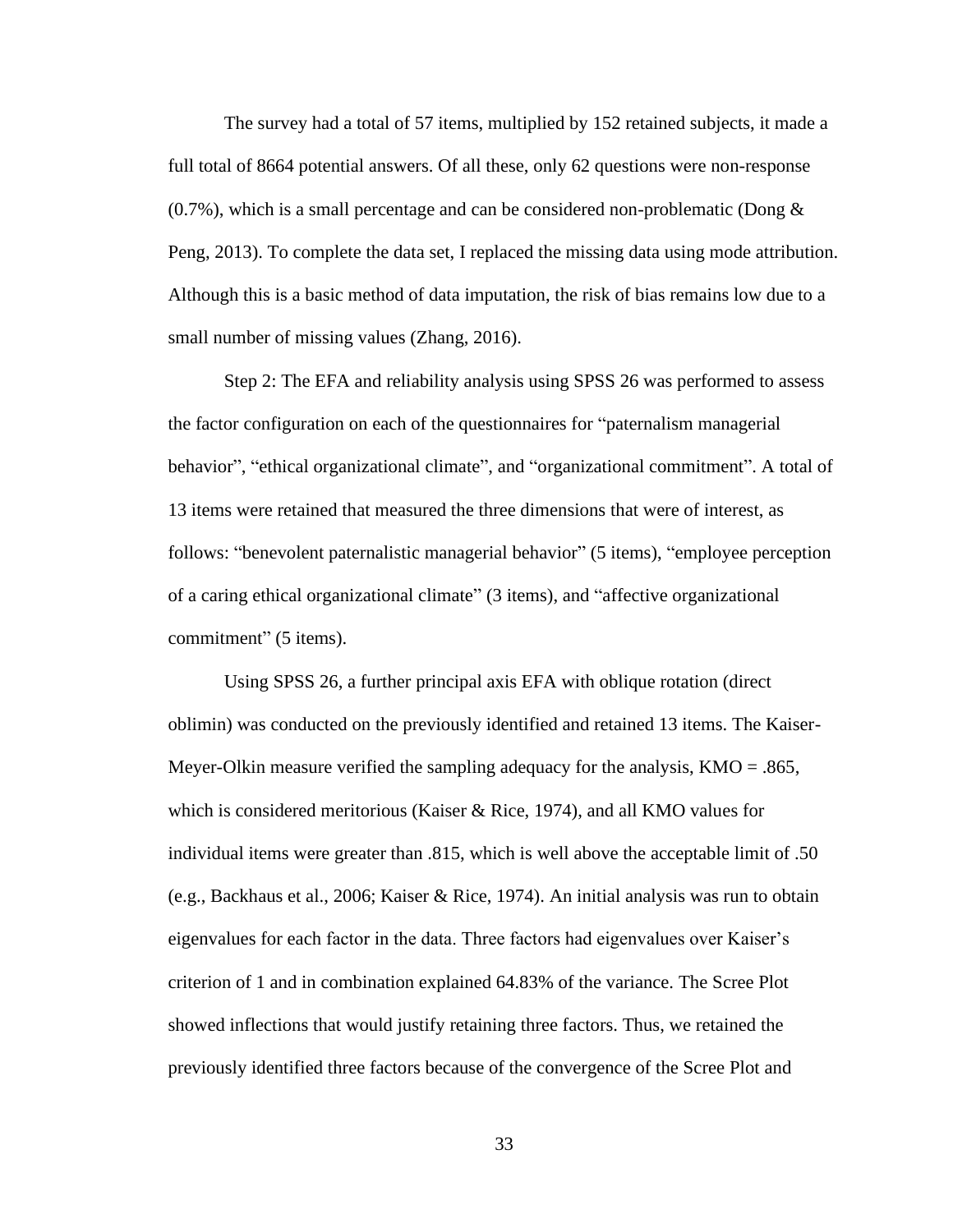Kaiser's criterion on this value. The items that cluster on the same factor suggest that factor 1 represents benevolent paternalistic managerial behavior (BPM), factor 2 represents employee affective organizational commitment (AOC), and factor 3 represents employee perceptions of caring ethical organizational climate (CEC). All these three factors had high reliability, with all Cronbach's alphas > .80 which is a good value for this measure of scale reliability as it shows a high factor internal consistency (e.g., Adadan & Savasci, 2011; Cho & Kim, 2015; Nunnally, 1978). The results of the reliability analyses using Cronbach's alpha conducted for each variable were the following: for benevolent paternalistic managerial behavior  $(BPM) = .871$ , for affective organizational commitment  $(AOC) = .801$ , and for employee perceptions of a caring ethical organizational climate (CEC) = .823. Reliability coefficient, mean, percent of variance for each variable, and the retained items are reported in Table 2.

## **Table 2**

| <b>VARIABLE BPM</b>                                                                                                      | Cronbach's<br>Alpha<br>.871 | N of<br>Items<br>5 | Mean<br>15.3487 | $%$ of<br>Variance<br>38.142 | Scale<br>Mean if<br><b>Item</b><br>Deleted | Scale<br>Variance<br>if Item<br>Deleted | Corrected<br>Item-Total<br>Correlation | Cronbach's<br>Alpha if<br><b>Item</b><br>Deleted |
|--------------------------------------------------------------------------------------------------------------------------|-----------------------------|--------------------|-----------------|------------------------------|--------------------------------------------|-----------------------------------------|----------------------------------------|--------------------------------------------------|
| VAR00004: My manager gives advice to his/her employees<br>on different matters as if he/she were an elder family member. |                             |                    |                 |                              |                                            | 18.522                                  | .692                                   | .845                                             |
| VAR00002: My manager creates a family environment in the<br>workplace.                                                   |                             |                    |                 |                              | 12.0658                                    | 17.797                                  | .788                                   | .821                                             |
| VAR00003: My manager is like an elder family member<br>(father/mother, elder brother/sister) for his/her employees.      |                             |                    |                 |                              |                                            | 18.353                                  | .722                                   | .838                                             |
| VAR00001: My manager is interested in every aspect of<br>his/her employees' lives.                                       |                             |                    |                 |                              |                                            | 18.010                                  | .737                                   | .834                                             |

*Retained Item-Total Statistics and Cronbach's Alpha*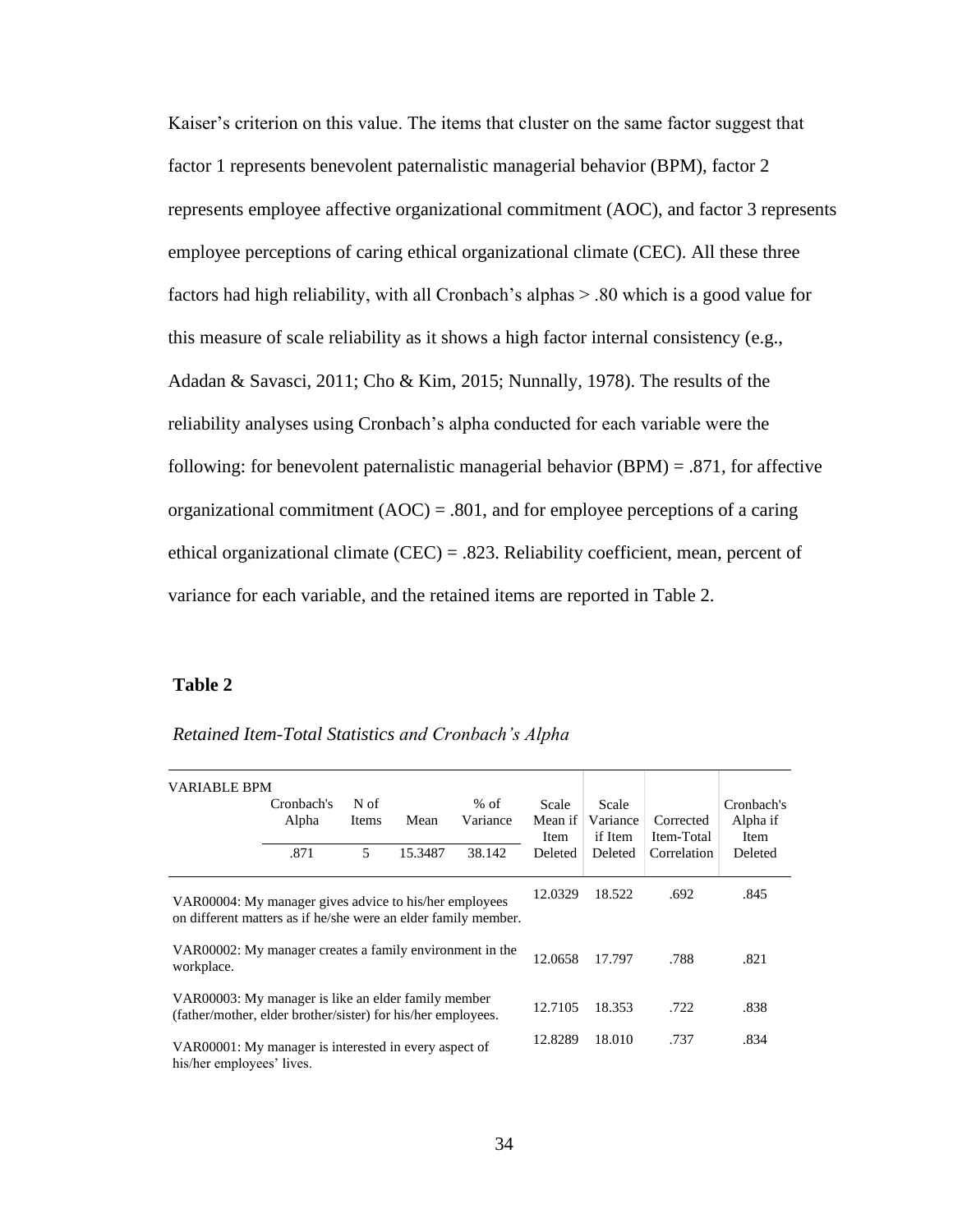| VAR00005: My manager gives his/her employees a chance to 11.7566 20.212 |  | .550 | .878 |
|-------------------------------------------------------------------------|--|------|------|
| develop themselves when they display low performance.                   |  |      |      |

| <b>VARIABLE AOC</b>                                                                          | Cronbach's<br>Alpha | $N$ of<br>Items | Mean    | $%$ of<br>Variance | Scale           | Scale<br>Mean if Variance            | Corrected                 | Cronbach's<br>Alpha if         |
|----------------------------------------------------------------------------------------------|---------------------|-----------------|---------|--------------------|-----------------|--------------------------------------|---------------------------|--------------------------------|
|                                                                                              | .801                | 5               | 17.5461 | 11.130             | Item<br>Deleted | if Item<br>Deleted                   | Item-Total<br>Correlation | Item<br>Deleted                |
| VAR00011: This organization has a great deal of personal<br>meaning for me.                  |                     |                 |         |                    | 14.3289         | 13.851                               | .530                      | .781                           |
| VAR00013: I owe a great deal to this organization.                                           |                     |                 |         |                    | 14.0724         | 14.385                               | .551                      | .772                           |
| VAR00012: This organization deserves my loyalty.                                             |                     |                 |         |                    | 13.8750         | 13.196                               | .664                      | .736                           |
| VAR00010: I really feel as if this organization's problems are<br>my own.                    |                     |                 |         |                    | 13.7500         | 14.387                               | .583                      | .763                           |
| VAR00009: I would be very happy to spend the rest of my<br>career in this organization.      |                     |                 |         |                    | 14.1579         | 13.988                               | .595                      | .759                           |
| <b>VARIABLE CEC</b>                                                                          |                     |                 |         |                    |                 |                                      |                           |                                |
|                                                                                              | Cronbach's<br>Alpha | N of<br>Items   | Mean    | $%$ of<br>Variance | Scale<br>Item   | Scale<br>Mean if Variance<br>if Item | Corrected<br>Item-Total   | Cronbach's<br>Alpha if<br>Item |
|                                                                                              | .823                | 3               | :9.3816 | 6.211              | Deleted         | Deleted                              | Correlation               | Deleted                        |
| VAR00007: The most important concern is the good of all the<br>people in the company.        |                     |                 |         |                    | 6.2566          | 5.569                                | .601                      | .832                           |
| VAR00008: In this company, our major concern is always<br>what is best for the other person. |                     |                 |         |                    | 6.2039          | 4.733                                | .746                      | .686                           |
| VAR00006: In this company, people look out for each other's<br>good.                         |                     |                 |         |                    | 6.3026          | 5.246                                | .695                      | .740                           |

Step 3: Using SPSS 26, the items in each scale were aggregated into a single total and Descriptive Statistics provided (see Table 3) as well as a Correlation table (see Table 4). Variables BPM and CEC have a strong positive correlation as the coefficient value lies between  $\pm$  0.50 and  $\pm$  1 (.560). Variables BPM and AOC have a positive medium correlation as the value lies between  $\pm$  0.30 and  $\pm$  0.49 (.392). Variables CEC and AOC have a positive medium correlation as the value lies between  $\pm$  0.30 and  $\pm$  0.49 (.430).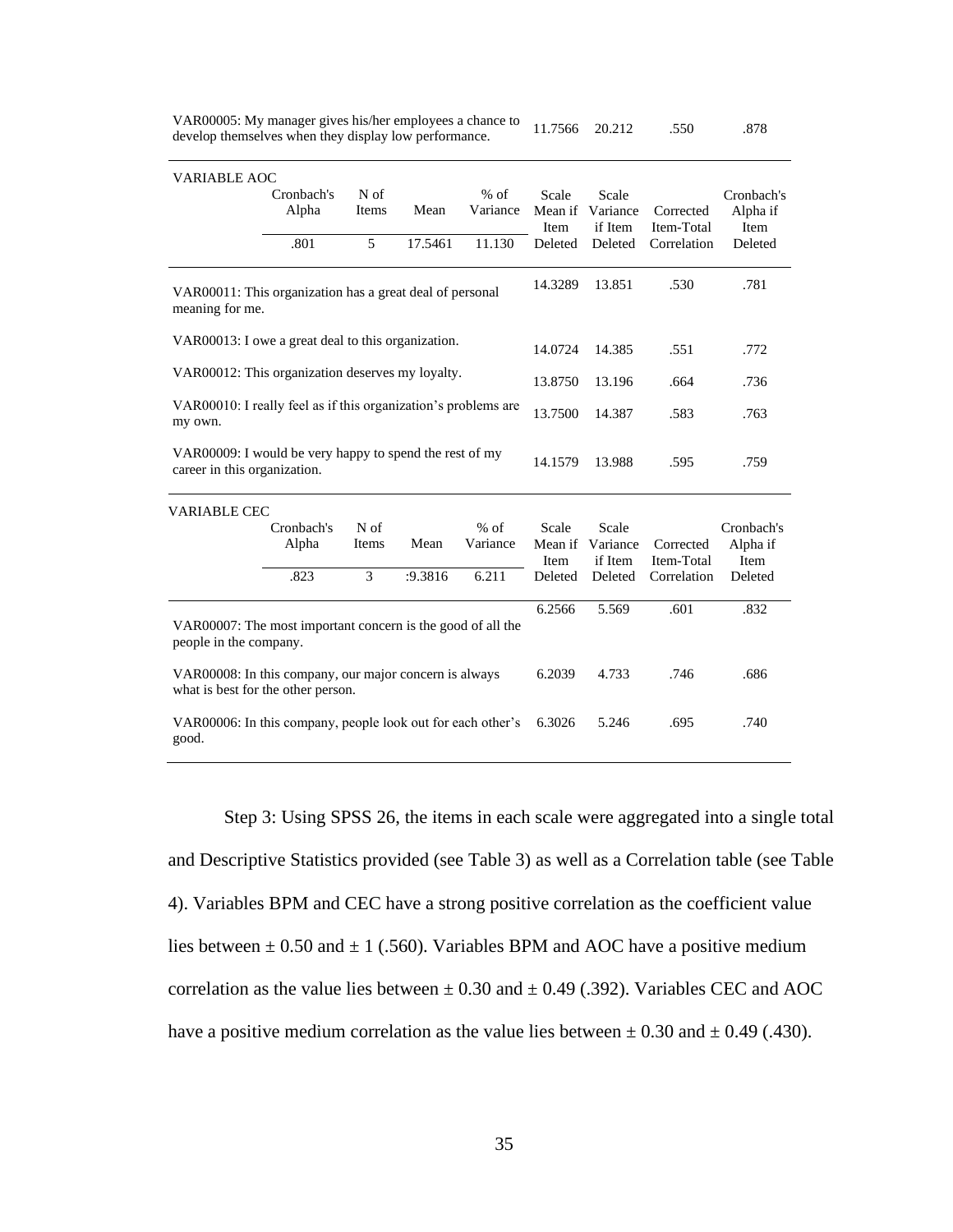### **Table 3**

| Factor     | Mean    | Std. Deviation | <b>Skewness</b><br>Statistic | <b>Skewness</b><br>Std. Error | Kurtosis<br>Statistic | Kurtosis<br>Std. Error | N   |
|------------|---------|----------------|------------------------------|-------------------------------|-----------------------|------------------------|-----|
| <b>BPM</b> | 15.3487 | 5.30308        | $-.180$                      | .197                          | $-790$                | .391                   | 152 |
| <b>CEC</b> | 9.3816  | 3.27328        | $-266$                       | .197                          | $-796$                | .391                   | 152 |
| AOC        | 17.5461 | 4.55843        | $-.513$                      | .197                          | .263                  | .391                   | 152 |

### *Variables Descriptive Statistics*

*Note.* The values for kurtosis and asymmetry and between -2 and +2 are regarded as acceptable to prove normal

univariate distribution (George & Mallery, 2010).

### **Table 4**

### *Variables Correlations*

|            |                                          | <b>BPM</b> | <b>CEC</b>       | <b>AOC</b>       |
|------------|------------------------------------------|------------|------------------|------------------|
| <b>BPM</b> |                                          |            |                  |                  |
|            | Pearson Correlation<br>$Sig. (2-tailed)$ |            | $.560**$<br>.000 | $.92***$<br>.000 |
|            | N                                        | 152        | 152              | 152              |
| <b>CEC</b> |                                          |            |                  |                  |
|            | Pearson Correlation                      | $.560**$   | 1                | $.430**$         |
|            | $Sig. (2-tailed)$                        | .000       |                  | .000             |
|            | N                                        | 152        | 152              | 152              |
| <b>AOC</b> |                                          |            |                  |                  |
|            | Pearson Correlation                      | $.392**$   | $.430**$         |                  |
|            | $Sig. (2-tailed)$                        | .000       | .000             |                  |
|            | N                                        | 152        | 152              | 152              |

\*\*. Correlation is significant at the 0.01 level (2-tailed).

Histograms (with normal overlays) and Boxplots were also created for all aggregate scales, checking whether there are any obvious outliers (see Figures 2, 3, 4, 5, 6, and 7 below).

No outliers were shown in the Boxplots for variables BPM and CEC. Four outliers were found in the dependent variable AOC. However, a decision was made not to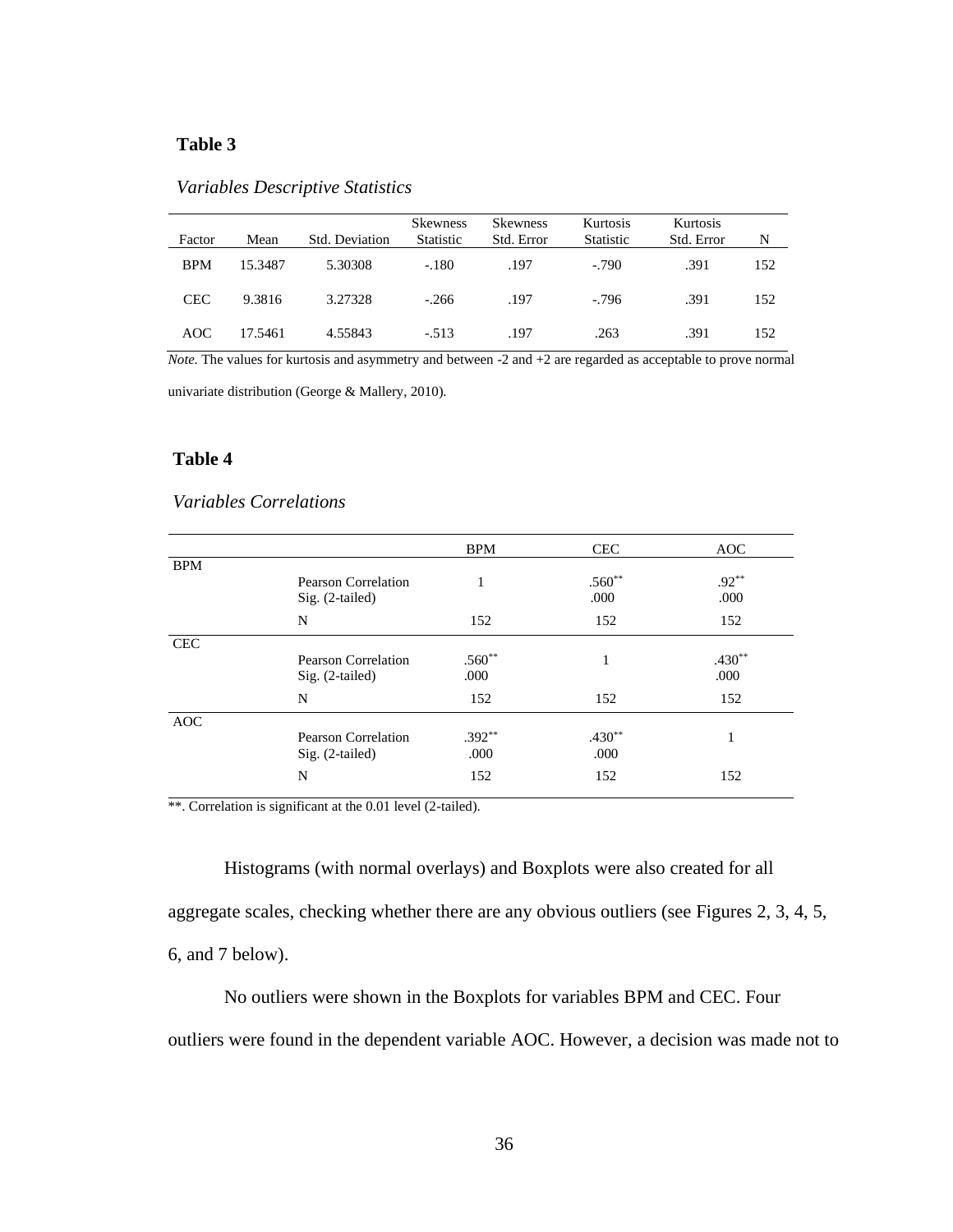drop those outliers because they are just out values (marked with a small circle in SPSS*)*  and neither far out nor extreme values *(*marked with a star in SPSS).

## **Figure 2**



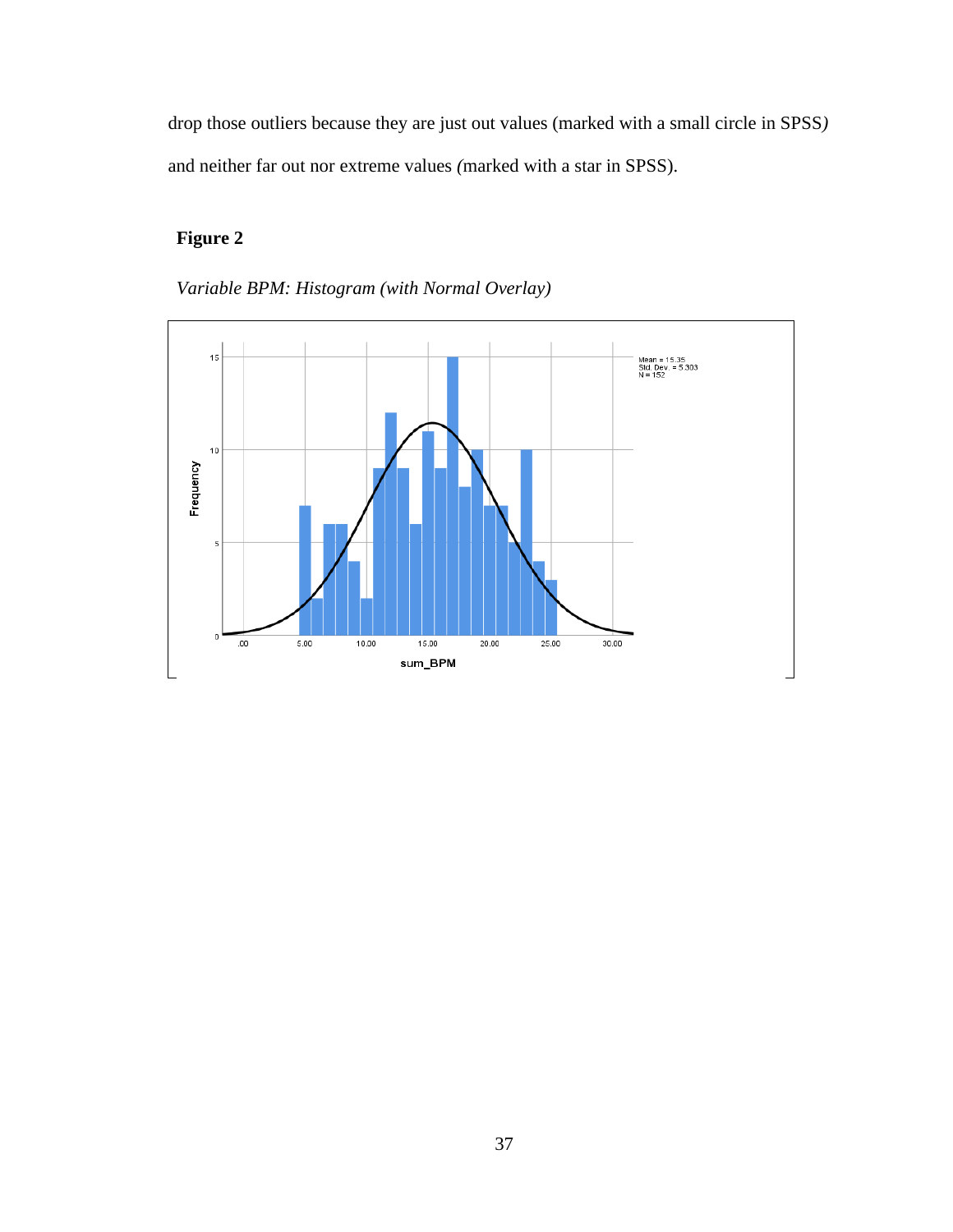*Variable BPM: Boxplot* 



**Figure 4**

*Variable CEC: Histogram (with Normal Overlay)*

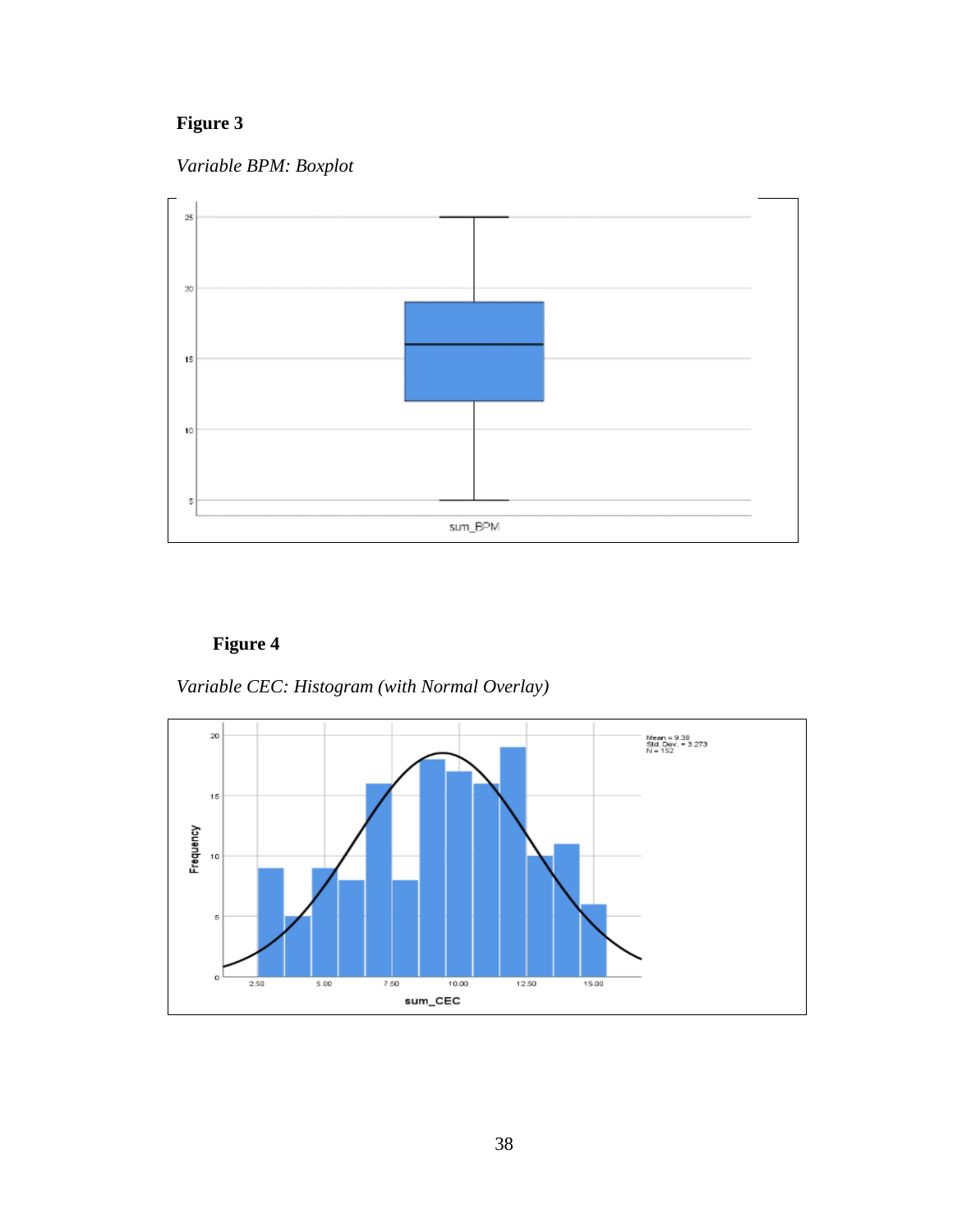*Variable CEC: Boxplot*



# **Figure 6**

*Variable AOC: Histogram (with Normal Overlay)*

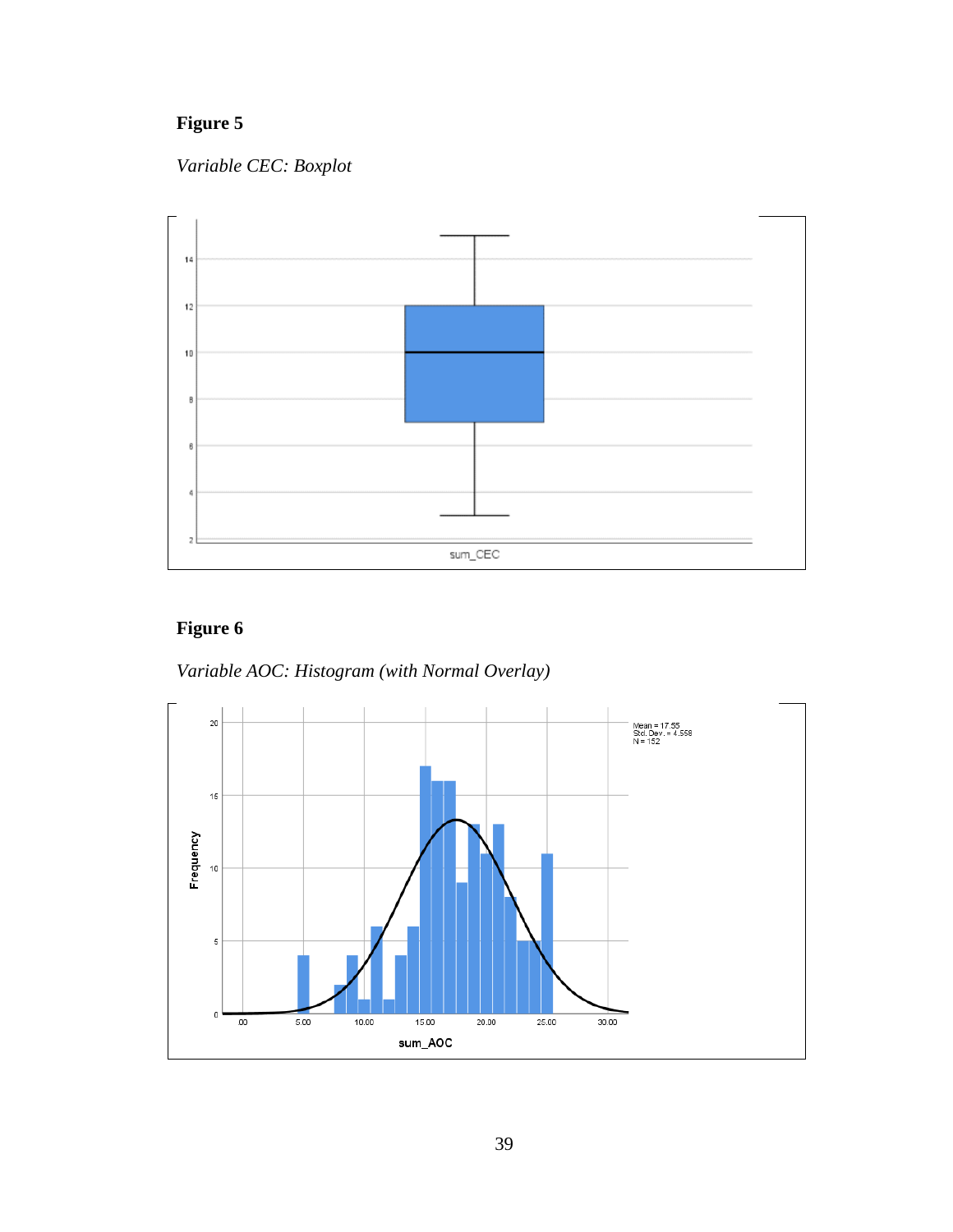



Normality tests (see Table 5) as well as Quantile-Quantile (Q-Q) plots (see Figures 4, 7, and 10) were also run and interpreted, arriving at the conclusion that the distribution of the data approximates to normality.

## **Table 5**

*Variables Tests of Normality*

|            |           | Shapiro-Wilk |      |
|------------|-----------|--------------|------|
|            | Statistic | df           | Sig. |
| <b>BPM</b> | .971      | 152          | .003 |
| <b>CEC</b> | .962      | 152          | .000 |
| AOC        | .963      | 152          | .000 |

*Note.* If the **Sig.** value of the Shapiro-Wilk Test is greater than 0.05, the data is normally distributed (Shapiro & Wilk, 1965)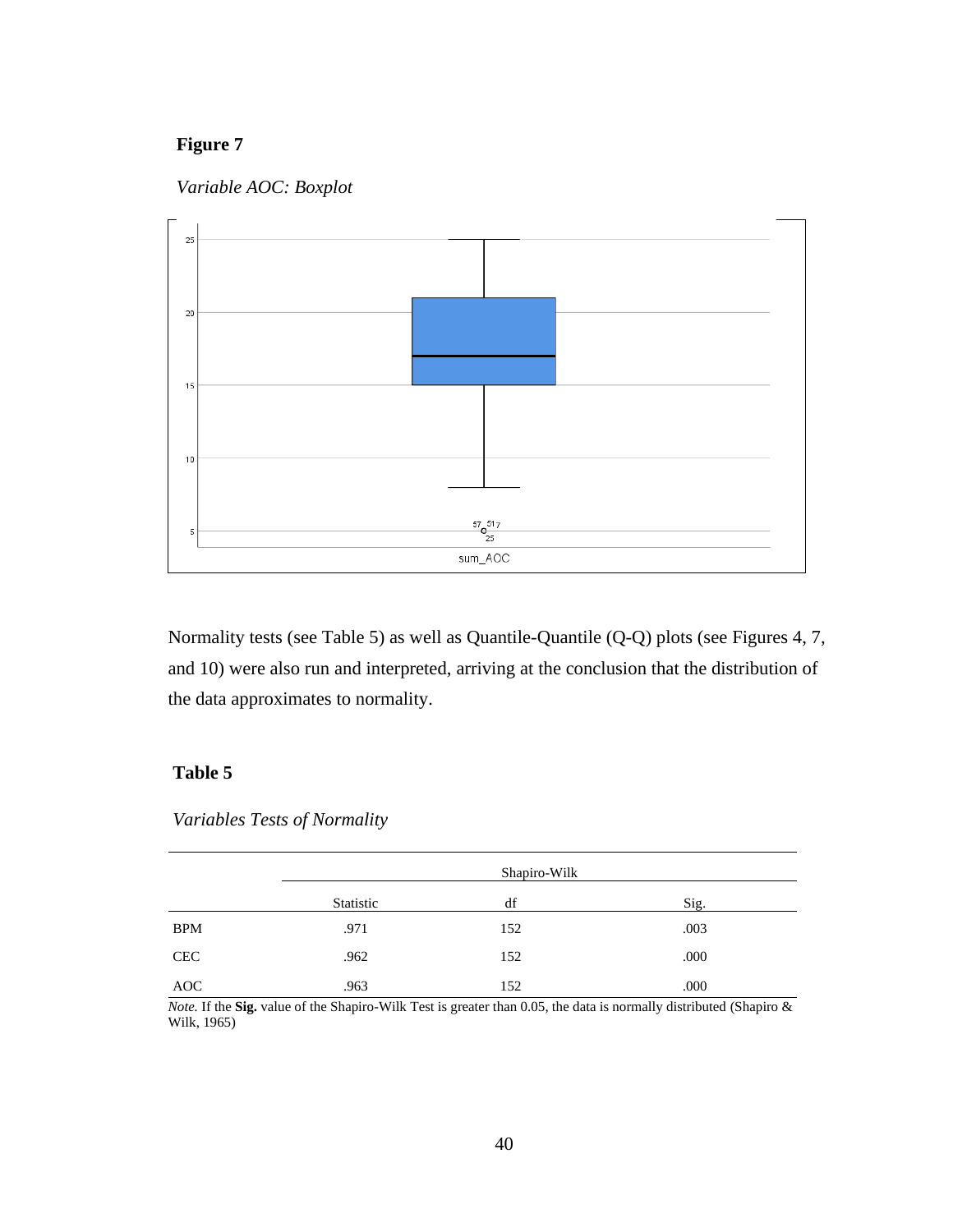*Variable BPM: Normal Q-Q plot*



# **Figure 9**

*Variable CEC: Q-Q Plot*

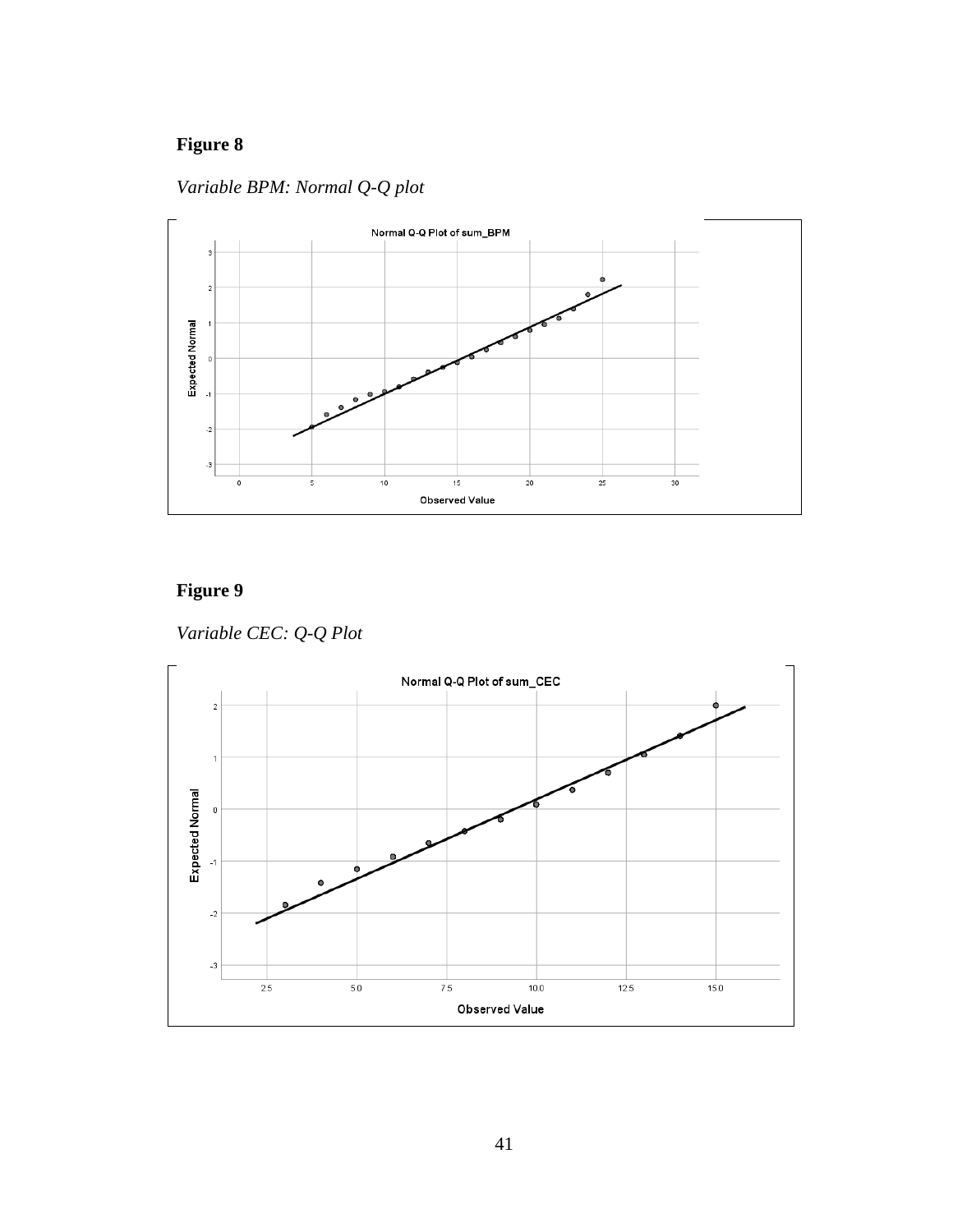*Variable AOC: Q-Q Plot*



Step 4: Regression analyses using SPSS 26 were used to test whether the independent and mediating variables have the suggested influence on the dependent variable. The research model implies four different regressions:

- a) Regression testing H1: BPM as predictor and AOC as the outcome.
- b) Regression testing H2: BPM as predictor and CEC as the outcome.
- c) Regression testing H3: CEC as predictor and AOC as the outcome.
- d) Multiple regression testing H4: a full model with BPM as a predictor of AOC (Block 1) and CEC as a partial mediator in the relationship between BPM as a predictor and AOC as the outcome (Block 2).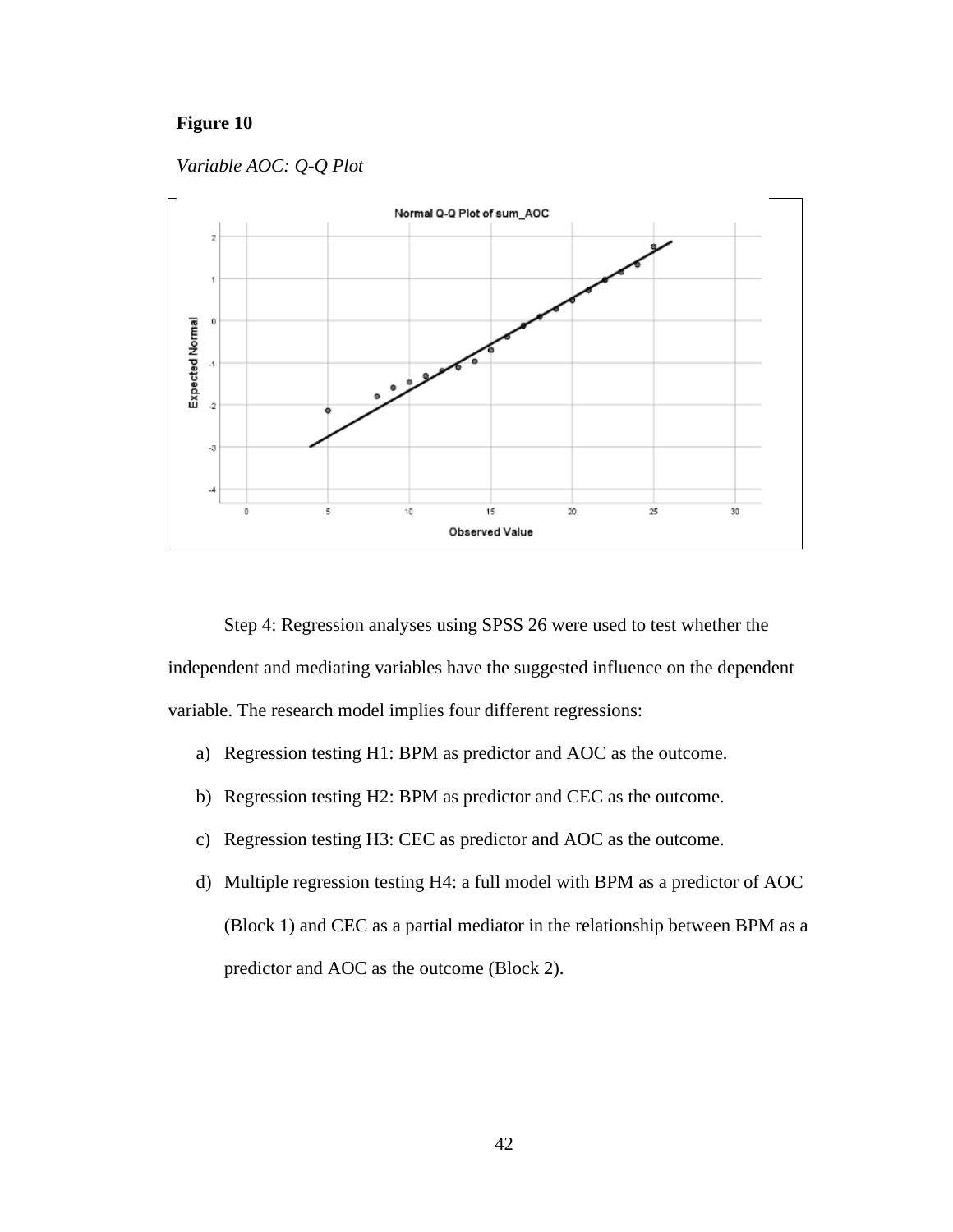## **Hypotheses Testing**

A summary of the results for H1-H4 is shown in Table 6 below.

### **Table 6**

*Results of Regression Analyses: unstandardized coefficient, significance and R square.*

| Independent | Mediating  | Dependent Variable |                |                |                |  |
|-------------|------------|--------------------|----------------|----------------|----------------|--|
| Variable    | Variable   | H1                 | H2             | H <sub>3</sub> | H <sub>4</sub> |  |
|             |            | <b>AOC</b>         | <b>CEC</b>     | <b>AOC</b>     | <b>AOC</b>     |  |
| <b>BPM</b>  |            | $.337*$            | $.346*$        |                | $.190*$        |  |
| <b>CEC</b>  |            |                    |                | $.599*$        |                |  |
|             | <b>CEC</b> |                    |                |                | $.427*$        |  |
| F-Value     |            | 27.287             | 68.660         | 34.070         | 20.822         |  |
| Sig.        |            | .000               | .000           | .000           | .000           |  |
| R Square    |            | .154               | .314           | .185           | .218           |  |
| Support for |            | Support for        | Support for    | Support for    | Support for    |  |
| Hypothesis  |            | Hypothesis was     | Hypothesis was | Hypothesis was | Hypothesis was |  |
|             |            | found              | found          | found          | found          |  |

 $*$  unstandardized coefficients  $p < 0.05$ 

Hypothesis 1 proposed that benevolent paternalistic managerial leader behavior will be positively related to employee affective organizational commitment. A regression analysis was conducted in SPSS 26 to examine the relationship between benevolent paternalistic managerial behavior (BPM) as a predictor and affective organizational commitment (AOC) as the outcome. Neither tolerance nor VIF statistics indicated the presence of multicollinearity (Hair, Black, Babin, & Anderson, 2010). The model was significant  $[F (1,150) = 27.287, p = .000]$  and explained 15.4 % of the variance in AOC. Of interest to H1, the unstandardized coefficient for BPM was .337 and this coefficient is significant  $[t = 5.224; p = .000]$ , indicating that each unit increase in BPM leads to an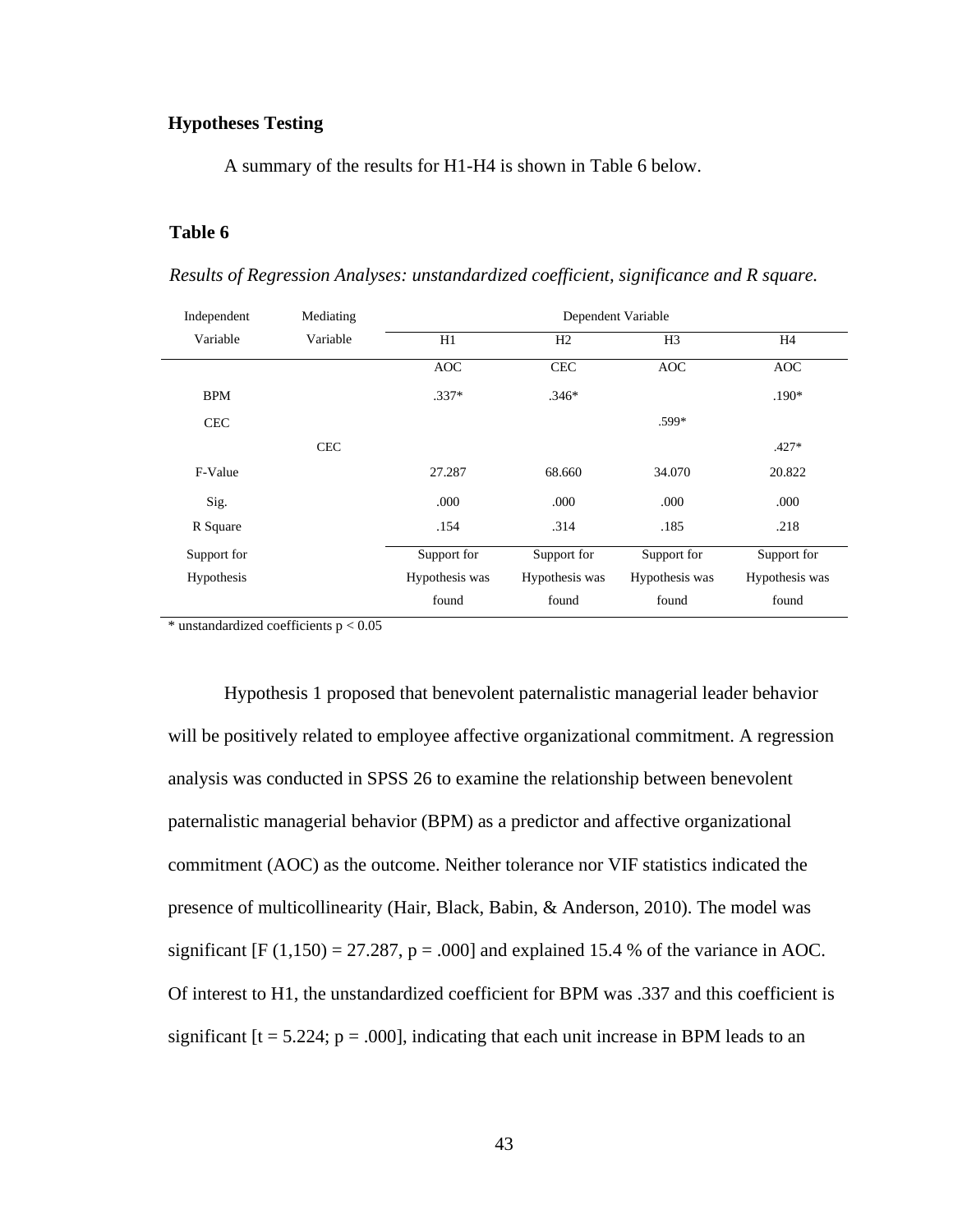increase of .337 units in AOC, in the same positive direction as predicted in the research model. Therefore, H1 received support.

Hypothesis 2 proposed that benevolent paternalistic managerial leader behavior will be positively related to employee perceptions of a caring ethical organizational climate. A regression analysis was conducted in SPSS 26 to examine the relationship between BPM as a predictor and employee perception of CEC as the outcome. Neither tolerance nor VIF statistics indicated the presence of multicollinearity (Hair et al., 2010). The model was significant [F  $(1,150) = 68.660$ , p = .000] and explained 31.4 % of the variance in CEC. Of interest to H2, the unstandardized coefficient for BPM was .346, and this coefficient is significant  $[t = 8.286; p = .000]$ , indicating that each unit increase in independent variable BPM leads to an increase of .346 units in outcome variable CEC, in the same positive direction as predicted in the hypothesized model. Therefore, H2 received support.

Hypothesis 3 proposed that employee perceptions of a caring ethical organizational climate will be positively related to affective organizational commitment. A regression analysis was conducted in SPSS 26 to examine the relationship between employee perception of CEC as a predictor and AOC as the outcome. Neither tolerance nor VIF statistics indicated the presence of multicollinearity (Hair et al., 2010). The model was significant [F  $(1,150) = 34.070$ , p = .000] and explained 18.5 % of the variance in AOC. Of interest to H3, the unstandardized coefficient for BPM was .599, and this coefficient is significant [ $t = 5.837$ ;  $p = .000$ ], indicating that each unit increase in CEC leads to an increase of .599 units in AOC, in the same positive direction as predicted in the research model. Therefore, H3 received support.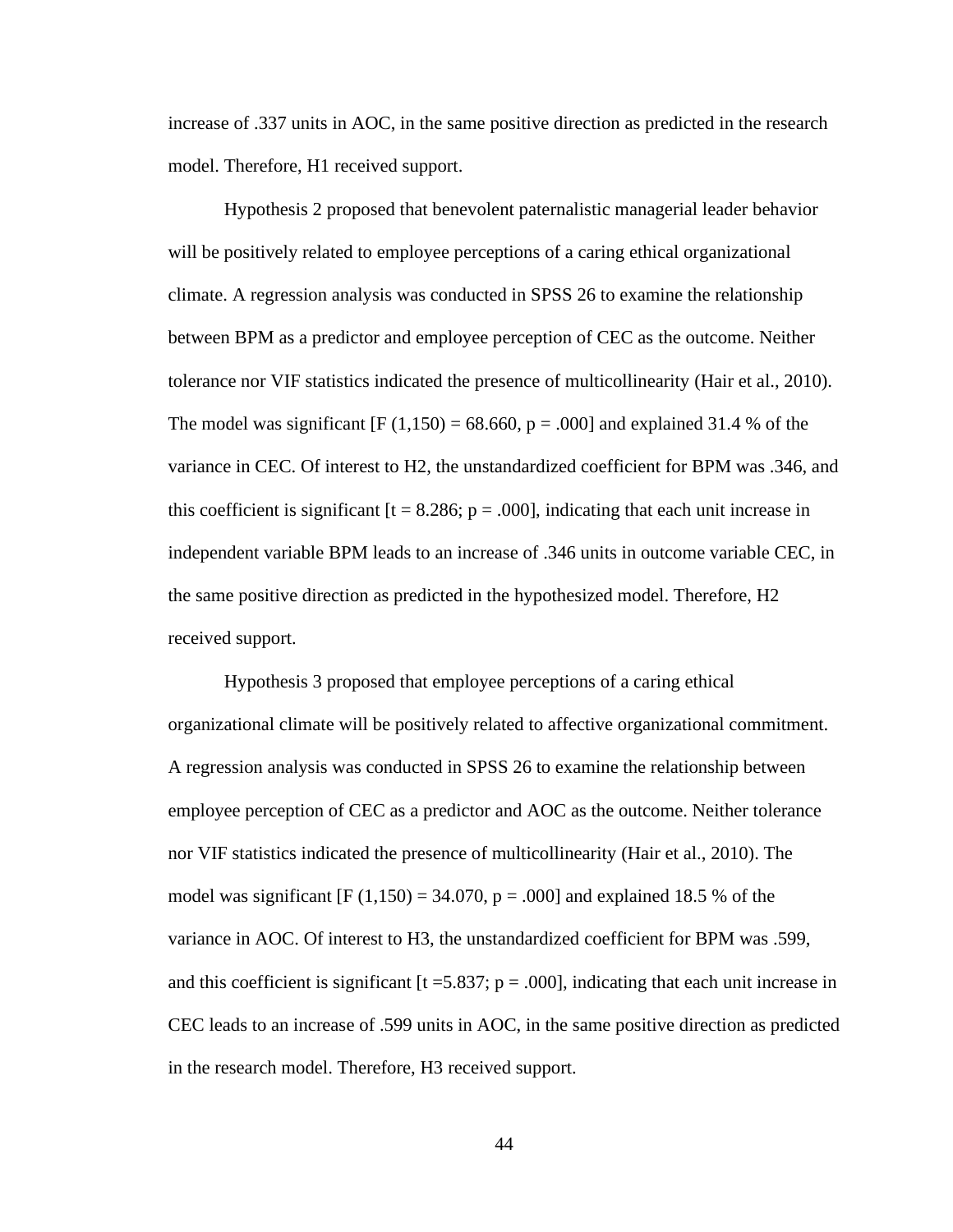Hypothesis 4 proposed that employee perceptions of a caring ethical organizational climate will partially mediate the relationship between benevolent paternalistic managerial behavior and affective organizational commitment. A multiple regression analysis was conducted in SPSS 26 to examine the mediating effect of employee perception of CEC on the relationship between BPM as a predictor and AOC as the outcome. Neither tolerance nor VIF statistics indicated the presence of marked multicollinearity (Hair et al., 2010). Two models were obtained as follows: Model 1 examined the relationship between benevolent paternalistic managerial leader behavior (BPM) as a predictor and affective organizational commitment (AOC) as the outcome. The model was significant  $[F(1,150) = 27.287, p = .000]$  and explained 15.4% of the variance in AOC. The unstandardized coefficient for BPM was .337 indicating that each unit increase in BPM leads to a positive increase of .337 units in AOC (Green & Salkind, 2017). The full model (Model 2) depicts that employee perception of CEC partially mediates on the relationship between BPM as a predictor and AOC as an outcome. This model shows a 6.5 % increase in the variance of AOC and this change was significant [F  $(1,149) = 12.301$ ,  $p = .001$ , and explains 21.8 % of the variance in AOC. Of interest to H4, the unstandardized coefficient for CEC was .427, and this coefficient is significant [t  $= 3.507$ ; p = .001], indicating that for each unit change of CEC while keeping BPM constant, AOC increases by .427; the unstandardized coefficient for BPM was .190, and this coefficient is also significant  $[t = 2.521; p = .013]$ , indicating that for each unit change in BPM, while keeping CEC constant, AOC increases by .190 (Green & Salkind, 2017) The comparison of Model 1 to the full model (Model 2) shows that the direct effect of independent variable BPM on outcome AOC is reduced from an unstandardized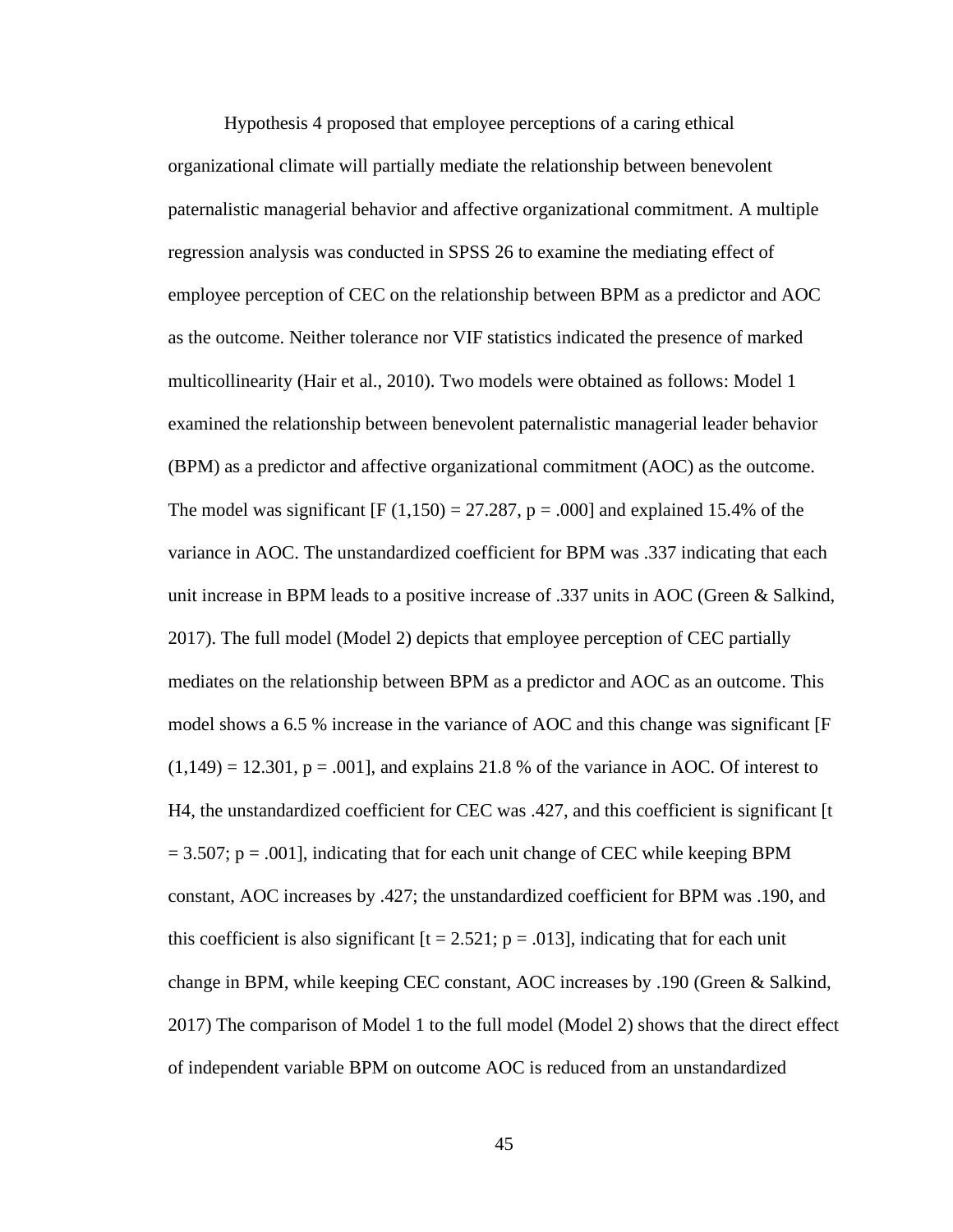coefficient of .337 in Model 1 to an unstandardized coefficient of .190 in the full model (Model 2). This is a decrease of .147 in the direct effect of independent variable BPM on outcome AOC from model 1 to the full model (Model 2). This decrease of .147 in the direct effect of independent variable BPM on outcome AOC is a consequence of entering the variable CEC as a mediator. This value of .147 is different than 0 (zero), thus indicates that variable CEC partially mediates the effect of independent variable BPM on outcome AOC. If the result of the difference of the direct effect of independent variable BPM on outcome AOC between Model 1 and the full model (Model 2) would have been 0 (zero) it would have shown that the effect of BPM on AOC was totally mediated by CEC (Baron & Kenny, 1986). Therefore, H4, which states that employee perceptions of a caring ethical organizational climate (CEC) will partially mediate the relationship between benevolent paternalistic managerial behavior (BPM) and affective organizational commitment (AOC), received support.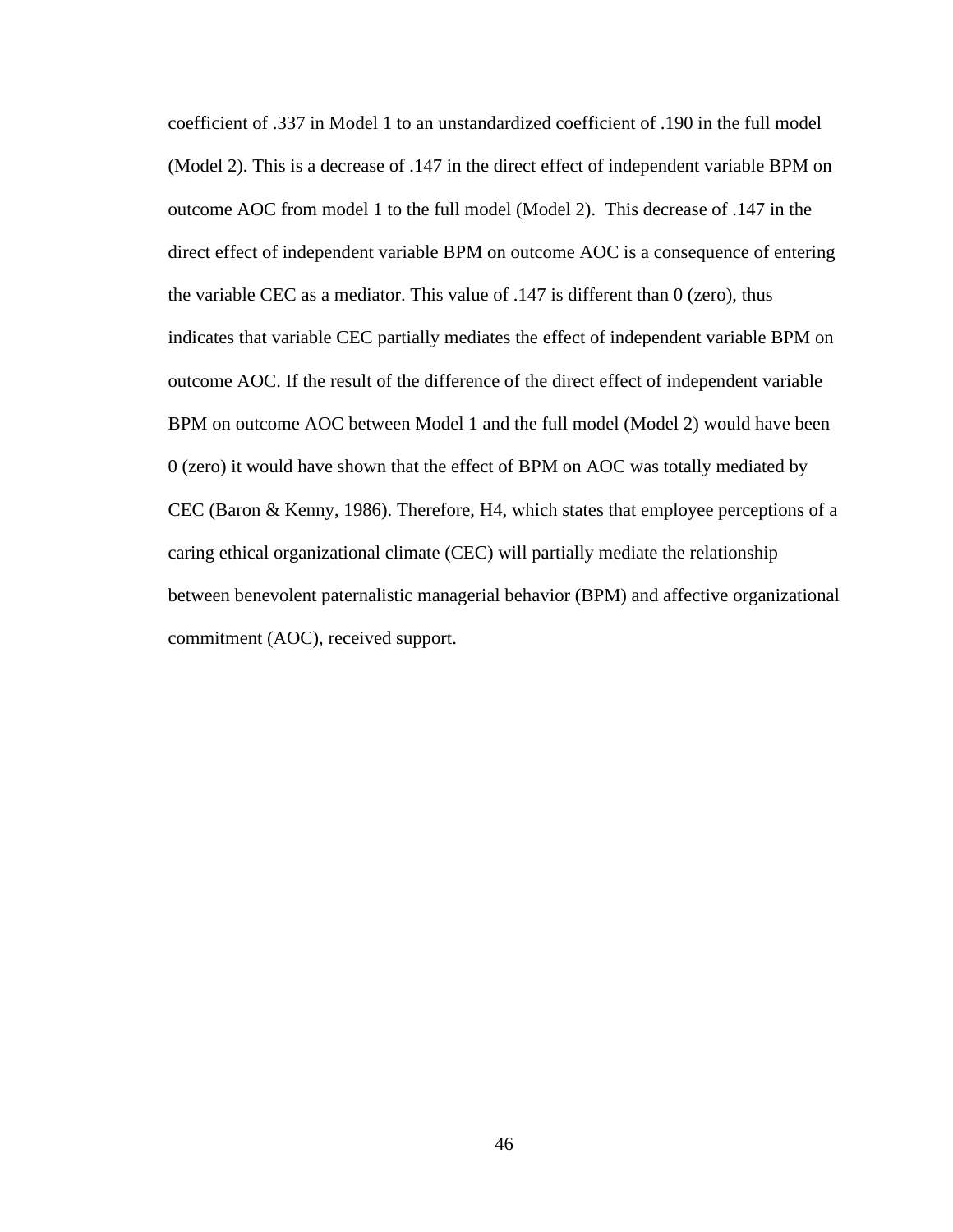### **CHAPTER V**

### **CONCLUSION**

### **Discussion and Conclusion**

In the past two decades, organizational behavior scholars have centered their interest on relational competencies as a key issue when dealing with leadership efficacy, and one of these relational leadership approaches is paternalistic management (Pellegrini & Scandura, 2008). However, research on paternalism has been relatively limited in scope, thus further study is required on the results, consequences, effect, and distinctions between alternative paternalistic managerial types. A style or dimension of particular interest is benevolent paternalism because of its extensive adoption, and the functional implications, consequences, and costs, emotional and otherwise, of applying benevolence at the workplace (Pellegrini & Scandura, 2008). A further reason to study a benevolent paternalistic managerial style is that a firm-specific factor shaping the employee's subjective assessments of the ethical organizational climate is managers' behaviors (Erben & Guneser, 2008; [Treviño](about:blank) et al., 1998). To my knowledge, there is no work so far relating benevolent paternalism with a certain type of ethical organizational climate in Mexico or any other country in Latin America. This dissertation is a humble effort in the direction of filling this gap. To achieve this, I examine the relationship between benevolent paternalistic managerial behavior (BPM), employee perceptions of caring ethical organizational climate (CEC), and affective organizational commitment (AOC) in Mexico.

Employees that are affectively committed to their organization intend to continue in it, as they relate and align with the firm objectives, sense that they belong to the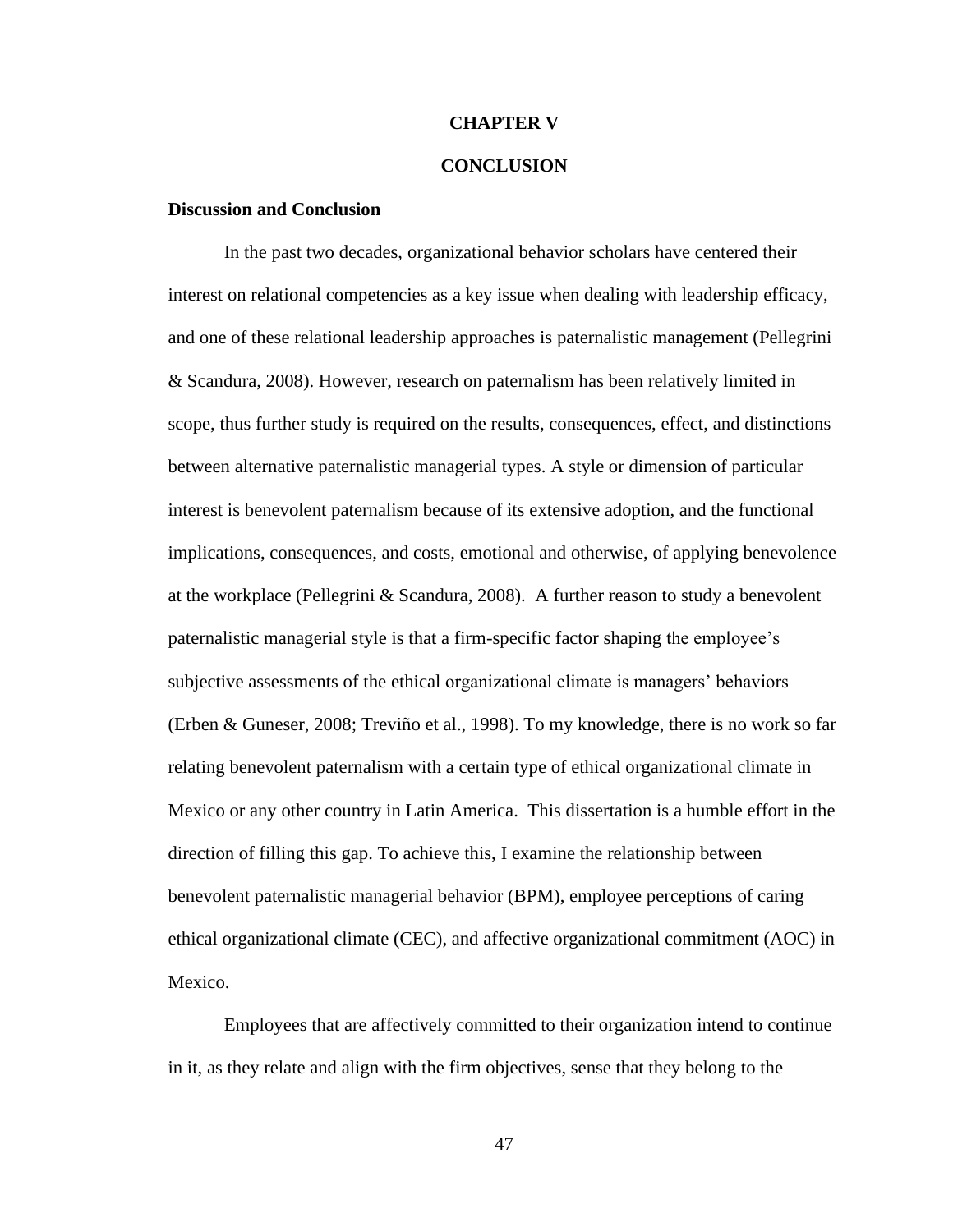company, and are pleased with their job. They feel appreciated, valued, and proud of being part of the organization; therefore, they defend and speak well of it to outsiders (Meyer & Allen, 1991). Not surprisingly, some literature describes a positive relationship between organizational commitment and other organizational outcomes such as productivity, quality, and profitability (Cilek, 2019). To enhance our understating of this relationship, our model proposed that employee perceptions of CEC would have a partial mediating effect in the positive relationship between BPM as a predictor and AOC as an outcome.

Overall, the results provide support for our proposed model. Specifically, our results showed that BPM is positively related to AOC (H1); BPM is positively related to employee perceptions of CEC (H2); employee perceptions of CEC is positively related to AOC (H3); employee perceptions of CEC partially mediates the relationship between BPM and AOC (H4).

Different circumstances may influence how subordinates respond to paternalism (Pellegrini & Scandura, 2008). In Mexico, a country where paternalism is ubiquitous, the knowledge that benevolent paternalistic managerial behavior has a favorable influence on employee outcomes is important (Martínez, 2003, 2005). The positive impact of benevolent paternalistic managerial behavior on both the perception of the employees of a caring ethical climate and the employee's affective organizational commitment, justifies, up to a certain point, the toll in personal time, emotional drainage, and mental fatigue—in short, ego depletion—that a benevolent paternalistic managerial style demands from the leader (Lin, Ma, & Johnson, 2016).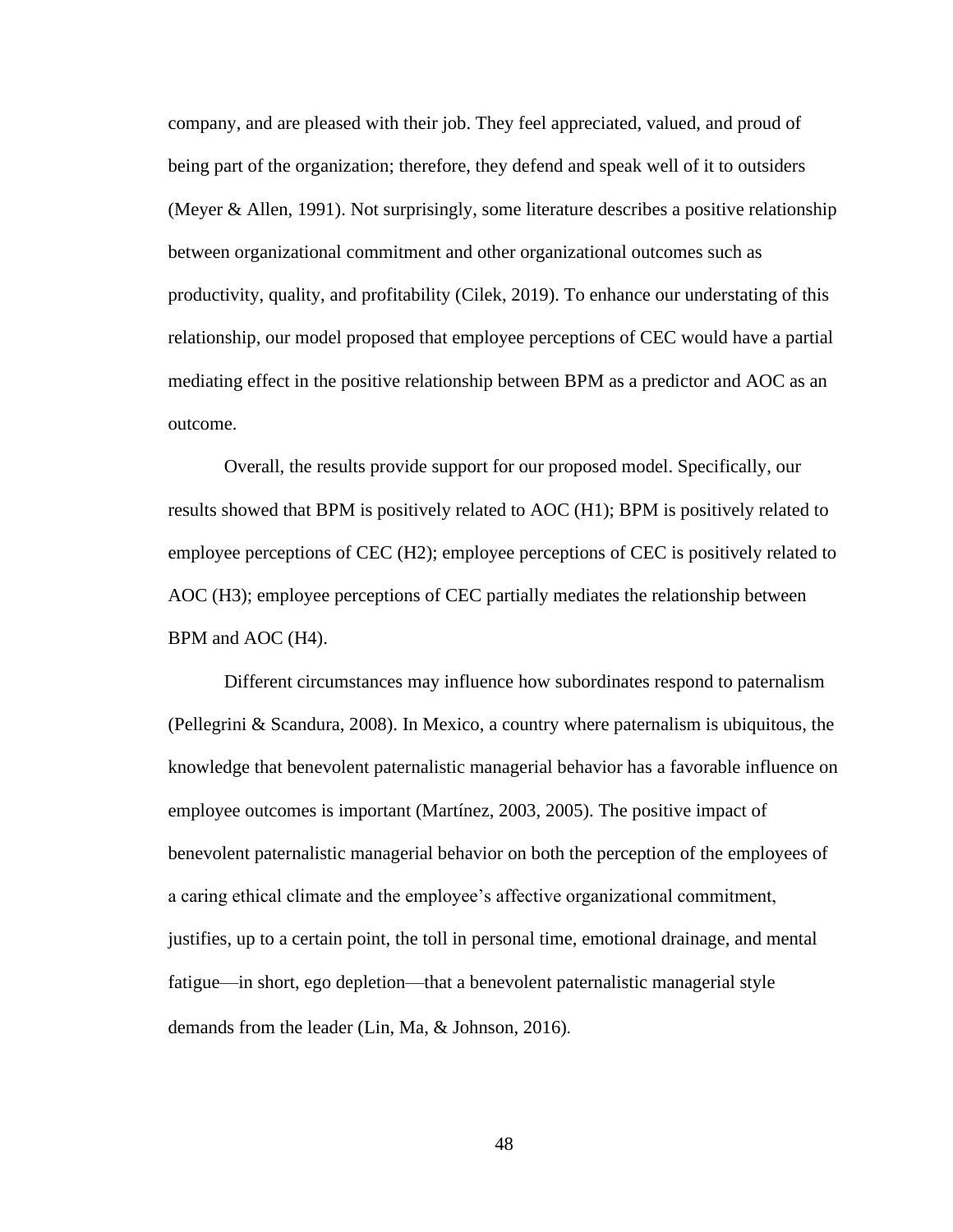#### **Implications and Future Research Suggestions**

Research dealing with paternalistic practices in Mexico is mostly concerned with cross-cultural comparisons, in addition to being relatively scant (Pellegrini & Scandura, 2008; Ruiz, Wang, & Hamlin, 2013). These comparisons have the tacit goal of developing a management model that lends itself to be used as a guide for expatriate executives working for multinational companies in Mexico (Ruiz et al. 2013). By contrast, this dissertation is aimed at providing managers in Mexico with a theoretical framework for wiser use of paternalistic practices to improve work outcomes. Of special interest is affective organizational commitment, a dimension that is at the core of workrelated outcomes such as job performance and turnover (Scandura, 2016).

In the larger literature, the commonest theoretical framework applied when treating paternalism is one of coercion that involves a dominant all-knowing figure that restricts the autonomy and freedom of the follower (Aycan, 2006; Hiller et al., 2018; Pellegrini & Scandura, 2008). But such a paradigm seems to be inadequate for Mexico, as it has been found that Mexican workers feel uncomfortable with a leader that professes an autocratic style of leadership (Ruiz et al., 2013). To achieve this objective, this dissertation draws on social exchange theory (Blau, 1964) and extant literature on climate and leadership (Kozlowski & Doherty, 1989; Mayer et al., 2007; Naumann & Bennett, 2000; Walumbwa et al., 2010) to elucidate how benevolent paternalistic leadership behavior relates to affective organizational commitment by creating a caring ethical organizational climate. Social exchange theory suggests that equity and reciprocity are key factors in social interactions (Emerson, 1976; Gouldner, 1960), and thus employees led by benevolent paternalistic managers are more likely to reciprocate the father-like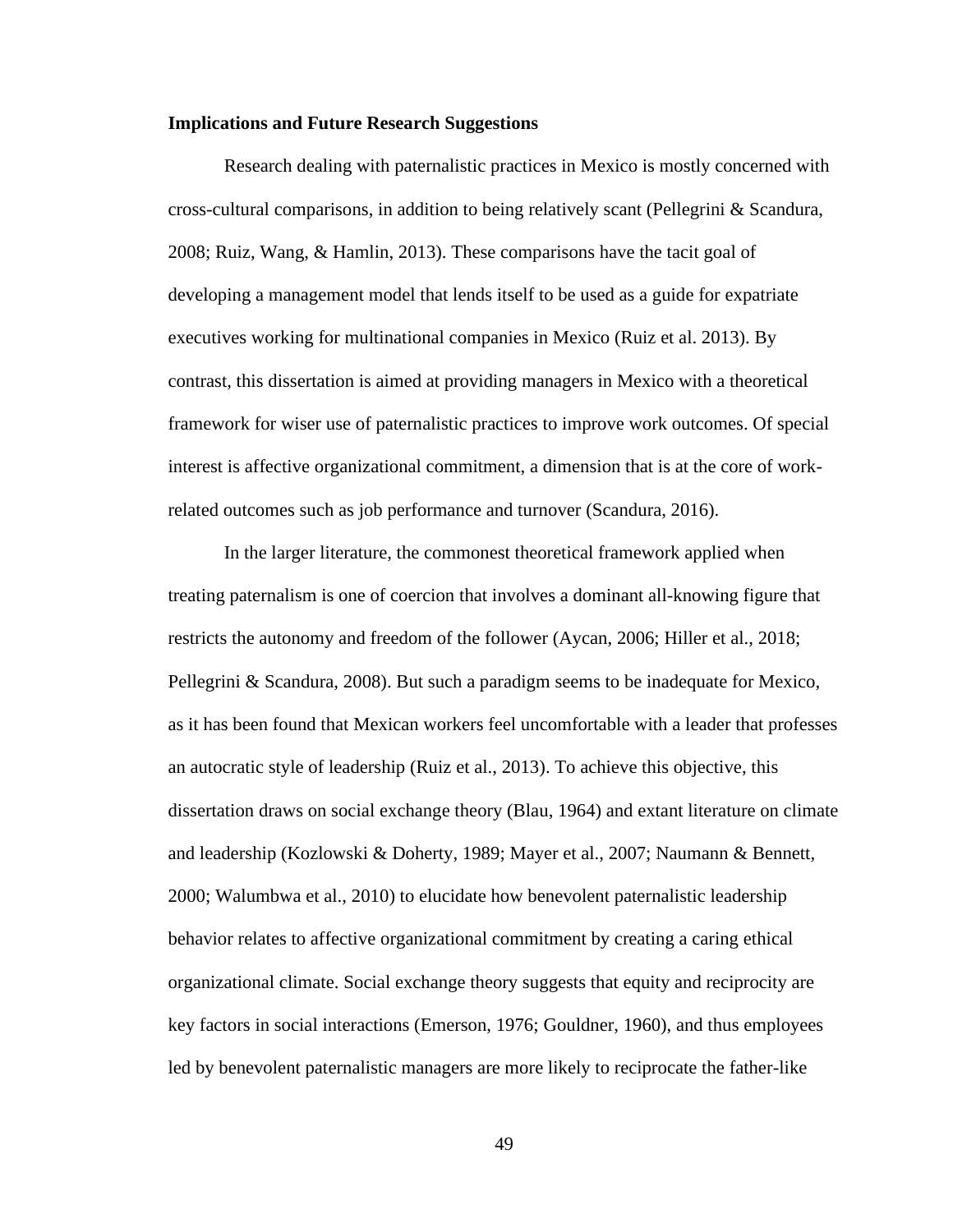treatment (Pellegrini & Scandura, 2008) by being more committed to the organization. Similarly, the idea that leader behavior is an important factor influencing followers' stances is consequential with previous research linking leadership to climate formation (Kozlowski & Doherty 1989; Mayer et al., 2007; Naumann & Bennett, 2000; Walumbwa et al., 2010).

Although there is no consensus among scholars about the effectiveness of a paternalistic management approach (Pellegrini & Scandura, 2006), some researchers have noted that there no single answer to this issue and that it depends on cultural and contextual considerations (Martínez, 2003, 2005). The findings of this dissertation provide some initial support that benevolent paternalistic managerial behavior is a reasonable managerial style that can promote the perception of employees of a caring ethical organizational climate and affective organizational commitment of employees in Mexico.

From a practical perspective, the results of this dissertation suggest that leaders who demonstrate benevolence to their employees by focusing on their welfare both within and outside the organization, framing their relationship in terms of a reciprocal genuine preoccupation and loyalty, and showing flexibility in meeting the employees' terms and demands as much as the business situation allows it, are more likely to enhance affective organizational commitment from their employees. The results further suggest that benevolent paternalistic managerial behavior is more likely to create a caring ethical organizational climate that facilitates affective organizational commitment among employees. Taken together, the results from this dissertation suggest that Mexican organizations should invest in leadership development programs that focus on benevolent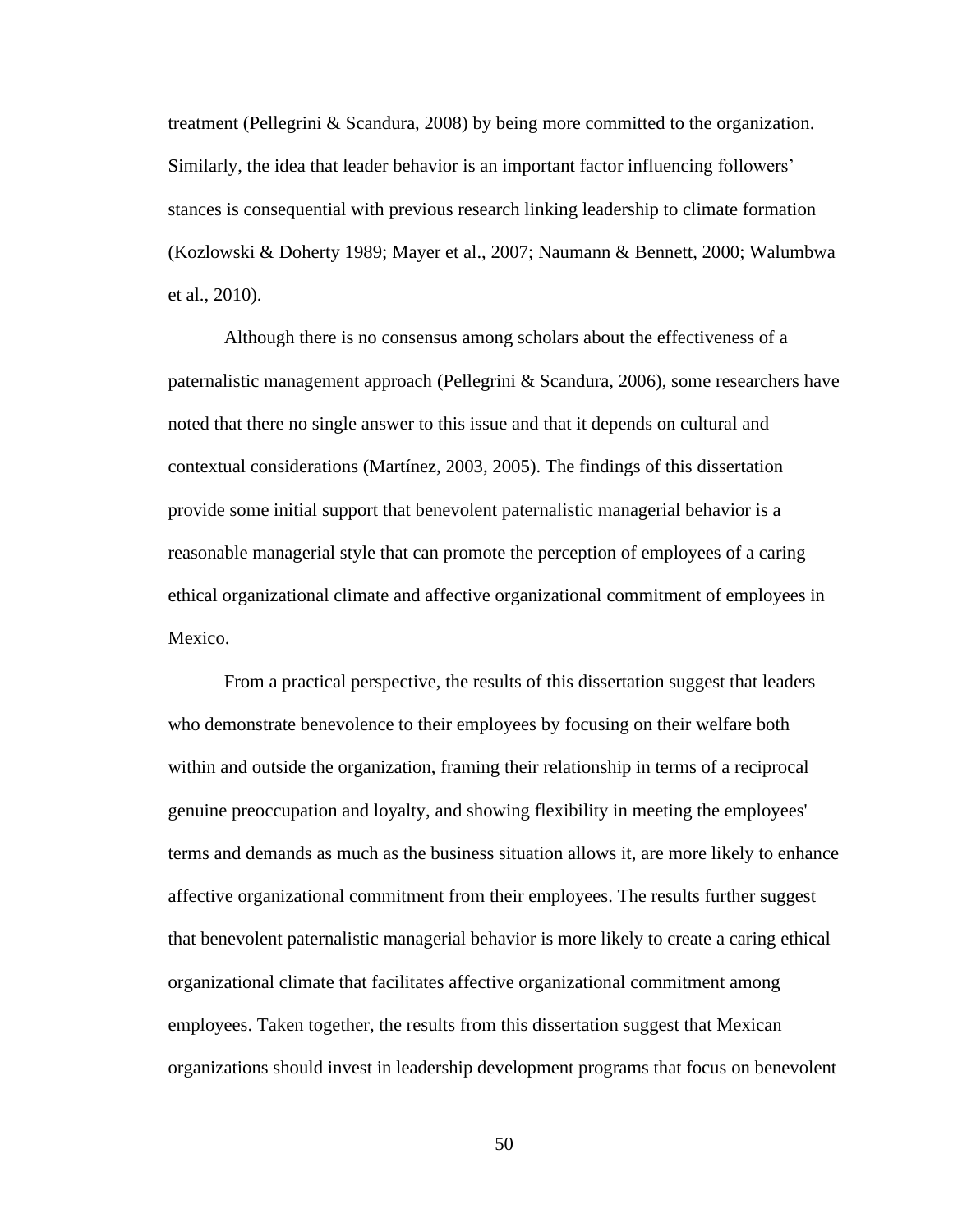paternalistic leadership training to enhance caring ethical organizational climate and affective organizational commitment.

Despite the above theoretical and practical implications of this dissertation, several theoretical questions remain unanswered regarding paternalism in Mexico. For instance, are older generations more appreciative of paternalistic management than younger ones? Do some industries in Mexico display a more paternalistic culture than others? Is paternalism perceived differently in a non-profit, a governmental organization, the service sector, or on a factory floor? Is benevolence interpreted differently by managers, supervisors, or workers? For example, a supervisor may have the intention to be benevolent and believe he or she is acting accordingly, but workers may have a different understanding of what benevolence is or not. Another potential question that may deserve future research attention is the following: Is the degree of paternalism constant or does it change over time? Future research should consider longitudinal research design to study how paternalism develops over time (Pellegrini & Scandura, 2008), and while doing so, also investigates the potential generational and industry differences in the understanding of paternalism.

#### **Study Limitations**

The main limitation of this research is the relatively small sample size  $(N = 152)$ . The methodology employed in this study were survey questionnaires. A second limitation is that the data is cross-sectional, meaning that it was collected at one period in time (Brady & Johnston, 2008). Moreover, a further bias is that the data was collected for both the dependent and independent variables from a common source (Podsakoff et al., 2012). This bias is also known as common method variance or same source bias (Jordan &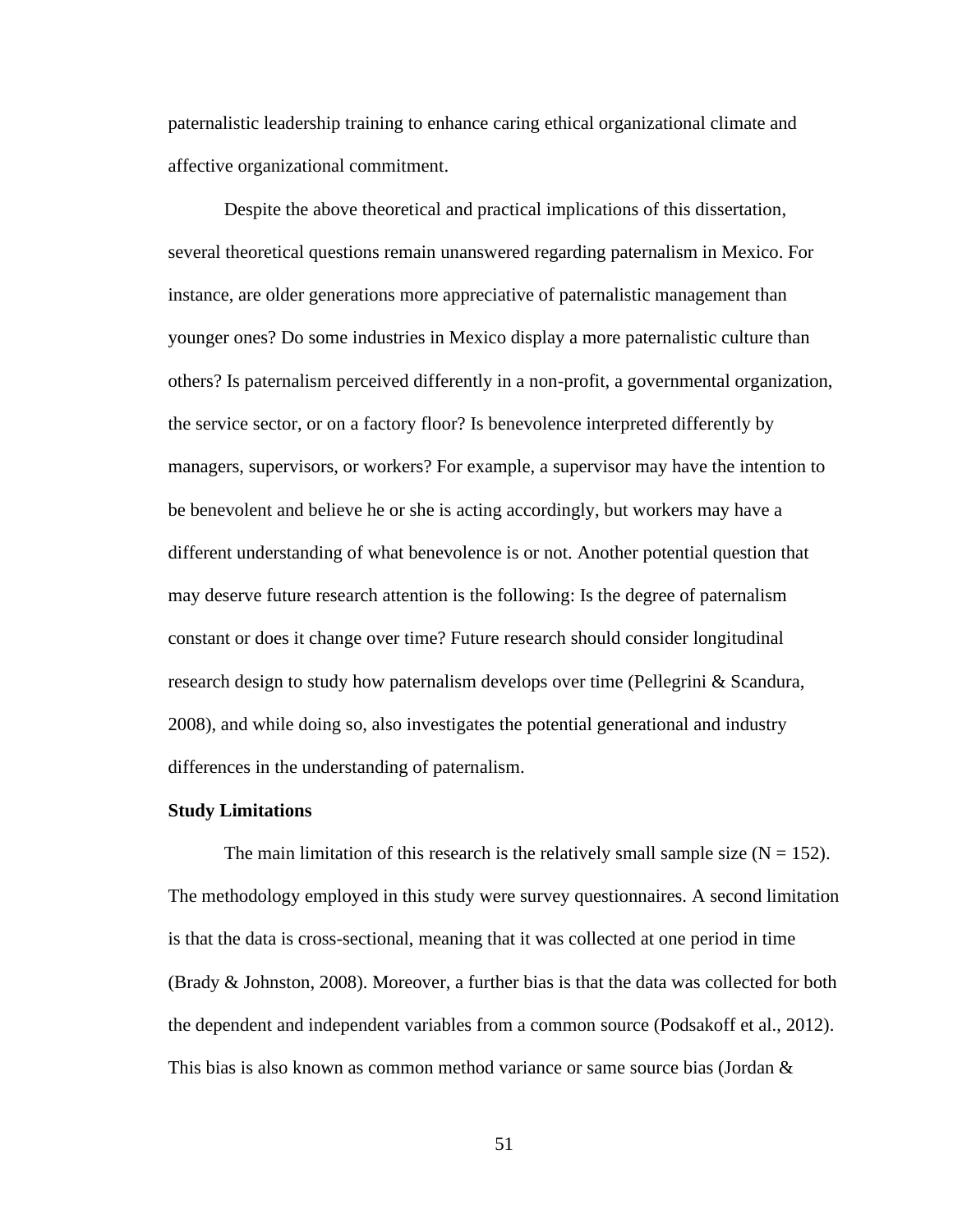Troth, 2020; Podsakoff et al., 2012). However, an effort was made to minimize this bias by implementing a two-week temporal separation between the different questionnaires whenever possible (64 subjects). For the remaining responders, it was not feasible to proceed with a temporal separation in the filling of the survey scales. For those specific cases, method bias was somewhat curtailed following the recommendations proposed by Jordan and Troth (2020) and Podsakoff, MacKenzie, and Podsakoff (2012) as follows: a) the surveys were short; b) the LinkedIn contacts tended to be highly educated subjects; c) the scale items were simple and clear; d) negative and positive items were balanced; e) reversed code items were included; e) there were some proximal separations among the items measuring dimensions of each construct; f) a detailed set of instructions and explanations was conveyed to the subjects when asking them to fill the survey, creating a psychological separation.

In summary, this study shows support for the use in Mexico of the benevolent dimension of paternalism as a managerial tool as results suggest that those employees who perceive benevolence at the workplace tend to exhibit a high affective organizational commitment. However, this relationship is partly mediated by the employee's perception of a caring ethical organizational climate, which further suggests that to maximize the benefits of benevolent paternalistic managerial behavior in enhancing employees' affective organizational commitment, organizations should strive to create a caring ethical organizational climate.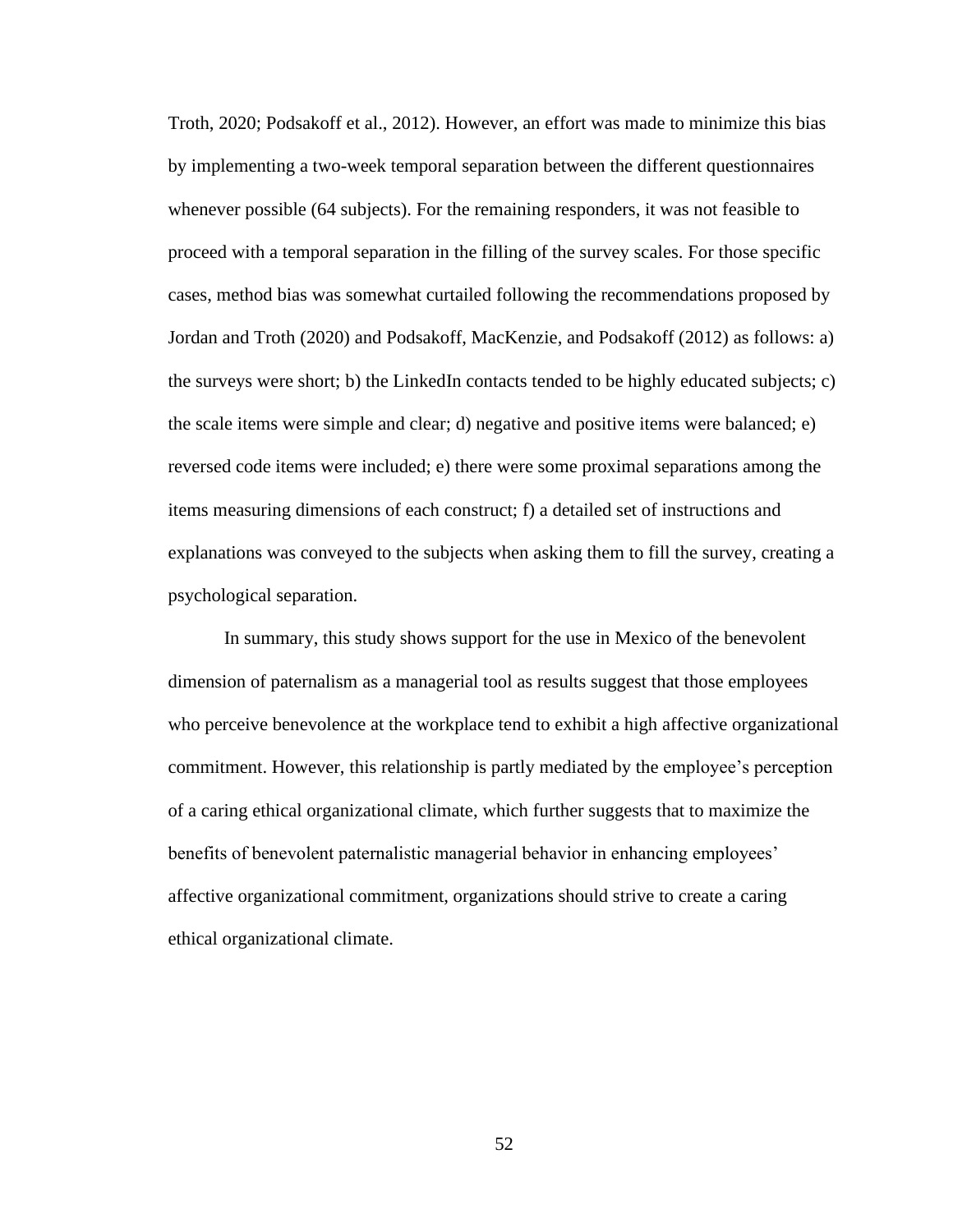### REFERENCES

- Adadan, E., & Savasci, F. (2011). An analysis of 16-17-year-old students' understanding of solution chemistry concepts using a two-tier diagnostic instrument. *International Journal of Science Education, 34*(4), 513–544.
- Allen, N., & Meyer, J. (1990). The measurement and antecedents of affective, continuance and normative commitment to the organization. *Journal of Occupational Psychology*, *63*, 1-18.
- Allen, N., & Meyer, J. (1996). Affective, continuance and normative commitment to the organization: An examination of construct validity. *Journal of Vocational Behavior*, *49*, 252-276.
- Arias-Galicia, L. (2005). Human resource management in Mexico. In M.M. Elvira & A. Davila (Eds.), *Managing Human Resources in Latin America: An Agenda for International Leaders* (pp. 179-190). New York, NY: Routledge Publishers.
- Argyris, C. (1977). Organizational learning and management information systems. *Accounting, Organizations and Society*, *2*(2), 113–123.
- Aycan, Z. (2006). Paternalism: Towards conceptual refinement and operationalization. In K. Yang, K. Hwang & U. Kim (Eds.), *Indigenous and Cultural Psychology: Understanding People in Context* (pp. 445-466). New York, NY: Springer.
- Aycan, Z., Kanungo, R. N., Mendonca, M., Yu, K., Deller, J., Stahl, G., & Kurshid, A. (2000). Impact of culture on human resource management practices: A 10 country comparison. *Applied Psychology: An International Review*, *49*(1), 192- 221.
- Aycan, Z., Schyns, B., Sun, J., Felfe, J., & Saher N. (2013). Convergence and divergence of paternalistic leadership: A cross-cultural investigation of prototypes. *Journal of International Business Studies*, *44*(9), 962-969.
- Backhaus, K., Erichson, B., Plinke, W., & Weiber, R. (2006*). Multivariate Analysemethoden*. Berlin: Springer.
- Baron, R. M., & Kenny, D. A. (1986). The moderator–mediator variable distinction in social psychological research: Conceptual, strategic, and statistical considerations. *Journal of Personality and Social Psychology, 51*(6), 1173–1182.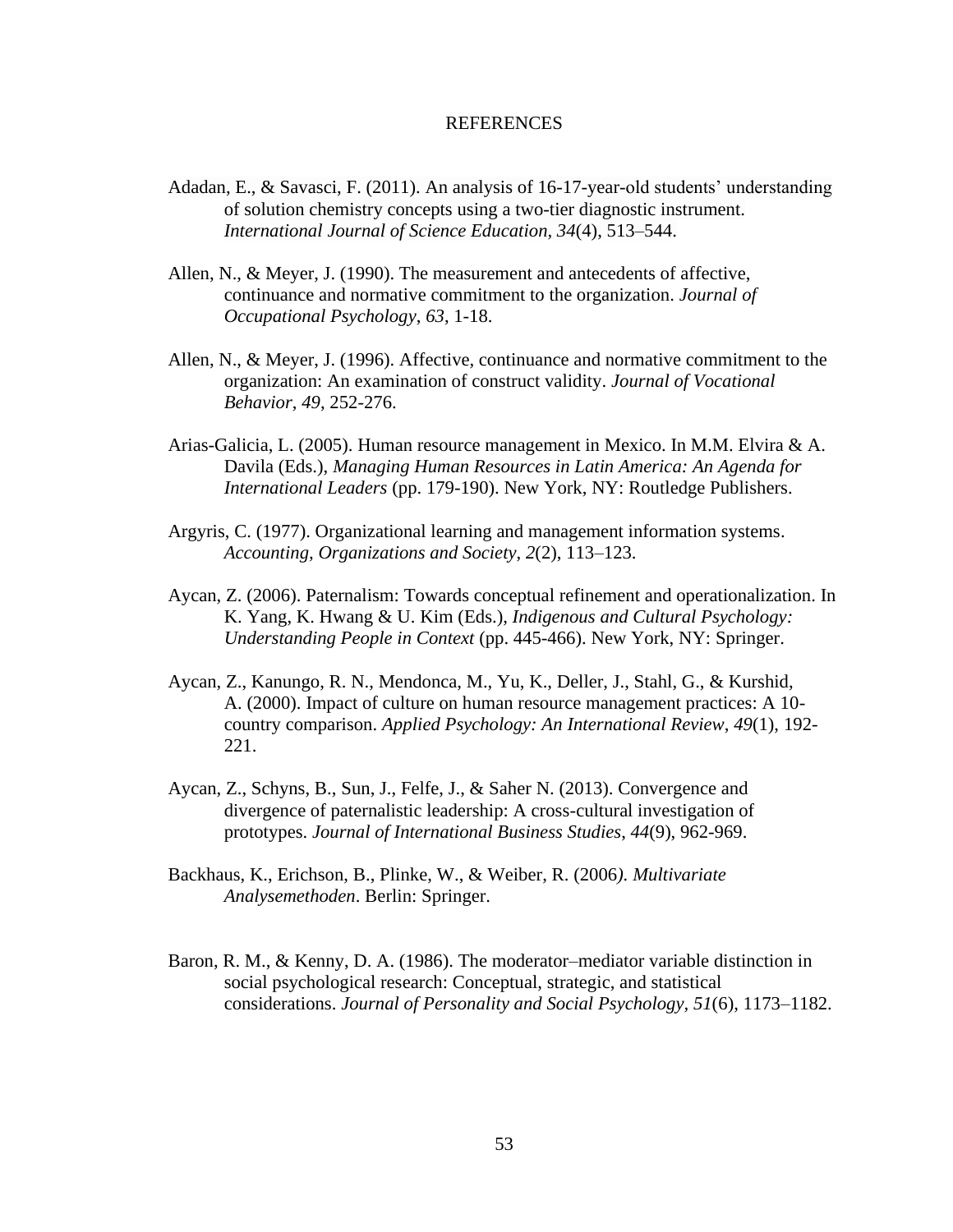- Becerra, P. (2007). *Latina mothers: an exploratory study on their attachment with their children* (Masters' Thesis, Smith College, Northampton, MA). Retrieved from [https://scholarworks.smith.edu/theses/1325.](https://scholarworks.smith.edu/theses/1325)
- Bedi, A. (2020). A Meta-Analytic Review of paternalistic leadership. *Applied Psychology: An International Review*, *69*(30), 960-1008.
- Blancarte, R. (1993). Recent changes in church-state relations in Mexico: A historical approach. *Journal of Church & State*, *35*(4), 781-805.
- Blau, P. M. (1964). *Exchange and power in social life*. New York, NY: John Wiley & Sons.
- Bollen, K. A. (2002). Latent variables in psychology and the social sciences. *Annual Review of Psychology*, *53*, 605-634.
- Boyer, C. (2000). The threads of class at La Virgen: Misrepresentation and identity at a Mexican textile mill, 1918-1935. *American Historical Review*, *105*, 1576-1598.
- Brady, H. E., & Johnston, R. (2008). *The rolling cross section and causal distribution*. Ann Arbor. MI: University of Michigan Press.
- Brislin, R.W. (1980). Translation and content analysis of oral and written material. In H. C. Triandis & J. W. Berry (Eds.), *Handbook of cross-cultural psychology: Methodology* (pp. 389-444). Boston, MA: Allyn and Bacon, Boston.
- Brown, S. P. & Leigh, T. W. (1996). A new look at psychological climate and its relationship to job involvement, effort and performance, *Journal of Applied Psychology*, *81*(4), 358-368.
- Brumley, K. (2014). 'You care for your work; I'll care for your family': perceptions of paternalistic managerial actions and employee commitment in Mexico. *Community, Work & Family*, *17*(4), 467–485.
- Calzada, E., & Yoshikawa, H. (2012). Familismo in Mexican and Dominican Families from low-Income, urban communities. *Journal of Family Issues*, *34*, 1696-1724.
- Camp, R. (1994). The cross in the polling booth: Religion, politics, and the laity in Mexico. *Latin American Research Review*, *29*(3), 69-100.
- Cangur, S., & Ercan, I. (2015). Comparison of Model Fit Indices Used in Structural Equation Modeling Under Multivariate Normality. Journal of Modern Applied Statistical Methods, *14*(1) Article 14.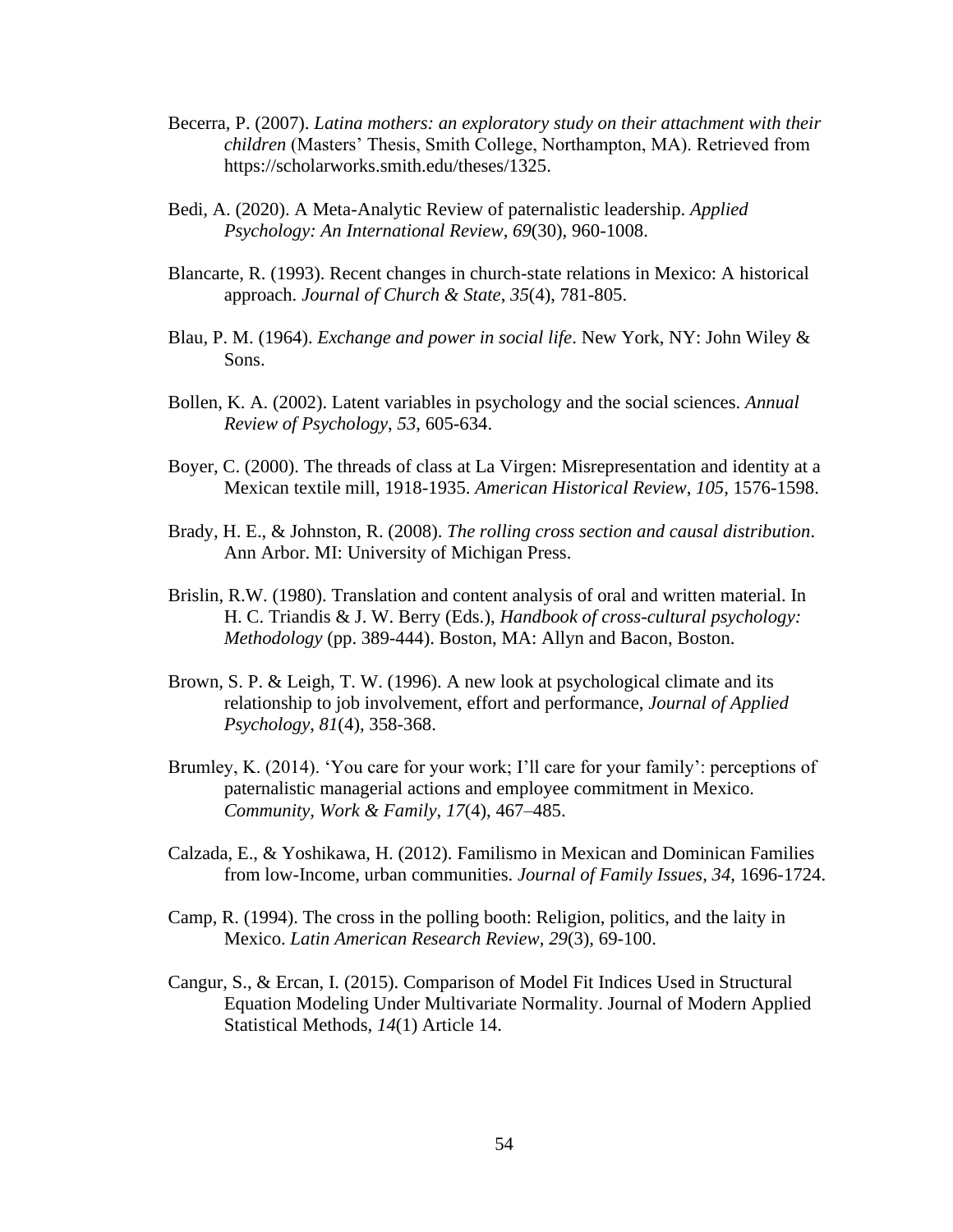- Catholic Church. (1994). *Catechism of the Catholic Church*. Vatican City: Libreria Editrice Vaticana
- Chen, F. (2007). Sensitivity of goodness of fit indexes to lack of measurement invariance. *Structural Equation Modeling, 14*(3), 464–504.
- Cheng, B. S., Chou, L. F., Wu T. Y., Huang, M.P., & Farh, J. L. (2004). Paternalistic leadership and subordinate responses: Establishing a leadership model in Chinese organizations. *Asian Journal of Social Psychology*, *7*(1), 89–117.
- Cheng, B. S., Huang, M. P., & Chou, L. F. (2002). Paternalistic leadership and its effectiveness: Evidence from Chinese organizational teams*. Journal of Psychology in Chinese Societies*, *3*(1), 85–112.
- Cho, E. & Kim, S. (2015). Cronbach's Coefficient Alpha: Well Known but Poorly Understood. *Organizational Research Methods*, *18*, 207-230.
- Chumney, F. L. (2013). *Structural equation models with small samples: A comparative study of four approaches.* Unpublished doctoral dissertation, University of Nebraska-Lincoln.
- Cilek, A. (2019). The effect of leadership on organisational commitment: A metaanalysis. *Cypriot Journal of Educational Science*, *14*(4), 554–564.
- Colella, A., Garcia, F., Reidel, L., & Triana, M. (2005). Paternalism: "hidden" discrimination. *Paper presented at the meeting of the Academy of Management, Honolulu*, Hawaii.
- Costello, A., & Osborne, J. (2005), Best practices in exploratory factor analysis: four recommendations for getting the most from your analysis, *Practical Assessment*. *10*(7), 1-9.
- Cullen, J., Parboteeah, K. P., & Victor, B. (2003). The effects of ethical climates on organizational commitment: A two-study analysis. *Journal of Business Ethics*, *46*(2), 127- 141.
- Cullen, J., Victor, B., & Bronson, J. (1993). The ethical climate questionnaire: an assessment of its development and validity. *Psychological Reports*, *73*, 667-674.
- d'Iribarne, P. (2001) Administración y culturas políticas [Management and political cultures]. *Gestion* y *Politica Publica* [*Management* and *Public Policy*], *10*(1), 5- 29.
- d'Iribarne, P. (2002) Motivating workers in emerging countries: universal tools and local adaptations. *Journal of Organizational Behavior*. *23*(3), 1-14.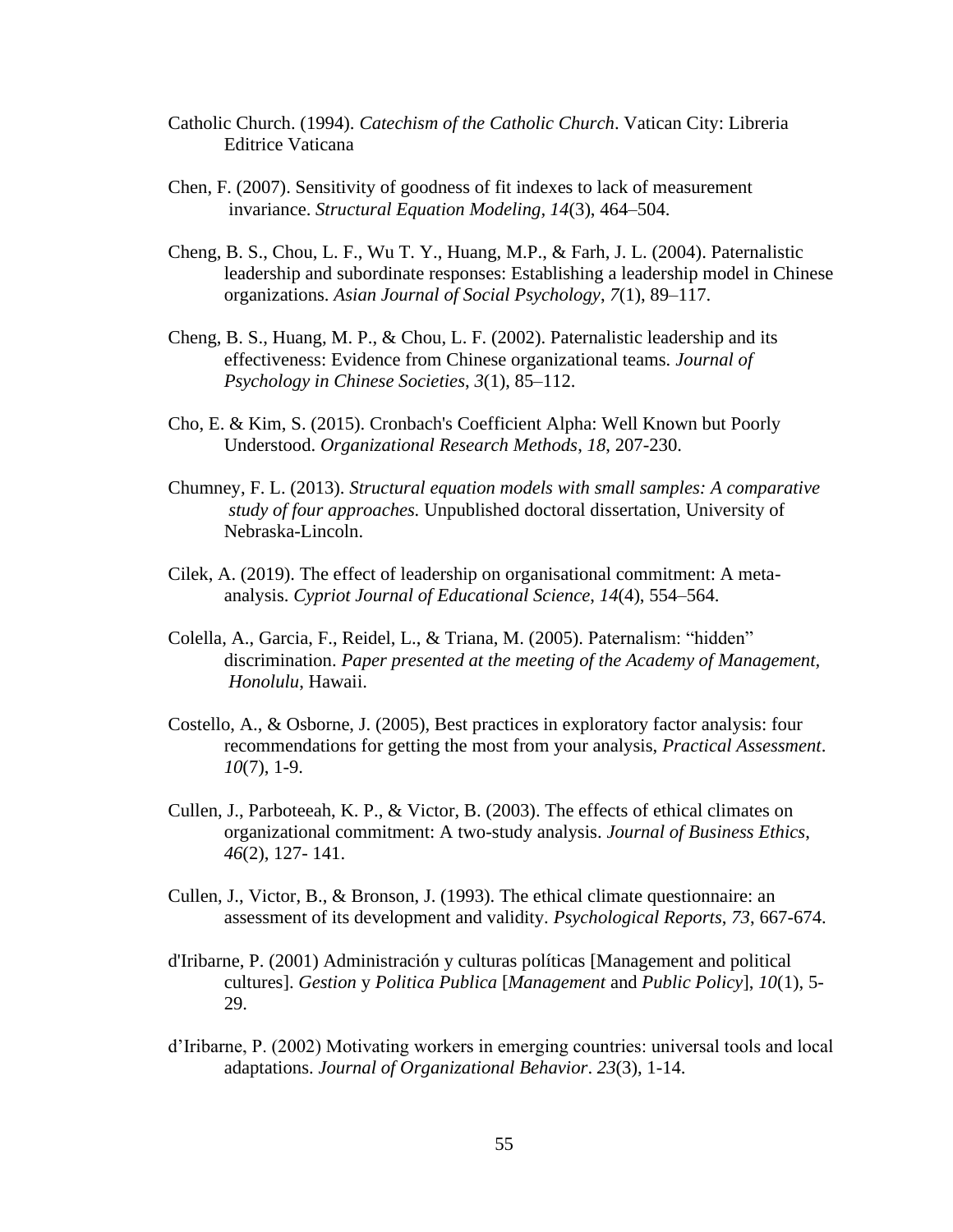- Davila, A., & Elvira, M. (2005). Culture and human resource management in Latin America. In M. M. Elvira & A. Davila (Eds), *Managing Human Resources in Latin America: An agenda for international leaders* (pp. 3-24). New York, NY: Routledge Publishers.
- De Clercq, D., & Belausteguigoitia-Rius, I. B. (2007). Organizational commitment in Mexican small and medium–sized firms: The role of work status, organizational climate, and entrepreneurial orientation. *Journal of Small Business Management*, *45*(4), 467- 490.
- de Kadt, E. (1967). Paternalism and Populism: Catholicism in Latin America. *Journal of Contemporary History*, *2*(4*)*, 89-106.
- Dong, Y., & Peng, C.-Y. J. (2013). Principled Missing Data Methods for Researchers. *SpringerPlus*, *2*(1), 222.
- Dorocki, S., & Brzegony, P. (2014). The maquiladora industry impact on the social and economic situation in Mexico in the era of globalization. In M. Wójtowicz & A. Winiarczyk-Raźniak (Eds.), *Environmental and Socio-Economic Transformations in Developing Areas as the Effect of Globalization* (pp. 93-110). Poland: Wydawnictwo Naukowe PWN.

Emerson, R. (1976). Social Exchange Theory. *Annual Review of Sociology*, *(2)*, 335-362.

- Erben, G., & Guneser, A. (2008). The relationship between paternalistic leadership and organizational commitment: Investigating the role of climate regarding ethics. *Journal of Business Ethics*, *82*, 955–968.
- Fabrigar, L. R., Wegener, D. T., MacCallum, R. C., & Strahan, E. J. (1999). Evaluating the use of exploratory factor analysis in psychological research. *Psychological Methods, 4*(3), 272–299.
- Farh, J. L., & Cheng, B. S. (2000). A cultural analysis of paternalistic leadership in Chinese organizations. In J. Li; A. Tsui & E. Weldon (Eds.), *Management and Organizations in the Chinese context* (pp. 84–127). New York, NY: Macmillan.
- Farh, J. L., Cheng, B.S., Chou; L. F., & Chu, X. P. (2006). Authority and benevolence: Employees' responses to paternalistic leadership in China. In A. Tsui, Y. Bian & L. Cheng (Eds*.), China's domestic private firms: Multidisciplinary perspectives on Management and Performance* (pp. 230–260). Armonk, NY: Sharpe.
- Field, A. (2013). *Discovering statistics using IBM SPSS statistics* (4th edition). Los Angeles, CA: Sage.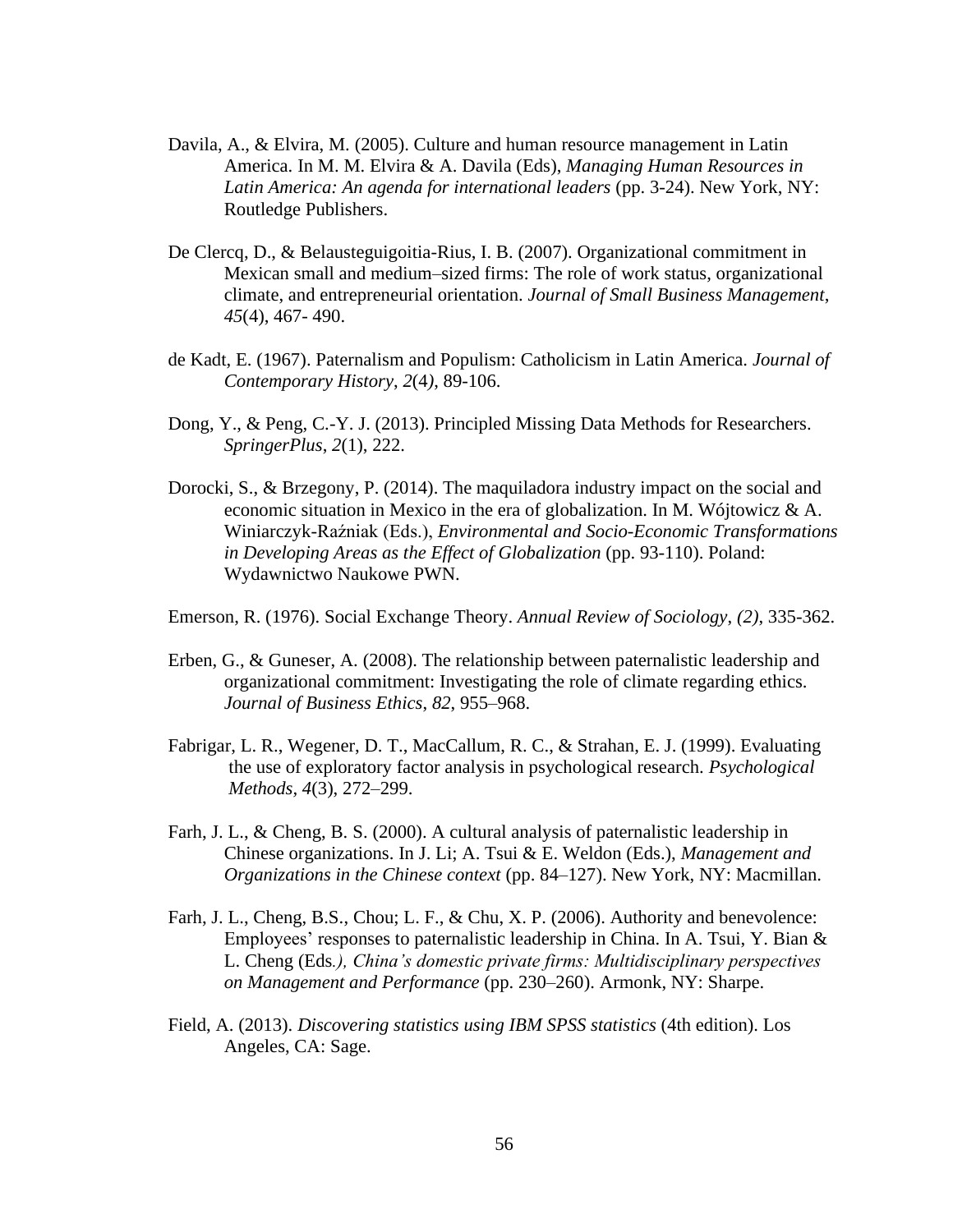- Forte, A. (2005). Locus of control and the moral reasoning of managers. *Journal of Business Ethics, 58*, 65-67.
- George, D., & Mallery, P. (2010). *SPSS for Windows Step by Step: A Simple Guide and Reference 17.0 Update*. (10th Edition), Boston, MS: Pearson.
- Gelfand, M. J., Erez, M., & Aycan, Z. (2007). Cross-Cultural Organizational Behavior. Annual Review of Psychology, 58, 479-514.
- Gorsuch, R. (1983). *Factor analysis* (2nd Edition.). Hillsdale, NJ: Lawrence Erlbaum Associates.
- Gouldner, A. (1960). The norm of reciprocity: A preliminary statement. *American Sociological Review*, *25*(2), 161-178.
- Graen, G. B. (2006). In the eye of the beholder: Cross-cultural lesson in leadership from project GLOBE: A response viewed from the Third Culture Bonding (TCB) Model of Cross-Cultural Leadership. *Academy of Management Perspectives, 20*(4), 95-101.
- Graen, G. B., & Uhl-Bien, M. (1995). The relationship-based approach to leadership: Development of LMX theory of leadership over 25 years: Applying a multi-level, multi-domain perspective. *Leadership Quarterly*, *6*(2), 219–247.
- Green, S. & Salkind, N. (2017). *Using SPSS for Windows and Macintosh* (8th Edition). Boston, MA: Pearson.
- Grondona, M. (2000). A Cultural typology of economic development. In L. Harrison & S. Huntington (Eds.), *Culture Matters, How Values Shape Human Progress* (pp. 44-55). New York, NY: Basic Books.
- Guerra, F. X. (2014). *México: del antiguo régimen a la revolución* (Vol. 1) [ *Mexico: From the old-regime to the revolution* (Vol 1)]. Mexico DF, Mexico: Editora Fondo de Cultura Economica.
- Gumusluoglu, L., Karakitapoglu, Z., & Hu, C. (2020) Angels and devils? How do benevolent and authoritarian leaders differ in shaping ethical climate via justice perception. *Business Ethics: a European Review*, *29*(2) 388-402.
- Hair, J.F., Black, W.C., Babin, B.J., & Anderson, R.E. (2010). *Multivariate Data Analysis* (7th Edition). Upper Saddle River, NJ: Prentice Hall.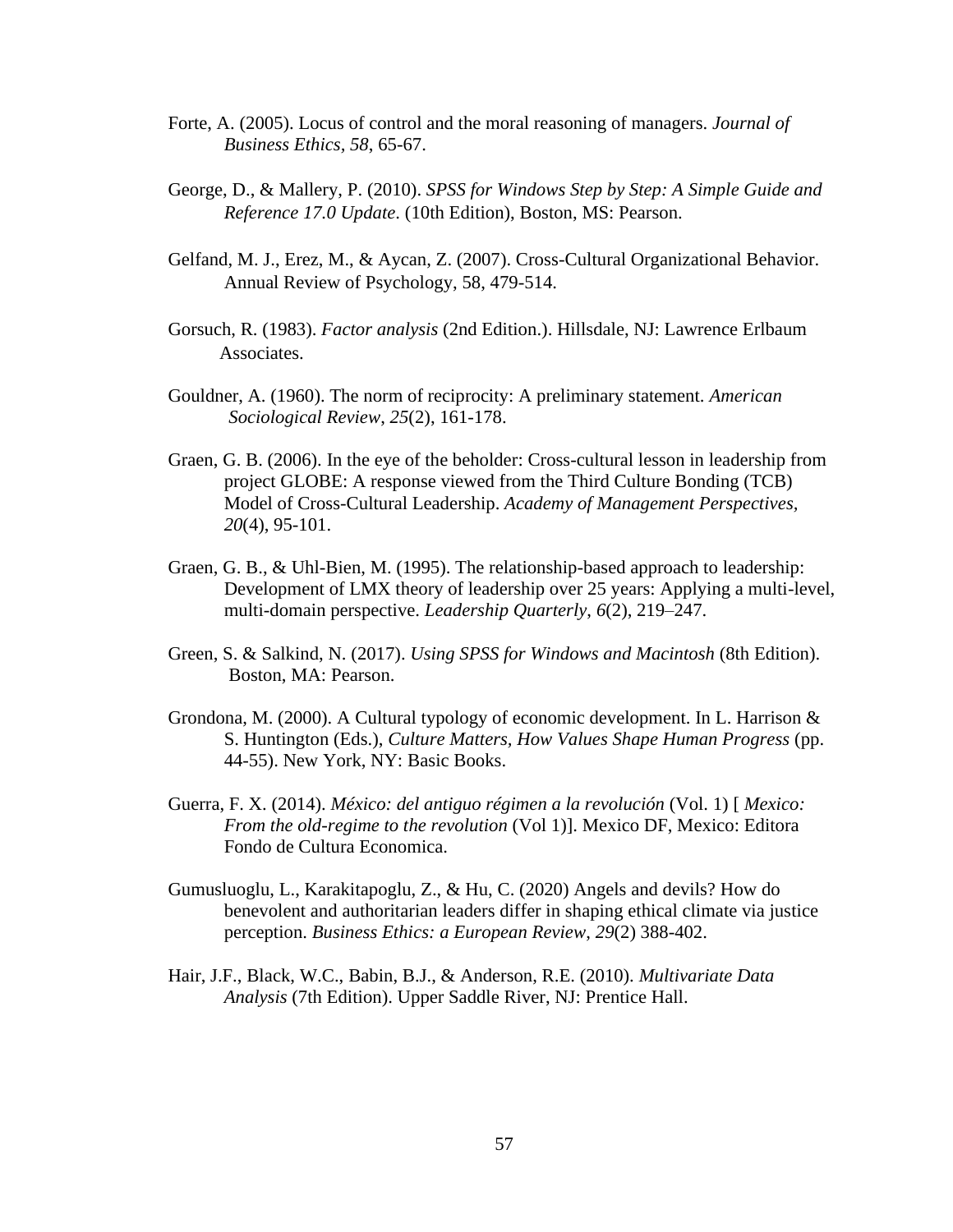- Hiller, N., Sin, H., Ponnapalli, A., & Ozgen, S. (2018). Benevolence and authority as WEIRDly unfamiliar: A multi-language meta-analysis of paternalistic leadership behaviors from 152 studies. *The Leadership Quarterly*, *30*(1) 165-184.
- Hofstede, G. (1983). Culture's consequences: International differences in work-related values. *Administrative Science Quarterly*, *28*(4), 625–629.
- Hu, L. T., & Bentler, P. M. (1999). Cutoff Criteria for Fit Indexes in Covariance Structure Analysis: Conventional Criteria versus New Alternatives. *Structural Equation Modeling*, *6*(1), 1-55.
- Jackson, T. (2016). Paternalistic leadership: The missing link in cross-cultural leadership studies? *International Journal of Cross-Cultural Management*, *16*(1), 3–7.
- Jordan, P. & Troth, A. (2020). Common method bias in applied settings: The dilemma of researching in organizations. *[Australian Journal of Management,](https://ideas.repec.org/s/sae/ausman.html) 45*(1), 3-14.
- Kaiser, H. F., & Rice, J. (1974). Little jiffy, mark IV. *Educational and psychological measurement*, 34(1), 111-117.
- Kabasakal, H., & Bodur, M. (2007). Leadership and culture in Turkey: A multifaceted phenomenon. In J. S. Chhokar, F. Brodbeck, & R. House (Eds.), *Culture and Leadership around the World: The GLOBE book of in-depth studies of 25 societies* (pp. 835–874). New Jersey, NJ: Lawrence Albaum Associates.
- Kenny D. A., McCoach D. B. (2003). Effect of the number of variables on measures of fit in structural equation modeling. *Structural Equation Modeling: A Multidisciplinary Journal*, *10*(3), 333-351.
- Klaiber, J. (2009). *The Jesuits in Latin America, 1549–2000: 450 years of inculturation, defense of human rights, and prophetic witness*. Saint Louis, MO: The Institute of Jesuit Sources.
- Kline*,* R. B. (*2011*). *Principles and practice of structural equation modeling* (3rd Edition). New York, NY: Guilford Press.
- Kohlberg, L. (1981). *The philosophy of moral development*. New York, NY: Harper & Row.
- Kozlowski, S. W., & Doherty, M. L. (1989). Integration of climate and leadership: Examination of a neglected issue. *Journal of Applied Psychology,74*(4), 546–553.
- Kultgen, J. (1995). *Autonomy and intervention; parentalism in the caring life*. Oxford, UK: Oxford University Press.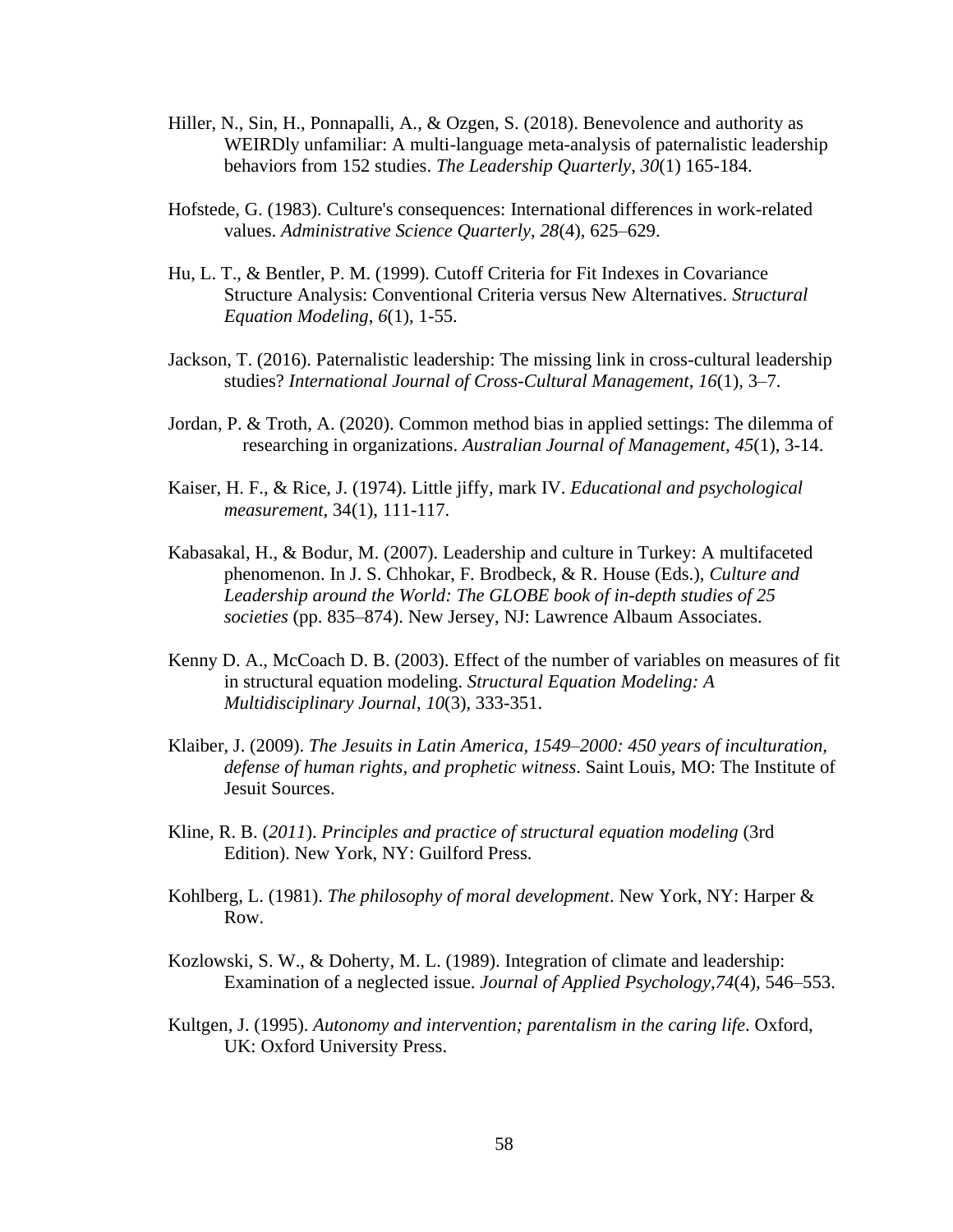- Kultgen, J. (2014). Professional Paternalism. *Ethical Theory and Moral Practice*, *17*, 399–412.
- Lamertz, K. (2002). The social construction of fairness: Social influence and sense making in organizations. *Journal of Organizational Behavior*, *23*(1),19–37.
- Lau, S., & Cheung, P.C. (1987). Relations between Chinese adolescents' perception of parental control and organization and their perception of parental Warmth. *Developmental Psychology*, *23*(5),726–729.
- Lin S.H., Ma J. & Johnson R.E. (2016). When ethical leader behavior breaks bad: How ethical leader behavior can turn abusive via ego depletion and moral licensing. *Journal of Applied Psychology*, *101*(6), 815-830.
- Luthans, F. (2010). *Organizational Behavior, An Evidence-Based Approach*, (12th Edition). New York, NY: McGraw-Hill.
- Marta, J., Heiss, C., & De Lurgio, S. (2008). An exploratory comparison of ethical perceptions of Mexican and U.S. marketers. *Journal of Business Ethics*, *82*(3), 539-555.
- Martin, K. D., & Cullen, J. B. 2006. Continuities and extensions of ethical climate theory: A meta-analytic review. *Journal of Business Ethics*, *69*, 175–194.
- [Martínez, P.](https://www.emerald.com/insight/search?q=Patricia%20G.%20Mart%C3%ADnez) (2003), Paternalism as a Positive Form of Leader Subordinate Exchange: Evidence from Mexico. *[Management Research](https://www.emerald.com/insight/publication/issn/1536-5433)*, *1*(3), 227-242.
- Martínez, P. (2005). Paternalism as a positive form of leadership in the Latin American context: leader benevolence, decision making control and human resource management practices.In M.M Elvira & A. Davila, A. (Eds), *Managing human resources in Latin America: An agenda for international leaders*, (pp. 75-93). New York, NY: Routledge Publishers.
- Martínez-Serna, M., Vega-Martínez, J., & Eternod-Domenech, V. (2018). The influence of organizational commitment and learning orientation on innovation in SMEs. *Contaduría y Administración*, *63*(3), 1-19.
- Mayer, D., Nishii, L., Schneider, B., & Goldstein, H. (2007). The precursors and products of justice climates: Group leader antecedents and employee attitudinal consequences. *Personnel Psychology, 60,* 929-963.
- McHale, S., Updegraff. K., Shanahan, L., Crouter, A., & Killoren, S. (2005). Siblings' differential treatment in Mexican American families. *Journal of Marriage and Family*, *67*(5), 1259–1274.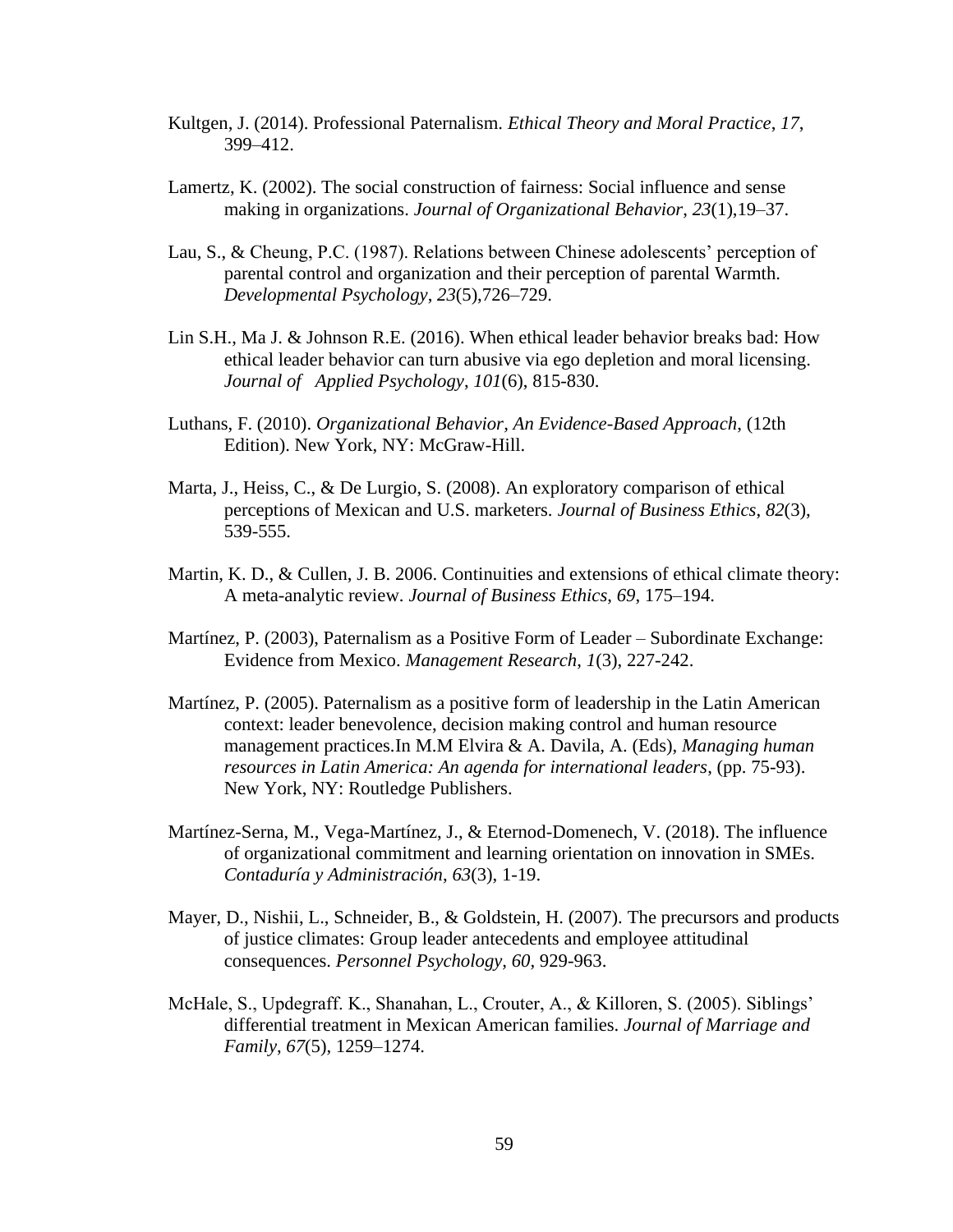- Mercurio, Z. (2015). Affective Commitment as a Core Essence of Organizational Commitment: An Integrative Literature Review*. Human Resource Development Review* 2015, *14*(4) 389–414
- Meyer, J. P., & Allen, N. J. (1991). A three-component conceptualization of organizational commitment. *Human Resource Management Review*, *1*(1), 61–89.
- Meyer, J. P., Allen, N. J., & Smith, C. A. (1993). Commitment to organizations and occupations: Extension and test of a three-component conceptualization. *Journal of Applied Psychology, 78*(4), 538–551
- Meyer, J., & Herscovitch, L. (2001). Commitment in the workplace: Toward a general model. *Human Resource Management Review*, *11*(3), 299-326.
- Meyer, J., Stanley, D.; Jackson, T.; McInnis, K.; Maltin, E. & Sheppard, L. (2012). Affective, normative, and continuance commitment levels across cultures: A meta-analysis. Journal of Vocational Behavior *80*(2), 225–245.
- Mogro-Wilson, C. (2008). The influence of parental warmth and control on Latino adolescent alcohol use. *Hispanic Journal of behavioral sciences*, *30*(1) 89-105.
- Montaner, C. (2000). Culture and the behavior of elites in Latin America. In L. E. Harrison & S. P. Huntington (Eds.), *Culture matters, how values shape human progress* (pp. 56-64). New York, NY: Basic Books.
- Moore, A., Moore, L., & Moore, M. (2020) Deontological Ethics. In Zalta, E. (Ed.), *The Stanford Encyclopedia of Philosophy*.<https://plato.stanford.edu/archives/> win2020/entries/ethics-deontological/
- Mihelič, K., Lipičnik, B., & Tekavčič, M. (2010). Ethical leadership. International. *Journal of Management and Information Systems*, *14*(5), 31-41.
- Mill, J.S (1991). On Liberty. In Gray, John (Ed.), *John Stuart Mill: On liberty and other Essays* (pp 1-128). Oxford, UK: Oxford University Press.
- Moorman, R. H. (1991). Relationship between organizational justice and organizational citizenship behaviors: Do fairness perceptions influence employee citizenship? *Journal of Applied Psychology*, *76*(6), 845– 855.
- Munsterberg, H. (1913). *Psychology and industrial efficiency*. Cambridge, MA: Riverside Press.
- Naktiyok, A., & Kula, M. (2018). Exploring the effect of leader member exchange (LMX) level on employee's psychological contract perceptions. *International Journal of Organizational Leadership*, *7*(2), 120-128.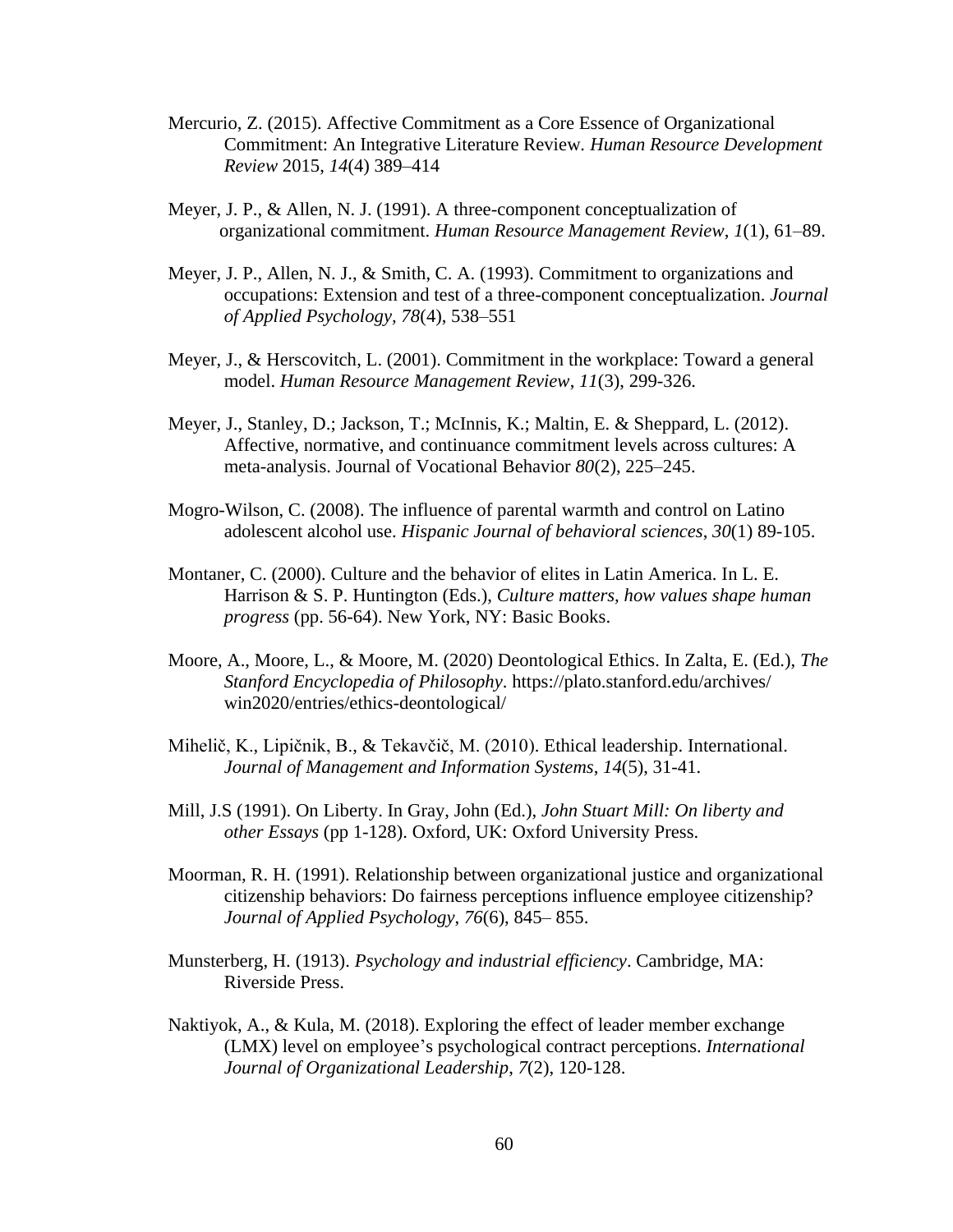- Naumann, S. & Bennett. N, (2000). A case for procedural justice: Development and test of a multilevel model. *Academy of Management Journal, 43*(5), 881-889.
- Niu, C.P., Wang, A.C., & Cheng, B.S. (2009). Effectiveness of a moral and benevolent leader: Probing the interactions of the dimensions of paternalistic leadership*. Asian Journal of Social Psychology*, *12*(1), 32–39.
- Northouse, P. G. (2013). *Leadership: Theory and practice* (6th Edition). Los Angeles, CA: Sage.
- Nunnally, J. (1978). *Psychometric theory* (2nd Edition). New York, NY: McGraw Hill.
- Oldham, G. R., & Cummings, A. (1996). Employee creativity: Personal and contextual factors at work. *Academy of Management Journal*, *39*(3), 607–634.
- Otken, A. & Cenkci, A. (2012). The impact of paternalistic leadership on ethical climate: The moderating role of trust in leader. *Journal of Business Ethics*, *108*(4), 525– 536.
- Padavic, I., & Earnest, W.R. (1994). Paternalism as a component of managerial strategy. *Social Science Journal*, *31*(4), 389–405.
- Padron- Martínez, C. (2017). La propuesta etica en la teoria de la administracion de Mary Parker, Chester Barnard y Hebert Simon [Ethical proposal in the theory of administration of Mary Parker, Chester Barnard and Hebert Simon]. Paper presented at the *XXII Congreso Internacional de Contaduria, Administracion e Informatica FCA-UNAM 2017*. [*International Congress of Accounting, Administration and Computing FCA-UNAM 2017*].
- Pellegrini, E., & Scandura, T. (2006). Leader–member exchange (LMX), paternalism, and delegation in the Turkish business culture: An empirical investigation. *Journal of International Business Studies*, *37*(2), 264–279.
- Pellegrini, E. & Scandura, T. (2008). Paternalistic leadership: A review and agenda for future research. *Journal of Management*, *34*(3), 566-593.
- Pellegrini, E., Scandura, T., & Jayaraman, V. (2010). Cross-cultural generalizability of paternalistic leadership: An expansion of leader-member exchange theory. *Group and Organization Management*, *35*(4), 391-420.
- Podsakoff, P., MacKenzie, S., & Podsakoff, N. (2012) Sources of Method Bias in Social Science Research and Recommendations on how to Control it. *Annual Review of Psychology, 63*(1), 539-569.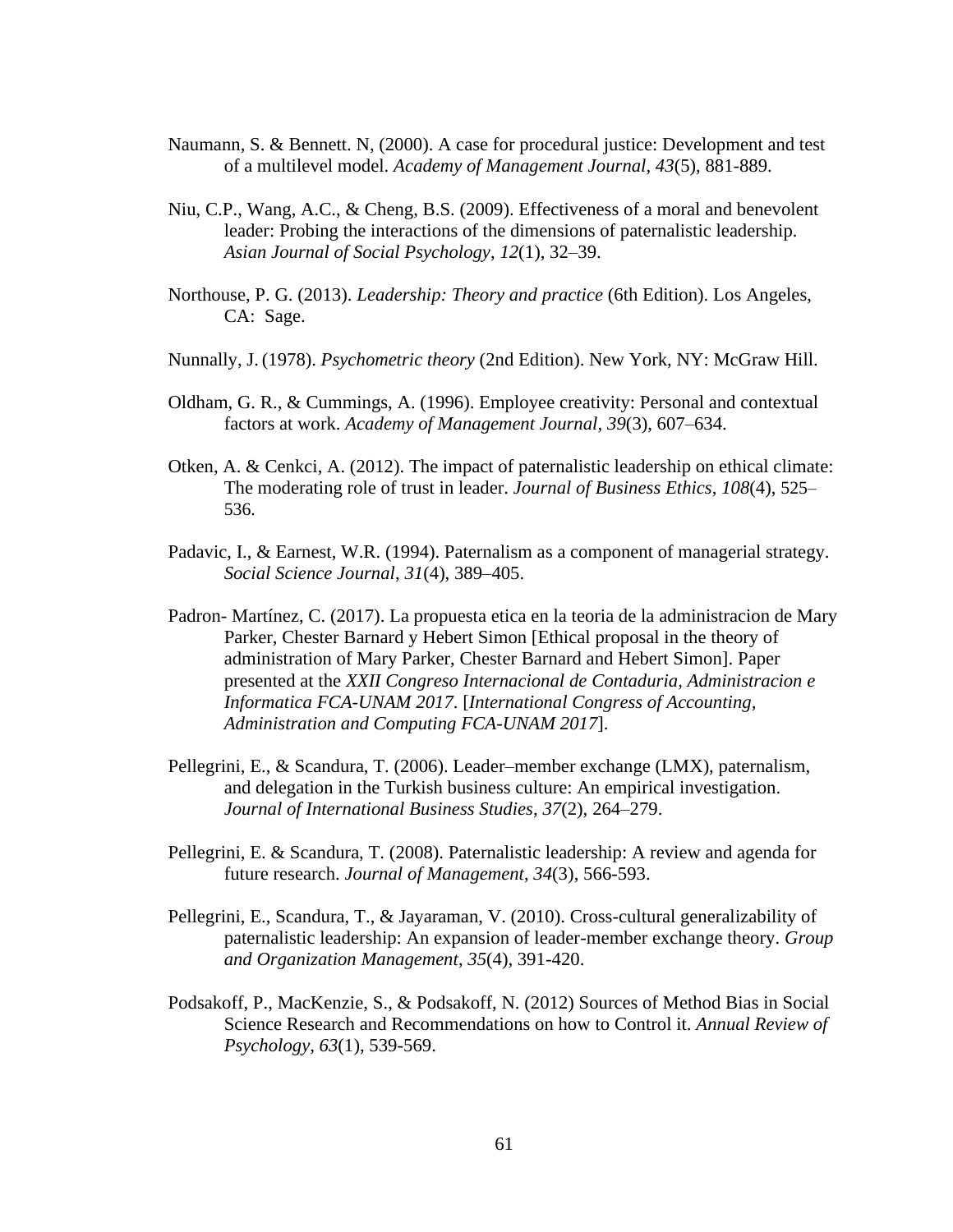- Pope, T. (2004). Counting the dragon's teeth and claws: The definition of hard paternalism. *Georgia State University Law Review*, *20*(3), 659-722.
- Popper, M., & Mayseless, O. (2003). Back to basics: applying a parenting perspective to transformational leadership. *The Leadership Quarterly*, *14*(1), 41–65.
- Redding, S. G., Norman, A., & Schlander, A. (1994). The nature of individual attachment to theory: A review of East Asian variations. In H. C. Triandis, M. D. Dunnett, & L. M. Hough (Eds.), *Handbook of industrial and organizational psychology* (Vol 4, pp. 674-688). Palo Alto, CA: Consulting Psychology Press.
- Reiche, B.S., Mendenhall, M., Szkudlarek, B., & Osland, J. (2020). Global leadership research: Where do we go from here? *Advances in Global Leadership*, *12*, 213- 234.
- Reichers, A. E., & Schneider, B. (1990). Climate and culture: An evolution of constructs. In B. Schneider (Ed.), *Organizational climate and culture* (pp. 5-39). San Francisco, CA: Jossey-Bass.
- Ruiz, C., Wang, J., & Hamlin, R. (2013) What makes managers effective in Mexico? *Leadership & Organization Development Journal*, *34*(2), 130-146.
- Saygili, M., Ozer, O., & Karakaya, O. (2020). Paternalistic leadership, ethical climate and performance in health staff. *Hospital Topics*, *98*(1), 26-35.
- Scandura, T. (2016). *Essentials of organizational behavior, an Evidence-Based Approach*. Thousand Oaks, CA: Sage.
- Schermerhorn, J., Hunt, J., Osborn, R., & Uhl-Bien, M. (2010). *Organizational Behavior*  $(11<sup>th</sup> Edition)$ . Hoboken, NJ: John Wiley & Sons.
- Schmidt, A.F., & Finan, C. (2018). Linear regression and the normality assumption. *Journal of Clinical Epidemiology, 98,*146-151.
- Schreiber, J. B., Stage, F. K., King, J., Nora, A., & Barlow, E. A. (2006). Reporting structural equation modeling and confirmatory factor analysis results: A review. *Journal of Educational Research*, *99*(6), 323-338.
- Shapiro, S. S., & Wilk, M.B. (1965). An analysis of variance test for normality (complete samples). *Biometrika*, *52* (3–4): 591–611.
- Sinha, A., & Cullen, J. (2012). Ethical climates and their effects on organizational outcomes: Implications from the past and prophecies for the future. *Academy of Management Perspectives*, *26*(4), 20-34.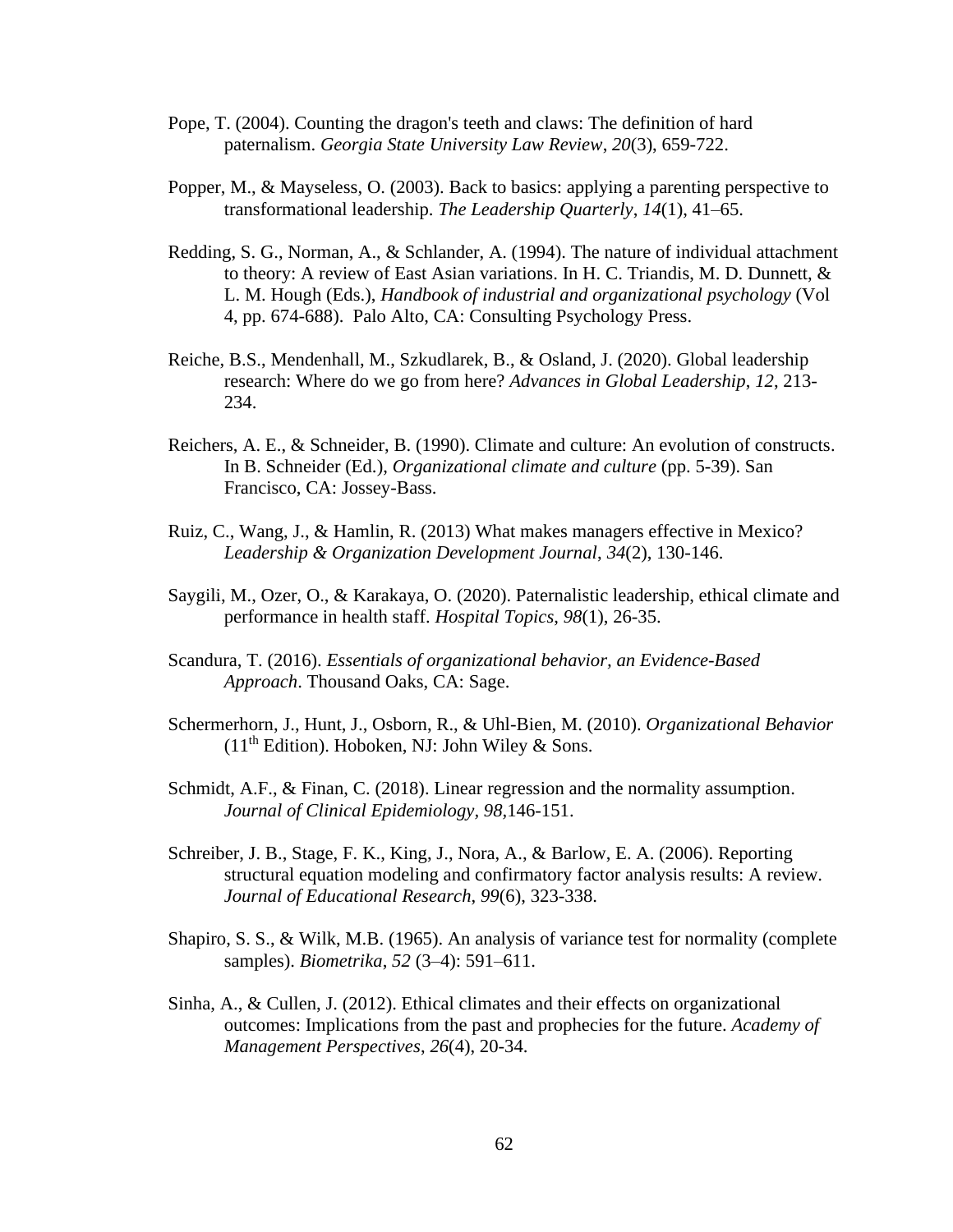- Snedecor, G. & Cochran,W. (1989), *Statistical Methods* (8th Edition). Iowa, IA: Iowa State University Press.
- Specker-Sullivan, L. (2016). Medical maternalism: beyond paternalism and antipaternalism. *Journal of Medical Ethics*, *42*(7), 439-444.
- Schumacker, R. E., & Lomax, R. G. (2010). *A beginner's guide to structural equation modeling* (3rd Edition). New York, NY: Routledge Academic.
- Taylor, B., & Behnke, A. (2005). Fathering across the border: Latino fathers in Mexico and the U.S. *Fathering*, *3*(2), 99-120.
- Thompson, G., & Whiffen, L. (2018). Can physicians demonstrate high quality care using paternalistic practices? A case study of paternalism in Latino physician–patient interactions. *Qualitative Health Research, 28*(12), 1910-1920.
- [Treviño,](about:blank) L., [Butterfield,](about:blank) K., & McCabe, D. (1998). The ethical context in organizations: Influences on employee attitudes and behaviors. *Business Ethics Quarterly* 8(3) 447-476.
- Tsui, A. S., Pearce, J. L., Porter, L. W., & Tripoli, A. M. (1997). Alternative approaches to the employee-organization relationship: Does investment in employees pay off? *Academy of Management Journal*, *40*, 1089-1121.
- Victor, B., & Cullen, J (1987). A theory and measure of ethical climate in organizations. In W. C. Frederick (Ed.), *Research in Corporate Social Performance and Policy* (pp. 51-71). Greenwich, CT: JAI Press.
- Victor, B., & Cullen, J. (1988). The organizational bases of ethical work climates. *Administrative Science Quarterly*, *33*(1) 101–125.
- Walumbwa, F. O; Hartnell, C., & Oke, A. (2010). Servant leadership, procedural justice climate, service climate, employee attitudes, and organizational citizenship behavior: a cross-level investigation. *Journal of Applied Psychology, 95*(3), 517- 529.
- Wang, Y., Rodríguez de Gil, P., Chen, Y. H., Kromrey, J. D., Kim, E. S., Pham, T., Nguyen, D., & Romano, J. L. (2017). Comparing the Performance of Approaches for Testing the Homogeneity of Variance Assumption in One-Factor ANOVA Models. *Educational and psychological measurement*, *77*(2), 305–329.
- Westwood, R., & Chan, A. (1992). Headship and leadership. In R. Westwood (Ed.), *Organisational Behaviour: Southeast Asian perspectives* (pp. 118-143). Hong Kong: Longman.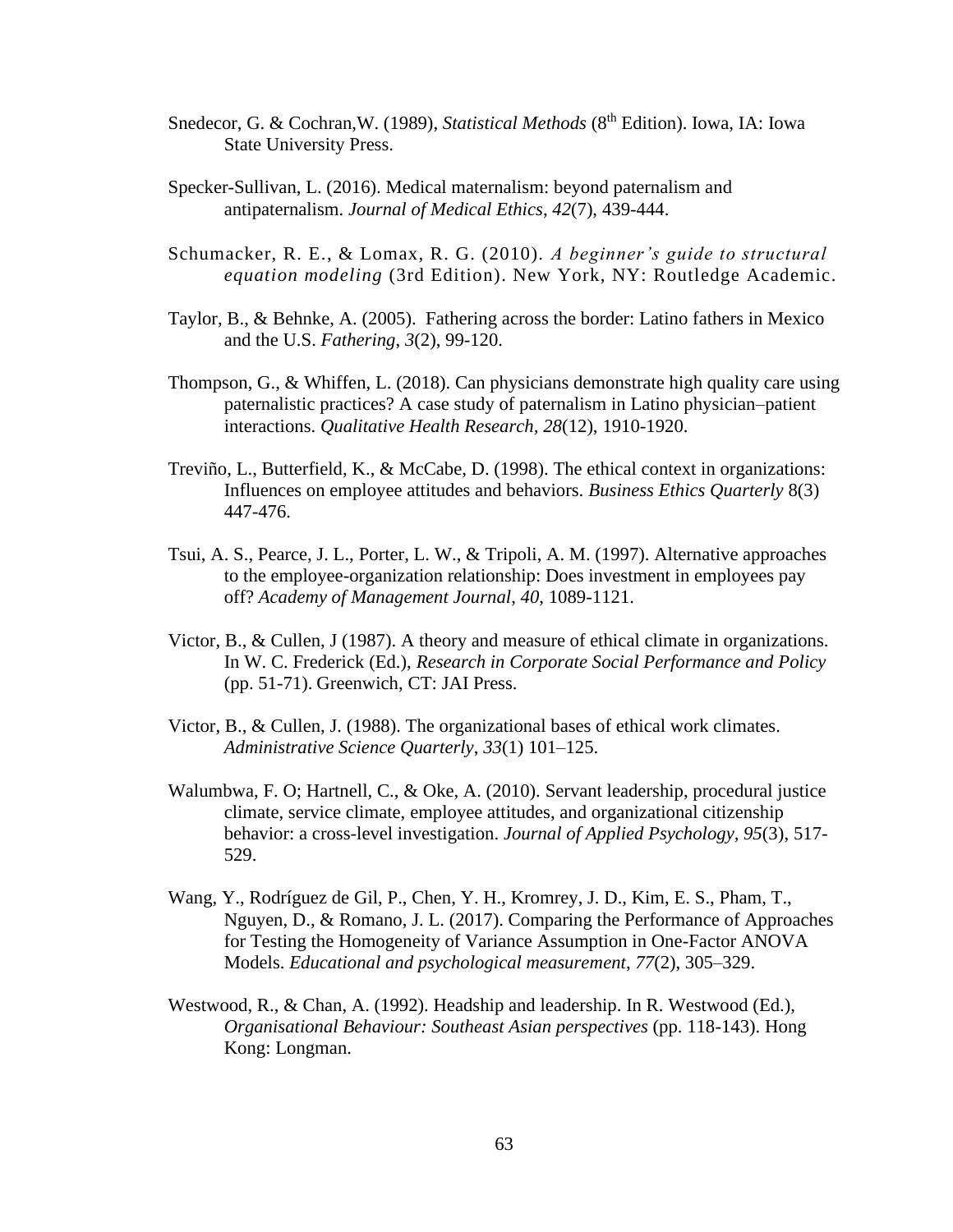- Weber, M. (1978). The types of legitimate domination. In G. Roth & G: Wittich (Eds.), *Economy and society, an outline of interpretive sociology* (Volume 1, pp. 212- 216). Berkeley, CA: University of California Press.
- Worthington, R. L., & Whittaker, T. A. (2006). Scale Development Research: A Content Analysis and Recommendations for Best Practices. *The Counseling Psychologist, 34*(6), 806–838.
- Zhang Z. (2016). Missing data imputation: focusing on single imputation. *Annals of translational medicine*, *4*(1), 9.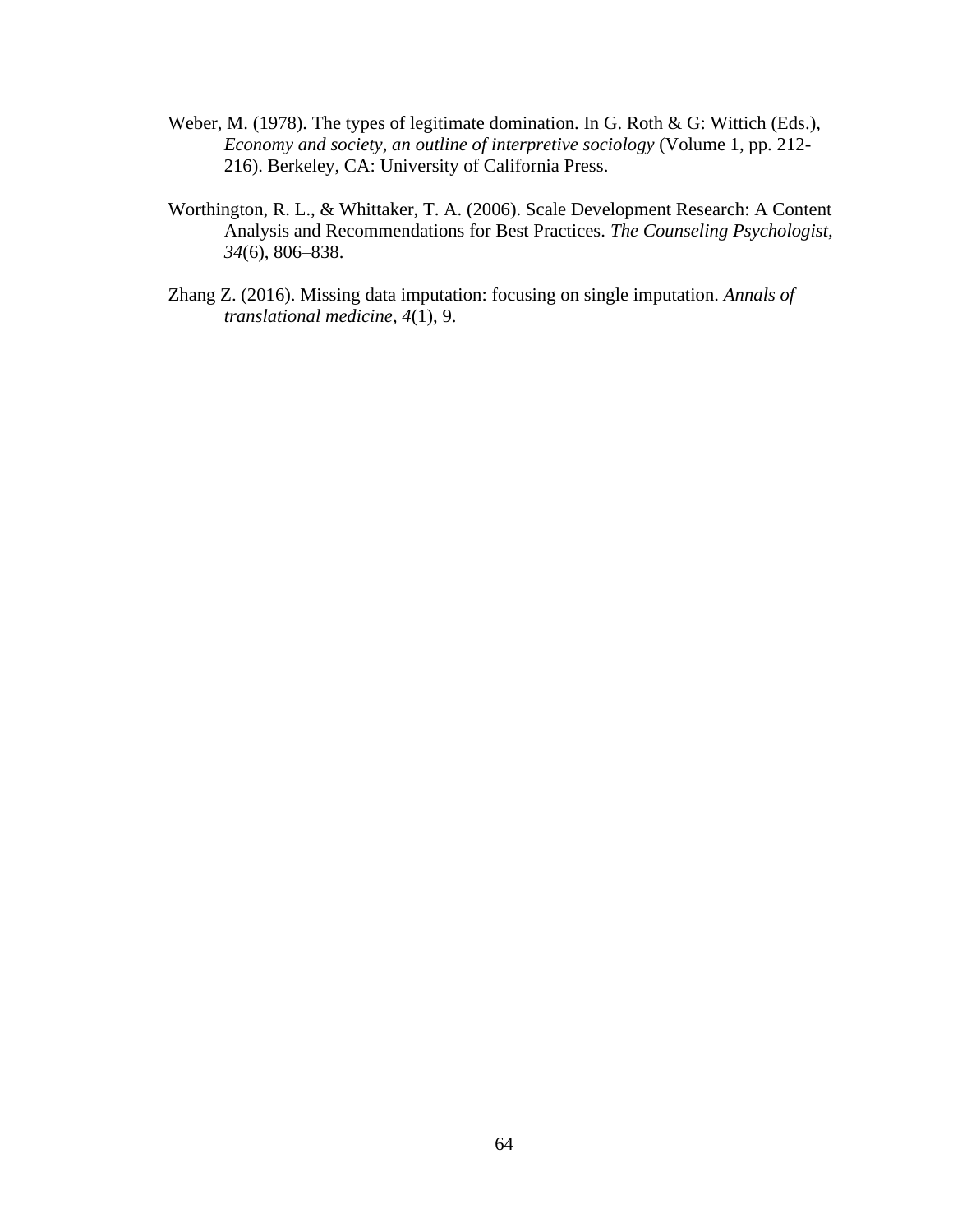#### APPENDIX A

## QUESTIONNAIRE ITEMS

This appendix lists all the retained items of the questionnaires presented to the volunteers who participated in the research.

## **Scale questionnaire to measure Benevolent Paternalistic Managerial Behavior**

Table A1 shows the retained items measuring the benevolent dimension of the paternalistic leadership scale developed by Pellegrini and Scandura (2006, 2008). The original questionnaire presented to the volunteers consisted of 13 items measured by a five-point Likert-type scale ranging from "strongly disagree" (1) to "strongly agree" (5).

### **Table A1**

## *Benevolent Paternalistic Managerial Behavior Scale*

| Item# | Question                                                                                                       |
|-------|----------------------------------------------------------------------------------------------------------------|
| 1(1)  | My manager is interested in every aspect of his/her employees' lives.                                          |
| 2(2)  | My manager creates a family environment in the workplace.                                                      |
| 3(4)  | My manager is like an elder family member (father/mother, elder<br>brother/sister) for his/her employees.      |
| 4(5)  | My manager gives advice to his/her employees on different matters as if<br>he/she were an elder family member. |
| 5(13) | My manager gives his/her employees a chance to develop themselves when<br>they display low performance.        |

*Note*. In brackets the item assigned number in the original paternalistic leadership scale developed by Pellegrini and Scandura (2006, 2008).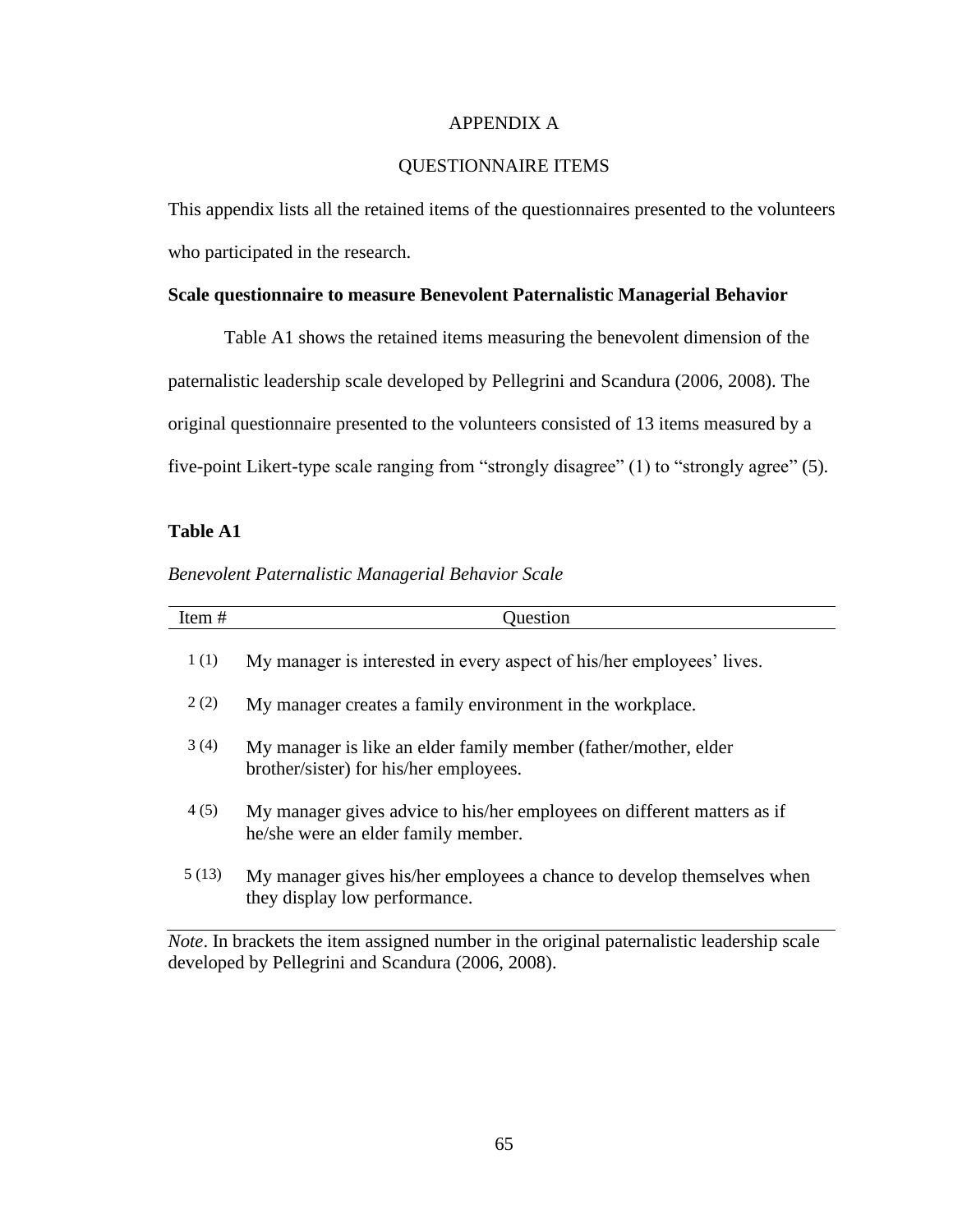#### **Scale Questionnaire to Measure Employee Perception of a Caring Ethical**

## **Organizational Climate**

Table A2 shows the retained items measuring the caring dimension of the employee perceptions of an ethical organizational climate scale developed by Victor and Cullen (1987). The original questionnaire presented to the volunteers consisted of 26 items measured by a five-point Likert-type scale ranging from "strongly disagree" (1) to "strongly agree" (5).

## **Table A2**

#### *Caring Ethical Organizational Climate Scale*

| Item#  | Question                                                                                      |
|--------|-----------------------------------------------------------------------------------------------|
| 6(5)   | In this company, people look out for each other's good.                                       |
| 7(12)  | The most important concern is the good of all the people in the company.                      |
| 8 (16) | In this company, our major concern is always what is best for the other<br>persons.           |
|        | <i>Note</i> . In brackets the item assigned number in the original employee perceptions of an |

ethical organizational climate scale developed by Victor and Cullen (1987).

#### **Scale Questionnaire to Measure Affective Organizational Commitment**

Table A3 shows the retained items measuring the affective dimension of the organizational commitment scale developed by Allen and Meyer (1990) and later revised by Meyer, Allen, and Smith (1993). The questionnaire consisted of 18 items measured by

a five-point Likert-type scale ranging from strongly disagreed (1) to strongly agreed (5).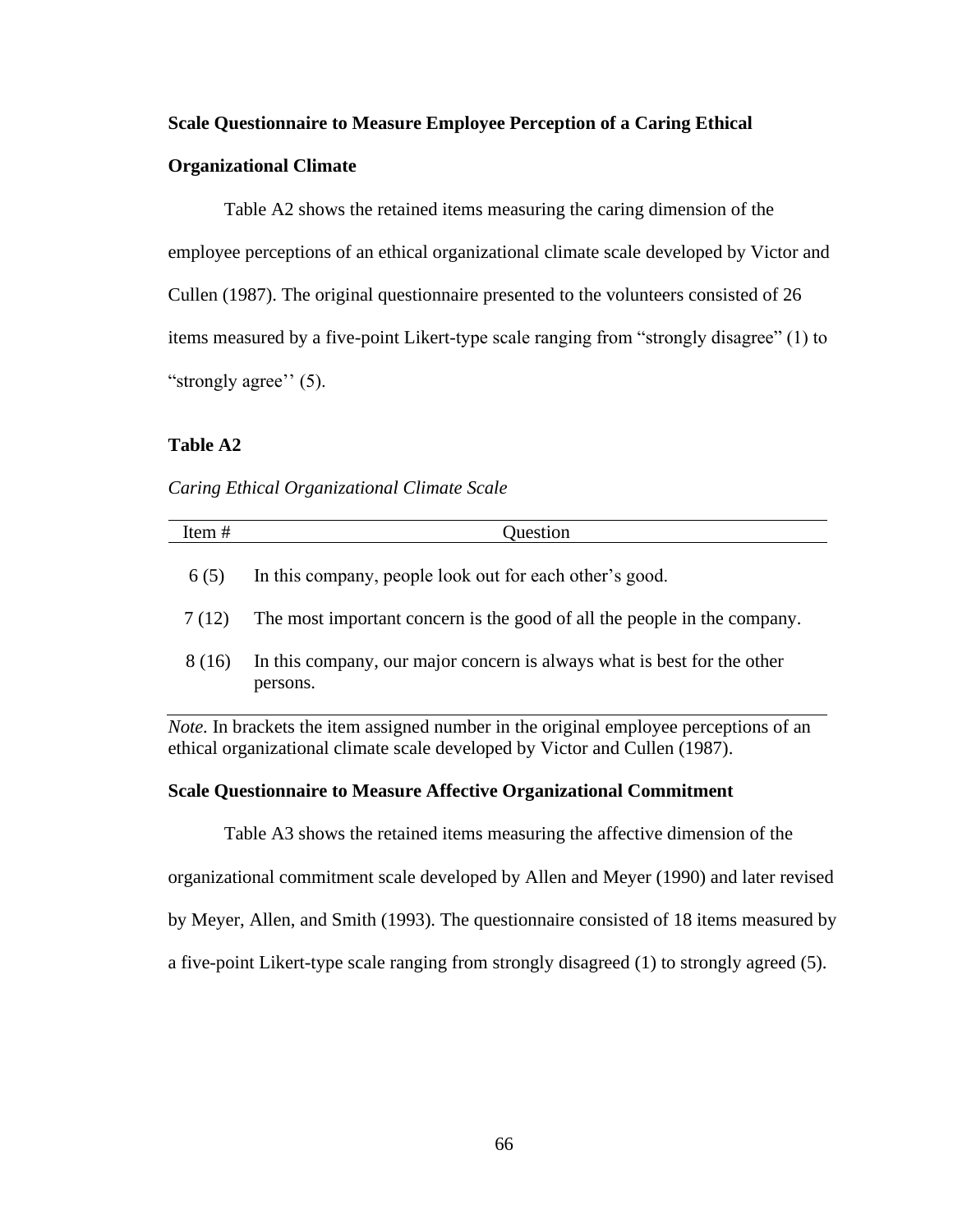## **Table A3**

*Affective Organizational Commitment Scale*

| Item $#$ | Question                                                                  |  |
|----------|---------------------------------------------------------------------------|--|
| 9(1)     | I would be very happy to spend the rest of my career in this organization |  |
| 10(2)    | I really feel as if this organization's problems are my own.              |  |
| 11(5)    | This organization has a great deal of personal meaning for me.            |  |
| 12(16)   | This organization deserves my loyalty.                                    |  |
| 13(18)   | I owe a great deal to this organization.                                  |  |
|          |                                                                           |  |

*Note.* In brackets the item assigned number in the organizational commitment scale revised by Meyer, Allen, and Smith (1993).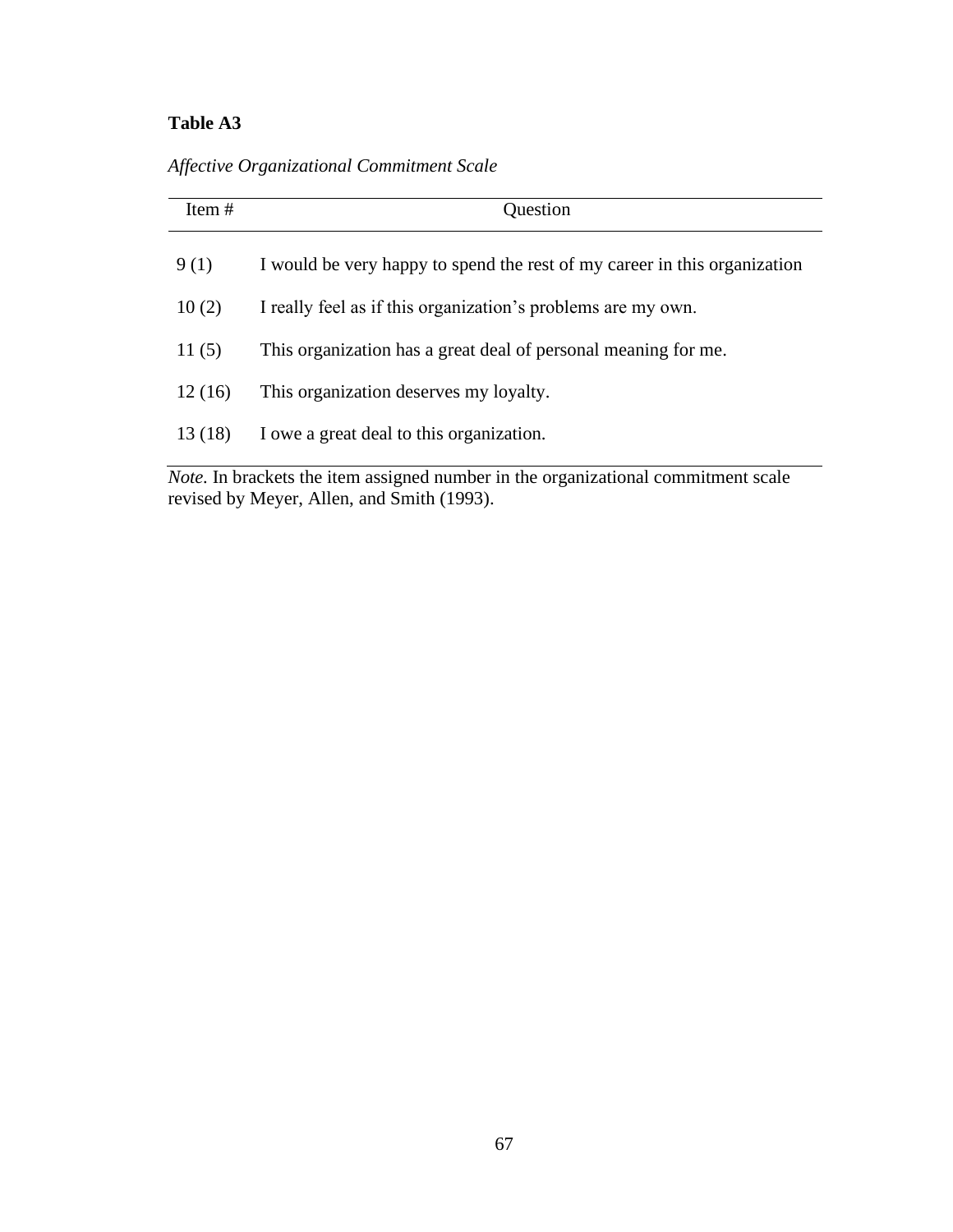#### APPENDIX B

## CONFIRMATORY FACTOR ANALYSIS (CFA) AND STRUCTURAL EQUATION MODELING (SEM)

Although redundant after an EFA and regression analysis, a confirmatory factor analysis (CFA) and a structural equation analysis (SEM) using AMOS 26 was conducted recognizing that no new knowledge would be gained other than re-confirming the robustness of the proposed model, namely, BPM as an independent variable, CEC as a partial mediator variable, and AOC as the outcome. A good-fitting model is one that is reasonably consistent with the data. The following results are reported: TLI (Tucker Lewis Index) of .956 and a CFI (Comparative Fit Index) of .965. Those findings indicate the model is a good fit as both indicators are above the cut-off values of  $TLI \ge 0.95$  and  $CFI \geq .90$ . An RMSEA (Root Mean Square Error of Approximation) of .056 also shows the model is a good fit, as the cut-off value of this index for a good fit is < .08 (Schreiber, Stage, King, Nora, & Barlow, 2006). These results are summarized in Table B1. The full details of both CFA and SEM analysis are shown in Figures B1 and B2.

### **Table B1**

| Indicator                                               | Value    | Cut-Off Value                                              | Conclusion |
|---------------------------------------------------------|----------|------------------------------------------------------------|------------|
| TLI<br>Tucker Lewis Index                               | ٠<br>956 | $TLI \geq 0.95$                                            | Good Fit   |
| <b>CFI</b><br>Comparative Fit Index                     | .965     | CFI > .90.                                                 | Good Fit   |
| <b>RMSEA</b><br>Root Mean Square Error of Approximation | .056     | $<$ .08 (Schreiber, Stage, King,<br>Nora, & Barlow, 2006). | Good Fit   |

*CFA and SEM results*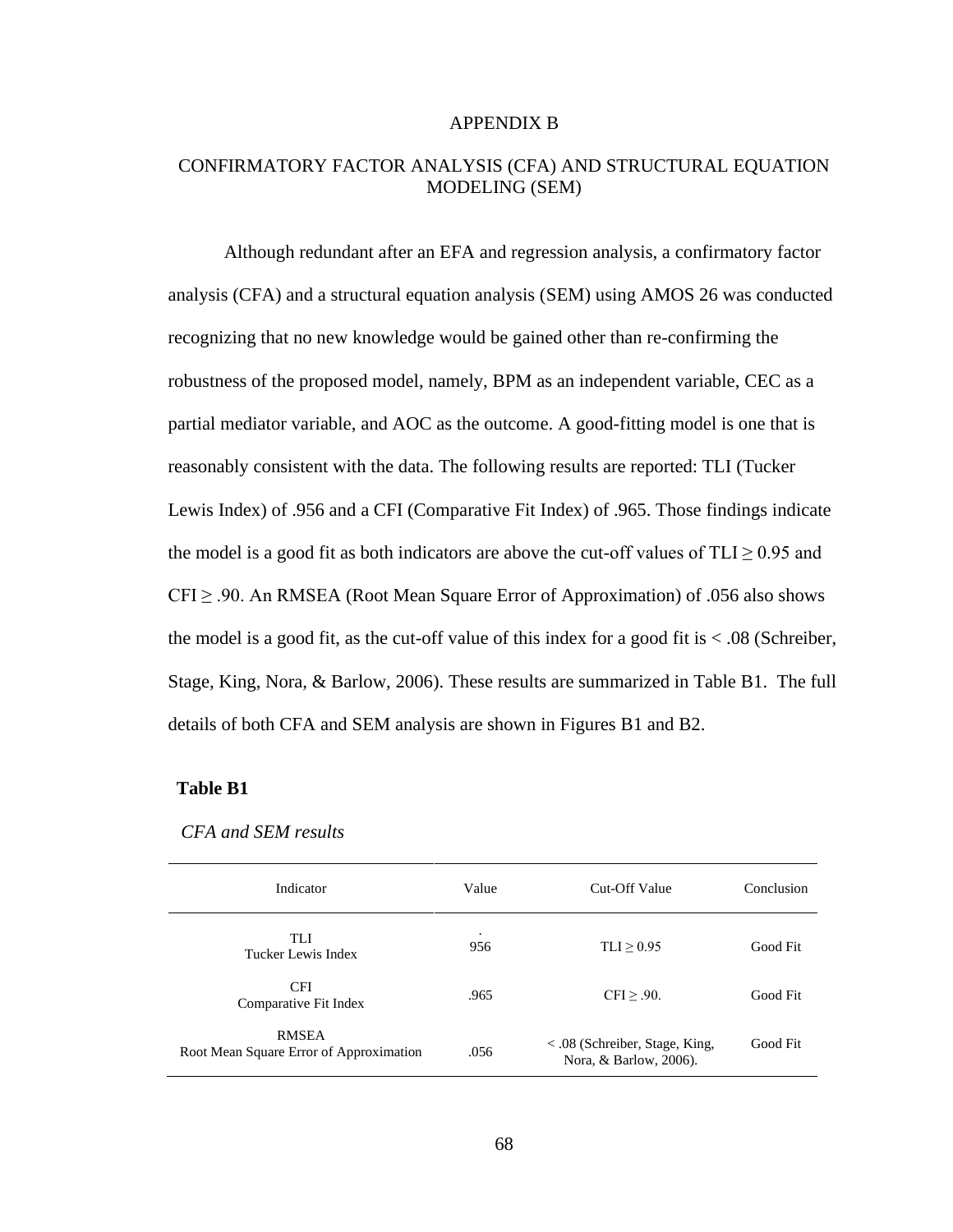## **Figure B1**





\_\_\_\_\_\_\_\_\_\_\_\_\_\_\_\_\_\_\_\_\_\_\_\_\_\_\_\_\_\_\_\_\_\_\_\_\_\_\_\_\_\_\_\_\_\_\_\_\_\_\_\_\_\_\_\_\_\_\_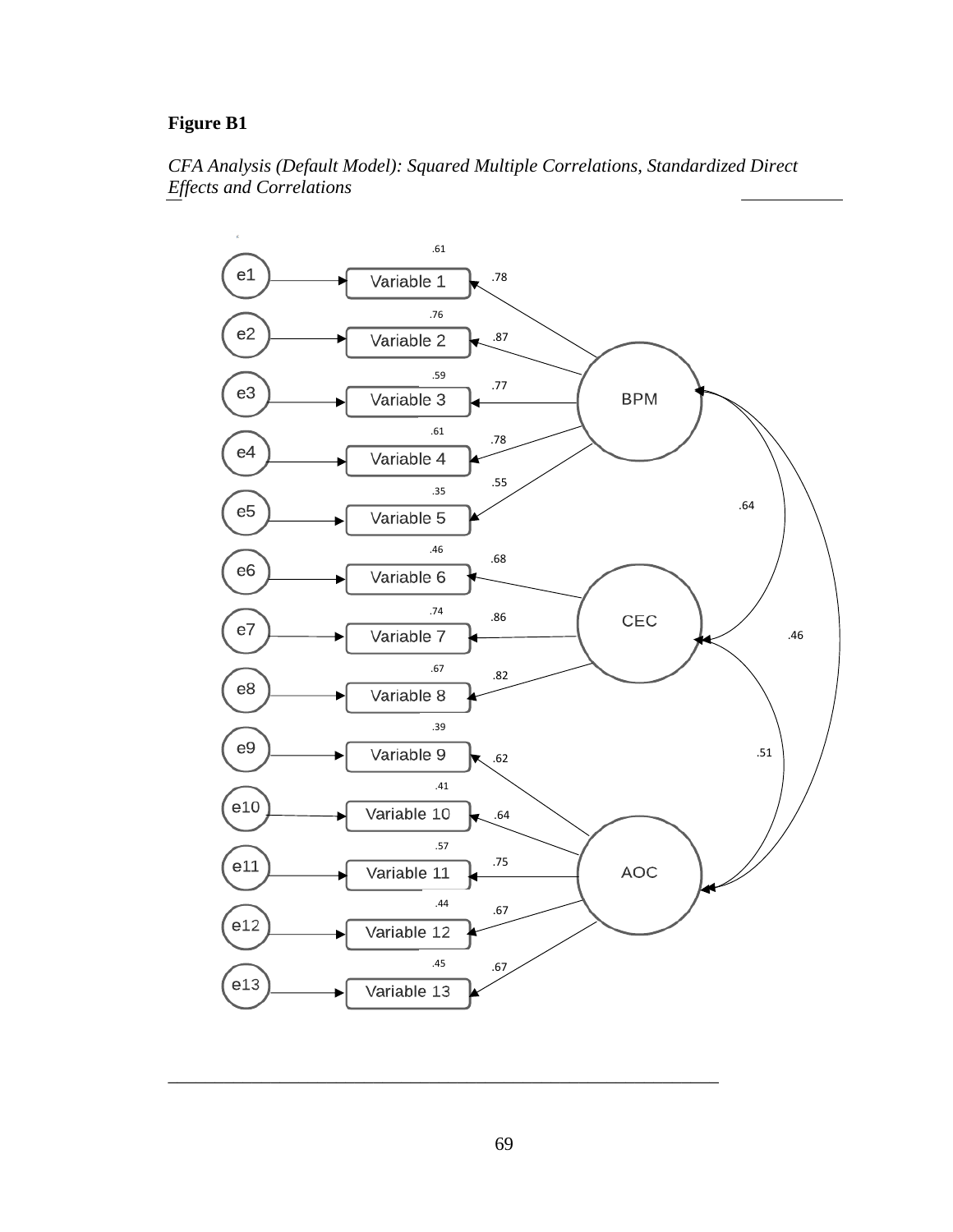## **Figure B2**

*SEM Analysis (Default Model): Standardized Direct Effects and Squared Multiple Correlations*

\_\_\_\_\_\_\_\_\_\_\_\_\_\_\_\_\_\_\_\_\_\_\_\_\_\_\_\_\_\_\_\_\_\_\_\_\_\_\_\_\_\_\_\_\_\_\_\_\_\_\_\_\_\_\_\_\_\_\_\_\_\_\_\_\_\_\_\_